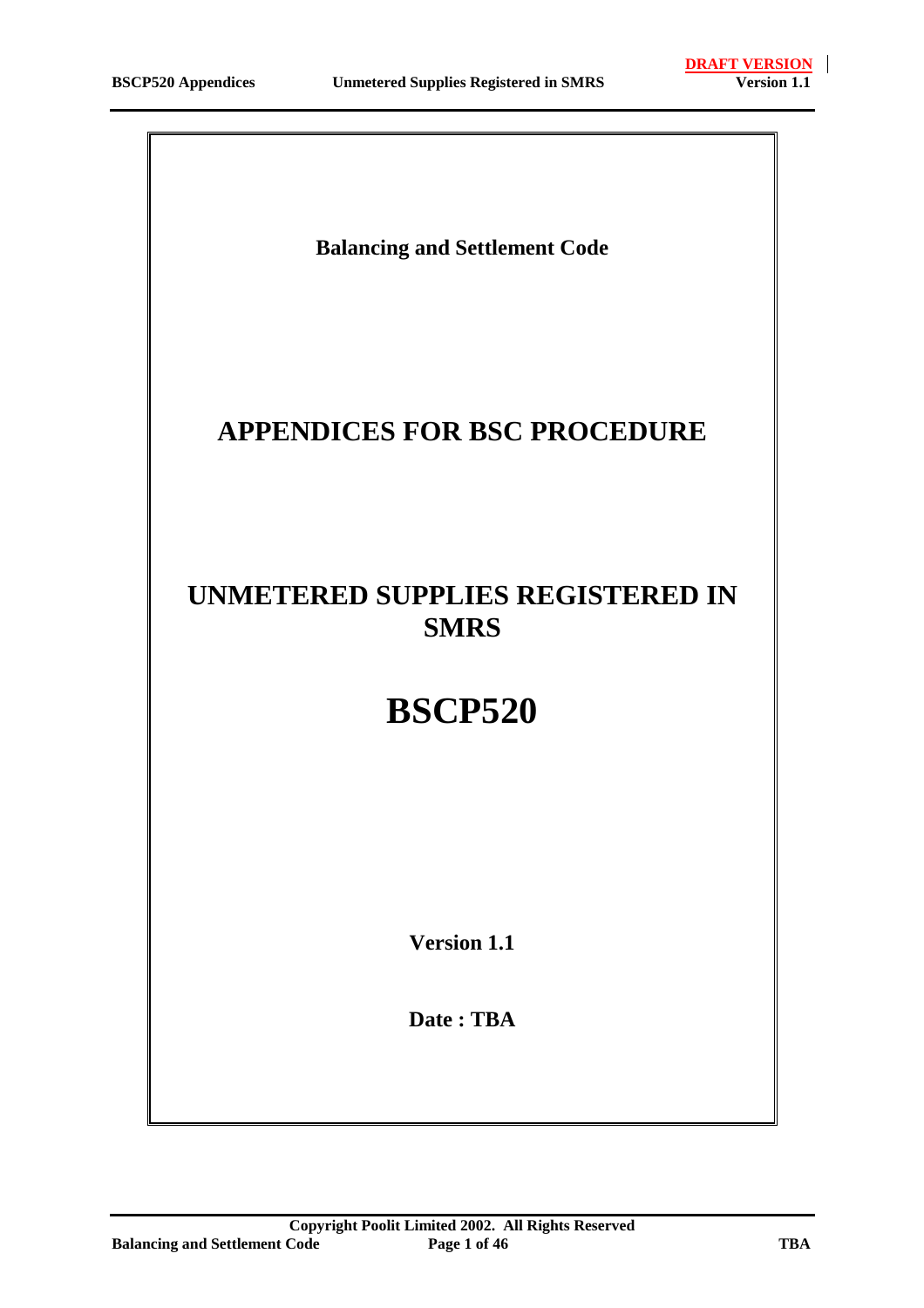#### **Appendices to BSC Procedure BSCP520**

#### **relating to**

#### **Unmetered Supplies Registered in SMRS**

- 1. Reference is made to the Balancing and Settlement Code (the Code) for the Electricity Industry in England and Wales and, in particular, to the definition of "BSC Procedure".
- 2. This is the Appendices to Balancing and Settlement Code BSCP520, Version 1.1 relating to Unmetered Supplies Registered in SMRS.
- 3. This Appendices to Balancing and Settlement Code BSCP520 is effective from TBA.
- 4. This Appendices to Balancing and Settlement Code BSCP520 has been approved by the Panel.

For and on behalf of the Panel

\_\_\_\_\_\_\_\_\_\_\_\_\_\_\_\_\_\_\_\_\_\_\_\_\_\_\_

All the Intellectual Property Rights, including copyright, in this document are controlled by, and vest in Poolit Limited. No part of any information contained in this document may be reproduced in any form without the prior written consent of Poolit Limited.

This document has been produced as part of the electricity Trading Arrangements in England and Wales, and must only be used for these purposes.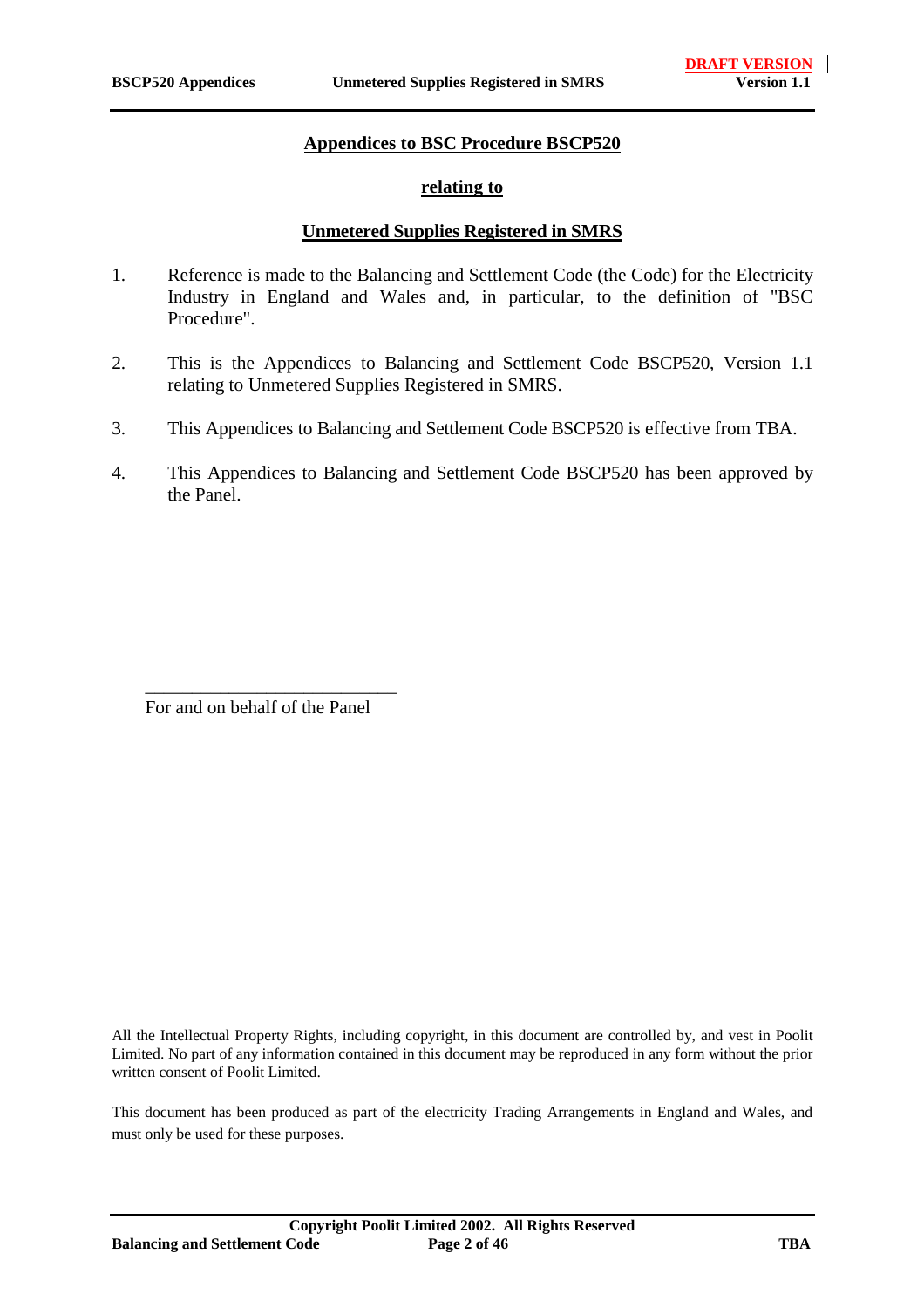## **AMENDMENT RECORD**

| Version | Date       | <b>Description of Changes</b>                                                   | <b>CPs Included</b> | <b>Mods Panel Ref</b> |
|---------|------------|---------------------------------------------------------------------------------|---------------------|-----------------------|
| 0.1     | 06/02/02   | Changes incorporated for CP690.                                                 | CP690               | SVG/008/101           |
|         | <u>TBA</u> | Proposed changes incorporated affecting all<br>sections of Appendices document. |                     |                       |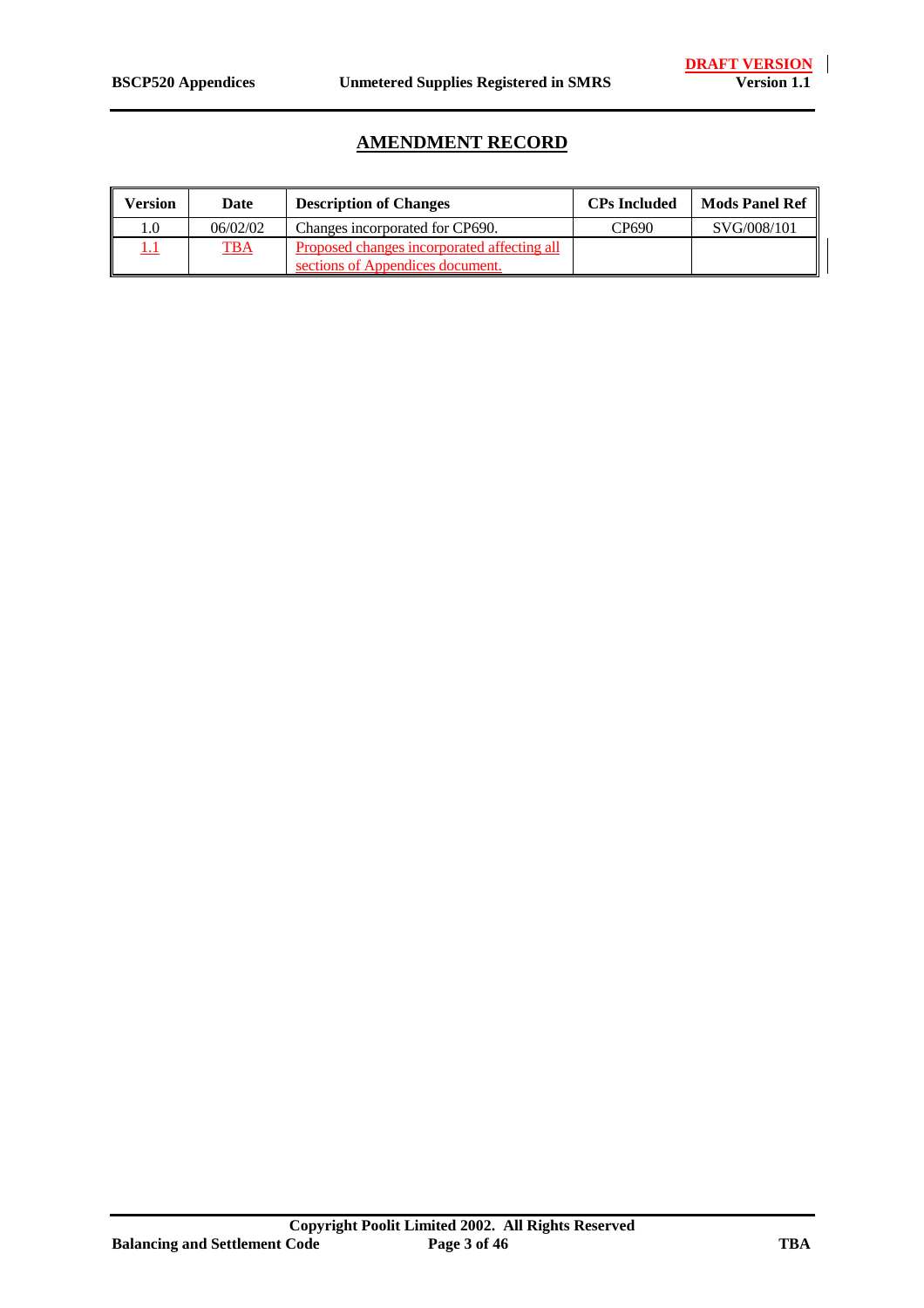#### **CONTENTS**

### **Page Number**

| 1. |     | <b>CATEGORIES OF UNMETERED APPARATUS</b>                                    | 5  |
|----|-----|-----------------------------------------------------------------------------|----|
|    | 1.1 | <b>Classification and Load Rating of Standard Lighting Equipment</b>        | 5  |
|    | 1.2 | <b>Use of Digits</b>                                                        | 6  |
|    | 1.3 | <b>Charging Codes and Circuit Ratings for Standard Lighting Equipment</b>   | 11 |
|    | 1.4 | <b>Classification and Load Rating of Traffic Signals</b>                    | 20 |
|    | 1.5 | <b>Motorway Signals</b>                                                     | 25 |
|    | 1.6 | <b>Optional Miscellaneous Standard Codes</b>                                | 27 |
| 2. |     | <b>SWITCHING REGIME CODES</b>                                               | 31 |
|    | 2.1 | <b>Allocation of Switching Regime Codes</b>                                 | 31 |
|    | 2.2 | <b>Time Switch Regime Codes</b>                                             | 34 |
|    | 2.3 | Thermal & Hybrid Photo Cell Regime Codes                                    | 39 |
|    | 2.4 | Electronic Photo Electric Cell Control Time Switch (Part Night Controllers) | 40 |
|    | 2.5 | <b>Motorway Control Office Allocated Hours</b>                              | 41 |
| 3. |     | <b>STANDARD FILE FORMAT FOR DETAILED INVENTORIES</b>                        | 43 |

## **[4. PROCEDURE FOR ALLOCATING LOAD RATINGS TO NEW EQUIPMENT 46](#page-45-0)**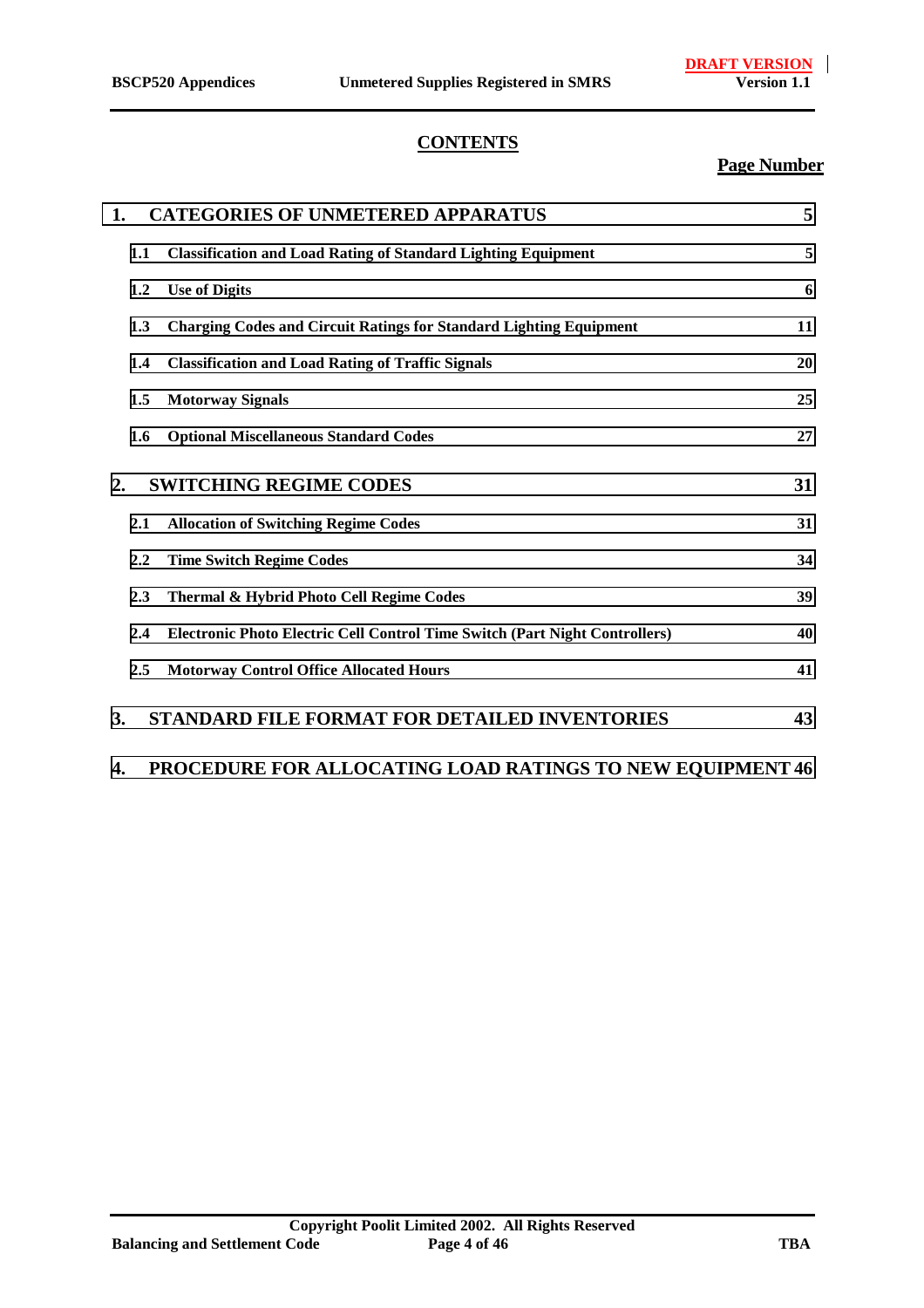#### <span id="page-4-0"></span>**1. Categories of Unmetered Apparatus**

#### **1.1 Classification and Load Rating of Standard Lighting Equipment**

The following charging codes are proposed to provide a standardised listing of lamp types, nominal lamp wattages and charging wattages (existing nationally agreed charging wattages are shown). The actual charging wattages are subject to amendment following detailed on-site measurement by load research and the new values will be introduced progressively as they become available.

Standard lighting equipment shall be classified in accordance with a 7 digit charging code as follows:-

| Digits 1 and 2         | Apparatus Type                                        |
|------------------------|-------------------------------------------------------|
|                        | 2 numeric digits                                      |
|                        |                                                       |
| Digits $3, 4, 5$ and 6 | <b>Apparatus Watts</b>                                |
|                        | (N.B. Nominal lamp wattage to be used not the circuit |
|                        | wattage.)                                             |
|                        | 4 numeric digits                                      |
|                        |                                                       |
| Digit 7                | Control Gear Type                                     |
|                        | 1 numeric digit                                       |

Note: Customers will normally be expected to use the standard apparatus and switching regime codes when presenting the inventory to the Unmetered Supplies Operator (UMSO) in accordance with their Connection Agreement.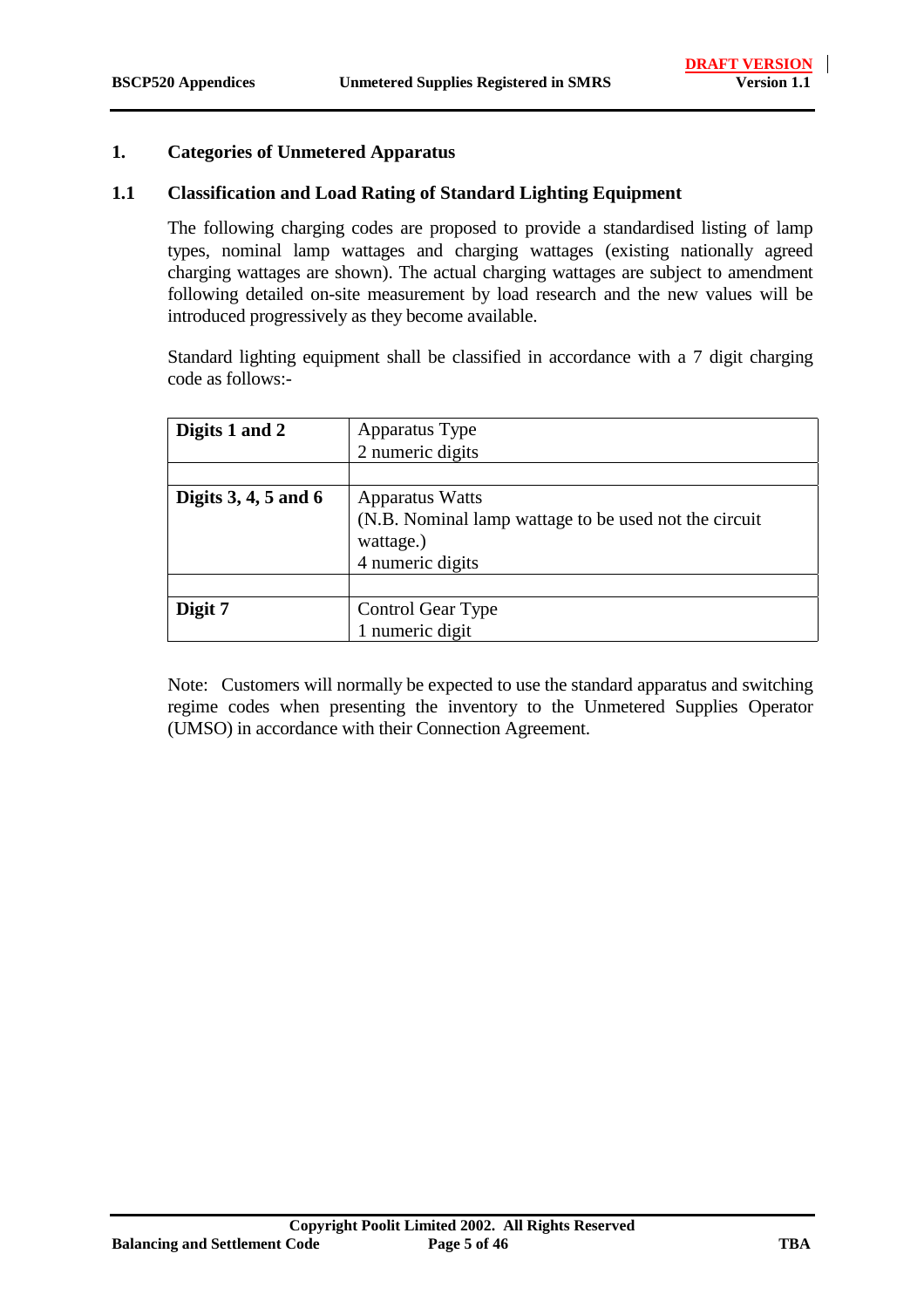#### <span id="page-5-0"></span>**1.2Use of Digits**

| Digits $1 & 2$        |                                                                 |                           |
|-----------------------|-----------------------------------------------------------------|---------------------------|
| <b>Apparatus Code</b> | <b>Apparatus Description</b>                                    | <b>Definition Letters</b> |
| 01                    | General lighting service filament                               | GLS, GLD                  |
| 03                    | Tungsten Halogen                                                | <b>TH</b>                 |
| 11                    | Low Pressure Sodium                                             | <b>SOX, SOXPLUS</b>       |
| 12                    | Low Pressure Sodium (Economy)                                   | SOX/E, SOX-PLUS, SOX-HF   |
| 14                    | <b>High Pressure Sodium</b>                                     | SON, SON/T, SON/+         |
| 21                    | <b>High Pressure Mercury</b>                                    | MBF/U, MBFR/U             |
| 23                    | High Pressure Mercury (Blended)                                 | <b>MBTL/U</b>             |
| 24                    | High Pressure Mercury (Halide)                                  | <b>MBI</b>                |
| 25                    | <b>High Pressure Mercury (Induction)</b>                        | QL                        |
| 26                    | High Pressure Mercury (Ceramic Discharge Metal Halide)          | CDM-T, CDM-TT             |
| 27                    | High Pressure Mercury (Metal Arc)                               | <b>MP</b>                 |
| 31                    | Low Pressure Mercury (Fluorescent Tube) - Single Lamp           | MCF/U                     |
| 32                    | Low Pressure Mercury (Fluorescent Tube) - Twin Lamp             | MCF/U                     |
| 33                    | Low Pressure Mercury (Compact) - Single Lamp                    | SL, PL-S, PL-L            |
| 34                    | Low Pressure Mercury (Compact) - Twin Lamp                      | PL-S, PL-L                |
| 35                    | Low Pressure Mercury (Compact) - Single Lamp                    | PL-C, PL*E/C              |
| 36                    | Low Pressure Mercury (Compact) - Single Lamp                    | PL-T                      |
| 37                    | Low Pressure Mercury (2D) - Single Lamp                         | 2D                        |
| $\sqrt{ }$            | $\mathbf{r}$ and $\mathbf{r}$ and $\mathbf{r}$ and $\mathbf{r}$ |                           |

Light Emitting Diodes (LEDs)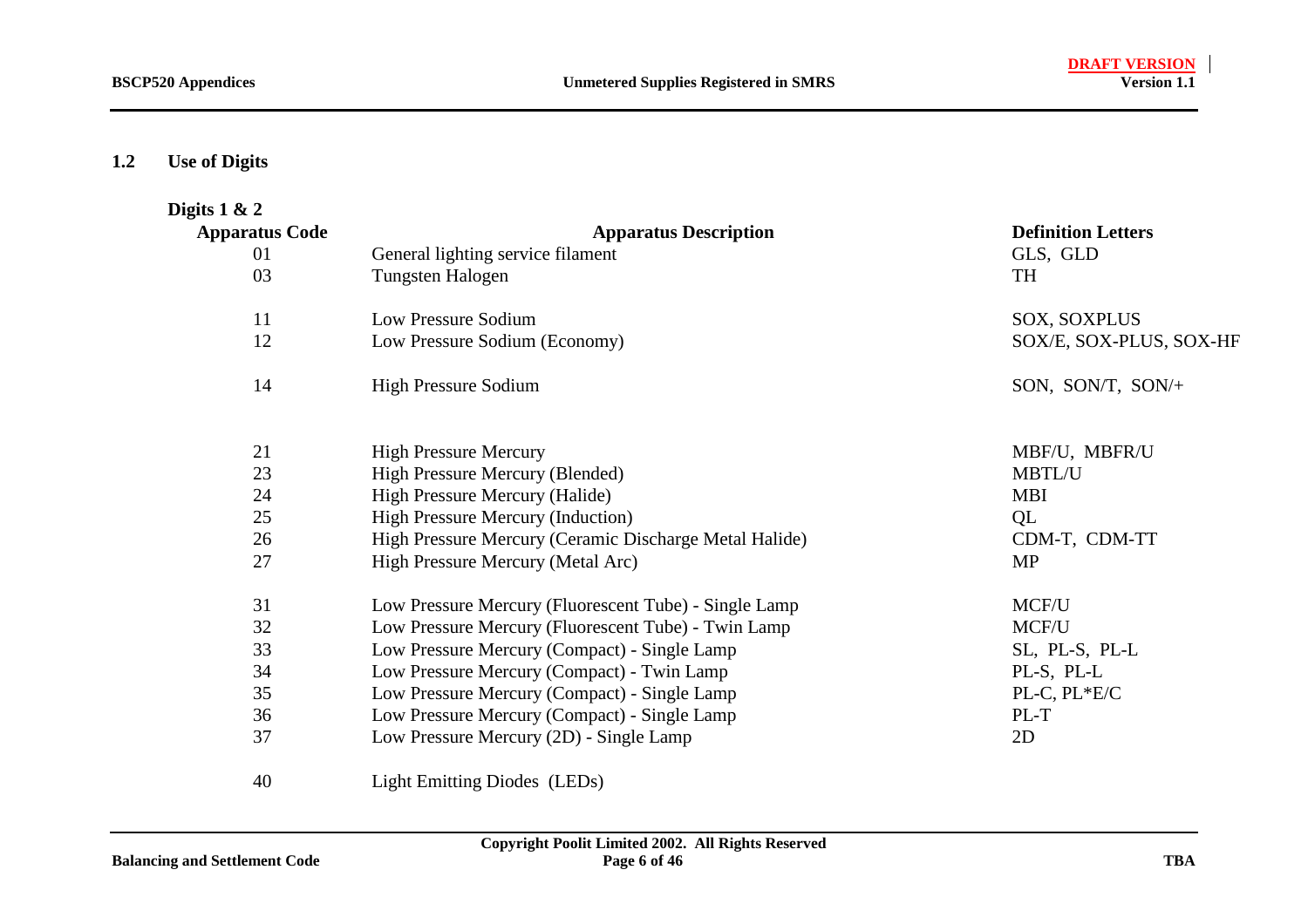| <b>Apparatus Code</b> | <b>Apparatus Description</b>                                                                             |  |  |
|-----------------------|----------------------------------------------------------------------------------------------------------|--|--|
|                       | Lamp Codes 32 and 34 refer to twin fluorescent lamps operated in series<br>Note:<br>on a single ballast. |  |  |

60 Triple rated Motorway Signs

| 79 | <b>Traffic Signals</b>                                    |
|----|-----------------------------------------------------------|
| 91 | <b>Time Switch Controllers</b>                            |
| 92 | <b>Thermal Photo Cells</b>                                |
| 93 | <b>Hybrid Photo Cells</b>                                 |
| 94 | Electronic Photo Cell                                     |
| 95 | Electronic Photo Cells (Latching Relay)                   |
| 96 | Photo Electric Cells Time Switch (Part Night Controllers) |

### **Digits 3, 4, 5 & 6**

Are the nominal lamp rating in watts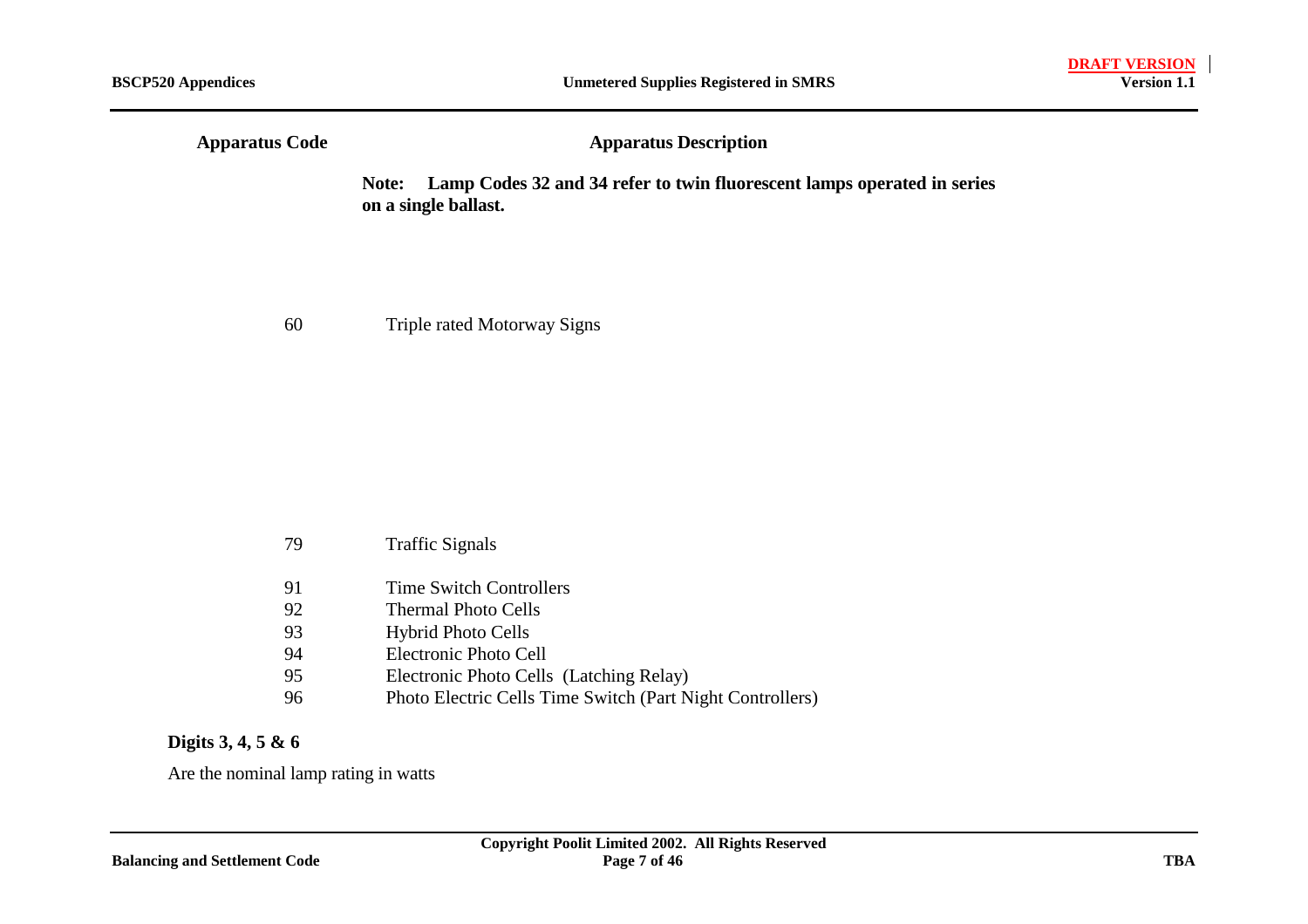#### **Digit 7**

| <b>Control Gear</b><br>Code | <b>Control Gear Description</b>                                          |
|-----------------------------|--------------------------------------------------------------------------|
|                             | No Control Gear                                                          |
|                             | <b>Standard Control Gear</b>                                             |
|                             | Low Loss Control Gear                                                    |
|                             | High Frequency (H/F) Electronic Ballast (Frequencies greater than 1 kHz) |
|                             | SOX/E Optimum Gear                                                       |
|                             | Low Frequency (L/F) Electronic Ballast (Frequencies lower than 1 kHz)    |

#### **Notes :**

a) Code 0 relates to all lamps which do not require control gear to operate or in which the control gear is incorporated into the lamp envelope. For example :-

| (i)   | GLS/GLD lamps    |
|-------|------------------|
| (ii)  | TH lamps         |
| (iii) | <b>MBT</b> lamps |
| (iv)  | SL lamps         |
| (v)   | PL*E/C lamps     |

- b) Code 1 relates to standard control gear (auto leak) which consists of a ballast/transformer and capacitor. In some circuits i.e. fluorescent lamps circuits a starter switch is also incorporated.
	- (i) HPL & HPI lamps
	- (ii) MBF lamps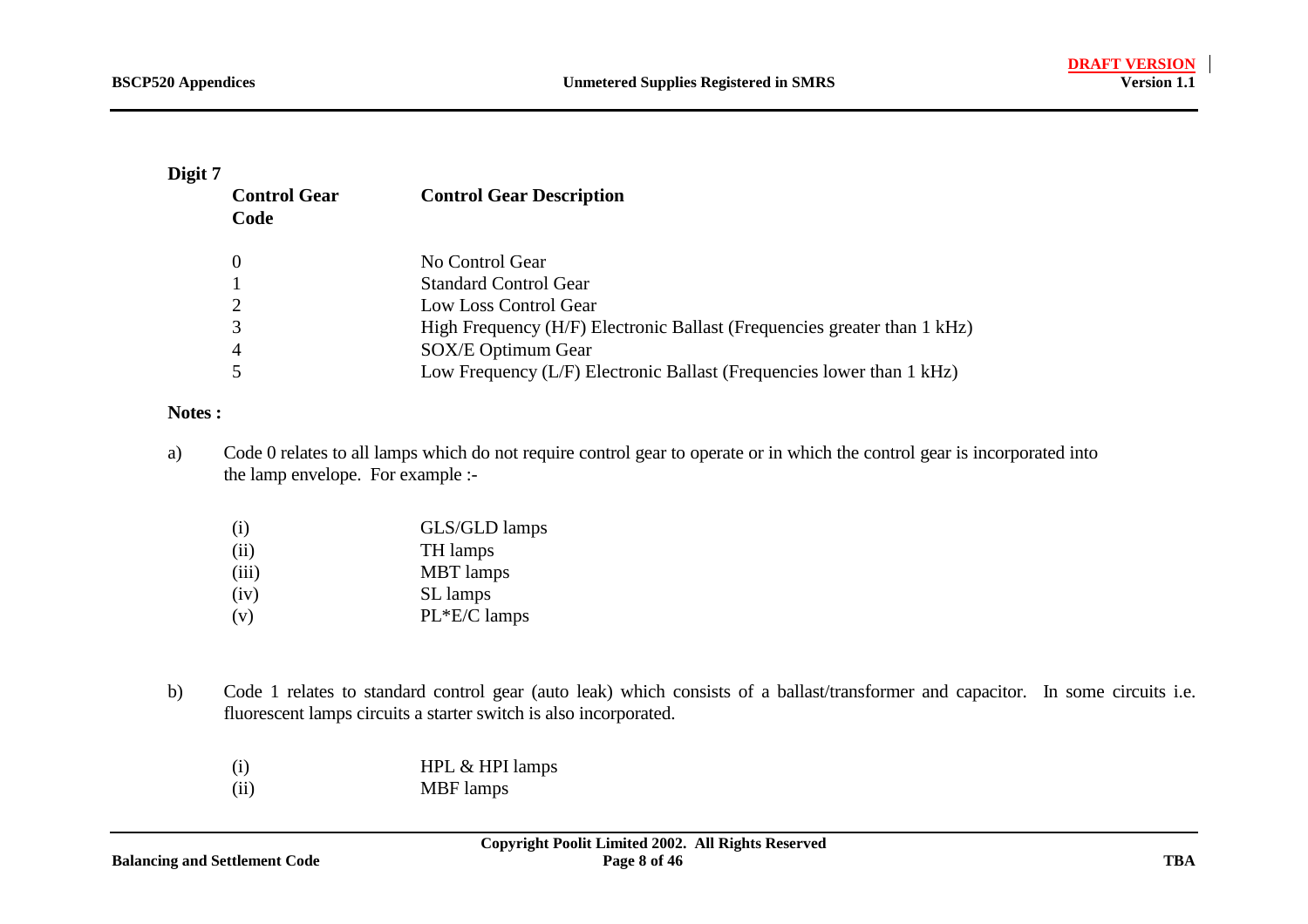| (iii) | SOX & SOX/E lamps |
|-------|-------------------|
|-------|-------------------|

(iv) SLI lamps

- (v)  $MCF$ , PL-S, PL-L, PL-C, PL-T & 2D lamps
- c) Code 2 relates to low loss control gear which consists of a ballast/transformer and capacitor together with an electronic ignitor to provide the initial ignition pulse to the lamp.
	- (i) SOX & SOX/E lamps
	- (ii) SON & SON/T lamps
	- (iii) CDM-T lamps
	- (iv) MP lamps
- d) Code 3 relates to electronic control gear operating at high frequency (in excess of 1kHz) which provides the initial ignition pulse and the subsequent voltage/current control of the lamp.
	- (i) HPL & HPI lamps
	- (ii) MBF lamps
	- (iii) SOX & SOX/E lamps
	- (iv) SON & SON/T lamps
	- (v) SLI lamps
	- (vi) MCF, PL-S, PL-L & PL-C lamps
	- (vii) QL lamps
- NB. High frequency control gear is not currently available for all lamp types and wattages, however it is believed that all future developments will be towards high frequency control gear.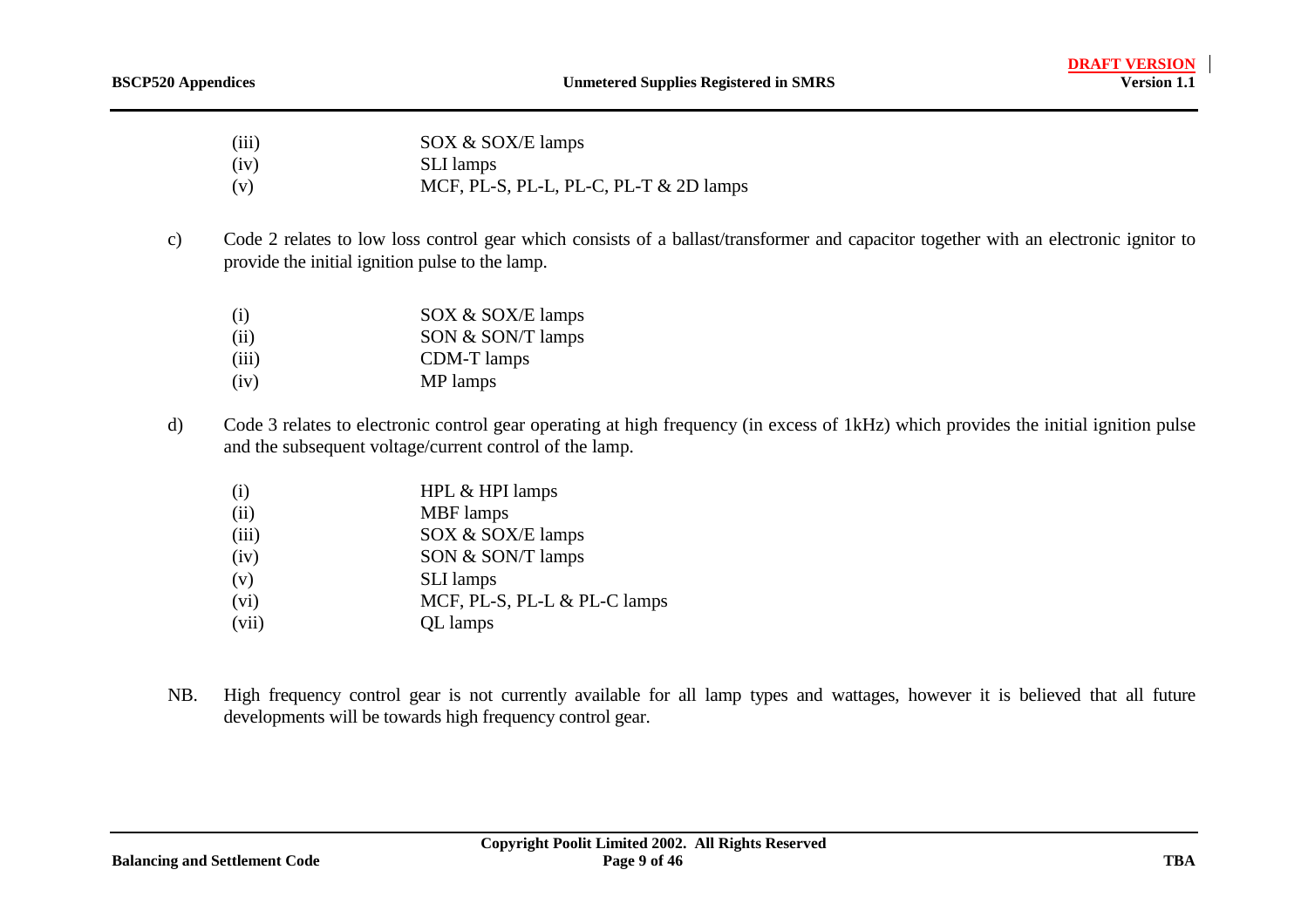- e) Code 4 relates to optimum control gear which consists of a ballast/transformer and capacitor together with an electronic ignitor to provide the ignition pulse to the lamp.
	- (i) SOX/E lamps
- f) Code 5 relates to electronic control gear operating at low frequency (below 1kHz) which provides the initial ignition pulse and the subsequent voltage/current control of the lamp.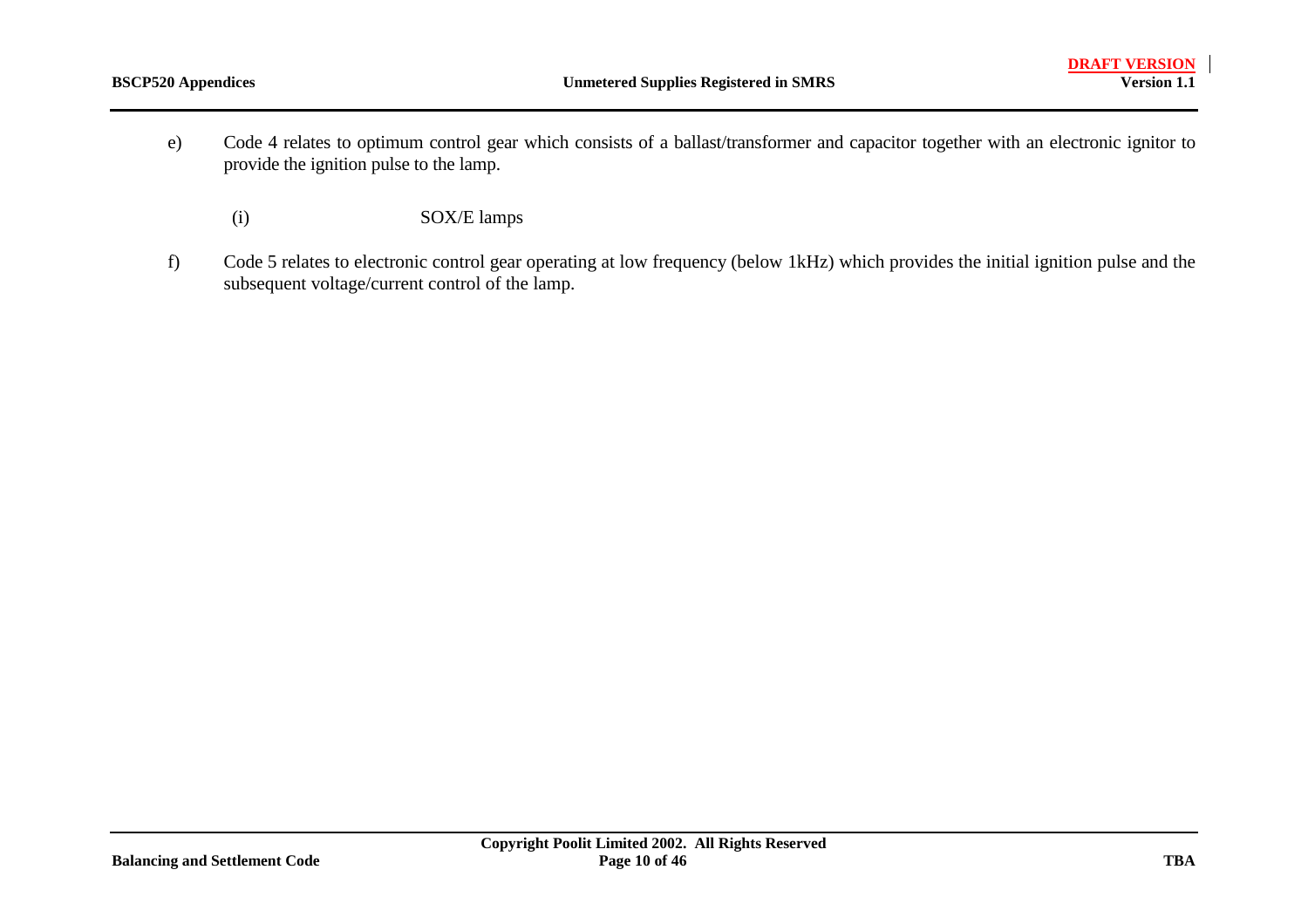#### <span id="page-10-0"></span>**1.3Charging Codes and Circuit Ratings for Standard Lighting Equipment**

| Lamp<br><b>Watts</b> | <b>Load Description</b>             | Lamp<br><b>Definition</b> | <b>Charging</b><br>Code | <b>Circuit</b><br><b>Watts</b> | <b>Circuit</b><br>VA | <b>Circuit Power</b><br>var | <b>Factor</b> |
|----------------------|-------------------------------------|---------------------------|-------------------------|--------------------------------|----------------------|-----------------------------|---------------|
| 40w                  | General lighting service filament   | GLS, GLD                  | 0100400                 | 40                             | 40                   | $\overline{0}$              | 1.00          |
| 60w                  | General lighting service filament   | GLS, GLD                  | 0100600                 | 60                             | 60                   | $\overline{0}$              | 1.00          |
| 75w                  | General lighting service filament   | GLS, GLD, PAR             | 0100750                 | 75                             | 75                   | $\overline{0}$              | 1.00          |
| 80w                  | General lighting service filament   | GLS, GLD, PAR             | 0100800                 | 80                             | 80                   | $\overline{0}$              | 1.00          |
| 100w                 | General lighting service filament   | GLS, GLD                  | 0101000                 | 100                            | 100                  | $\theta$                    | 1.00          |
| 120w                 | General lighting service filament   | GLS, GLD, PAR             | 0101200                 | 120                            | 120                  | $\overline{0}$              | 1.00          |
| 150w                 | General lighting service filament   | GLS, GLD                  | 0101500                 | 150                            | 150                  | $\theta$                    | 1.00          |
| 200w                 | General lighting service filament   | GLS, GLD                  | 0102000                 | 200                            | 200                  | $\overline{0}$              | 1.00          |
| 300w                 | General lighting service filament   | GLS, GLD                  | 0103000                 | 300                            | 300                  | $\theta$                    | 1.00          |
| 500 <sub>w</sub>     | General lighting service filament   | GLS, GLD                  | 0105000                 | 500                            | 500                  | $\overline{0}$              | 1.00          |
| 50w                  | Tungsten Halogen                    | TH                        | 0300500                 | 50                             | 50                   | $\mathbf{0}$                | 1.00          |
| 100w                 | Tungsten Halogen                    | TH                        | 0301000                 | 100                            | 100                  | $\theta$                    | 1.00          |
| 150 <sub>w</sub>     | Tungsten Halogen                    | TH                        | 0301500                 | 150                            | 150                  | $\overline{0}$              | 1.00          |
| 200w                 | Tungsten Halogen                    | TH                        | 0302000                 | 200                            | 200                  | $\Omega$                    | 1.00          |
| 300w                 | Tungsten Halogen                    | TH                        | 0303000                 | 300                            | 300                  | $\theta$                    | 1.00          |
| 500 <sub>w</sub>     | Tungsten Halogen                    | TH                        | 0305000                 | 500                            | 500                  | $\theta$                    | 1.00          |
| 1000w                | Tungsten Halogen                    | TH                        | 0310000                 | 1000                           | 1000                 | $\theta$                    | 1.00          |
| 1500w                | Tungsten Halogen                    | TH                        | 0315000                 | 1500                           | 1500                 | $\overline{0}$              | 1.00          |
| 35w                  | Low Pressure Sodium - Standard Gear | <b>SOX, SOXPLUS</b>       | 1100351                 | 65                             | 75                   | 37                          | 0.87          |
| 55w                  | Low Pressure Sodium - Standard Gear | SOX, SOXPLUS              | 1100551                 | 84                             | 95                   | 44                          | 0.87          |
| 90w                  | Low Pressure Sodium - Standard Gear | SOX, SOXPLUS              | 1100901                 | 123                            | 140                  | 67                          | 0.88          |
| 135w                 | Low Pressure Sodium - Standard Gear | SOX, SOXPLUS              | 1101351                 | 175                            | 206                  | 109                         | 0.85          |
| 180 <sub>w</sub>     | Low Pressure Sodium - Standard Gear | SOX, SOXPLUS              | 1101801                 | 223                            | 245                  | 101                         | 0.91          |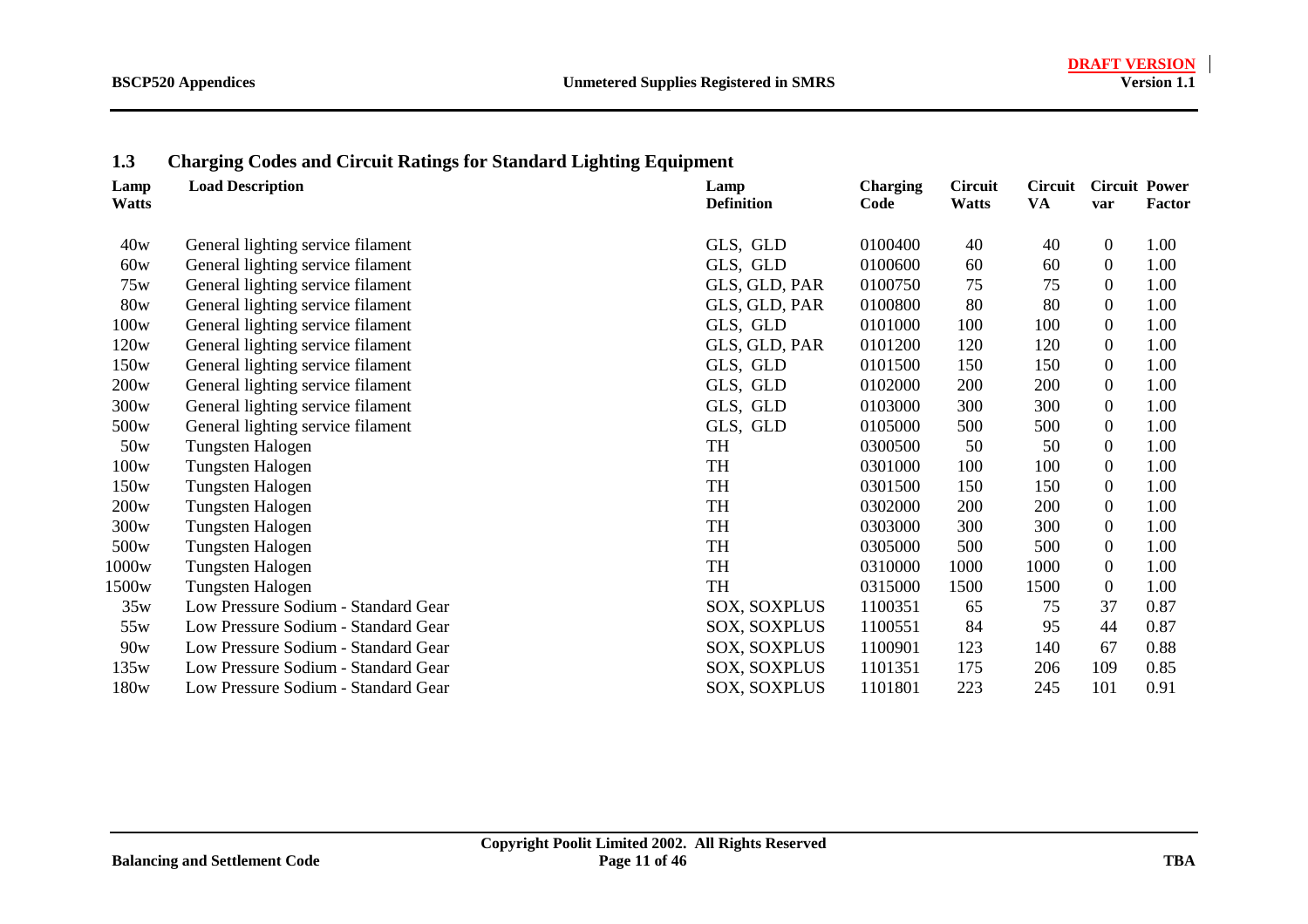| Lamp<br><b>Watts</b> | <b>Load Description</b>                       | Lamp<br><b>Definition</b> | <b>Charging</b><br>Code | <b>Circuit</b><br>Watts | <b>VA</b> | <b>Circuit Circuit Power</b><br>var | Factor |
|----------------------|-----------------------------------------------|---------------------------|-------------------------|-------------------------|-----------|-------------------------------------|--------|
| 35w                  | Low Pressure Sodium - Low Loss Gear           | SOX, SOXPLUS              | 1100352                 | 48                      | 56        | 29                                  | 0.86   |
| 55w                  | Low Pressure Sodium - Low Loss Gear           | <b>SOX, SOXPLUS</b>       | 1100552                 | 67                      | 73        | 29                                  | 0.92   |
| 90w                  | Low Pressure Sodium - Low Loss Gear           | <b>SOX, SOXPLUS</b>       | 1100902                 | 104                     | 120       | 60                                  | 0.87   |
| 135w                 | Low Pressure Sodium - Low Loss Gear           | <b>SOX, SOXPLUS</b>       | 1101352                 | 159                     | 168       | 54                                  | 0.95   |
| 180w                 | Low Pressure Sodium - Low Loss Gear           | <b>SOX, SOXPLUS</b>       | 1101802                 | 223                     | 245       | 101                                 | 0.91   |
| 35w                  | Low Pressure Sodium - H/F Electronic Ballast  | <b>SOX</b>                | 1100353                 | 39                      | 40        | 9                                   | 0.98   |
| 55w                  | Low Pressure Sodium - H/F Electronic Ballast  | <b>SOX</b>                | 1100553                 | 59                      |           |                                     |        |
| 90w                  | Low Pressure Sodium - H/F Electronic Ballast  | <b>SOX</b>                | 1100903                 | $---$                   |           |                                     |        |
| 135w                 | Low Pressure Sodium - H/F Electronic Ballast  | <b>SOX</b>                | 1101353                 | $\qquad \qquad - - -$   |           |                                     |        |
| 180w                 | Low Pressure Sodium - H/F Electronic Ballast  | SOX                       | 1101803                 | $---$                   |           |                                     |        |
| 26w                  | Low Pressure Sodium (Economy) - Standard Gear | SOX/E                     | 1200261                 | 59                      | 73        | 43                                  | 0.81   |
| 36w                  | Low Pressure Sodium (Economy) - Standard Gear | SOX/E                     | 1200361                 | 67                      | 84        | 51                                  | 0.80   |
| 66w                  | Low Pressure Sodium (Economy) - Standard Gear | SOX/E                     | 1200661                 | 104                     | 108       | 29                                  | 0.96   |
| 91w                  | Low Pressure Sodium (Economy) - Standard Gear | SOX/E                     | 1200911                 | 136                     | 169       | 100                                 | 0.80   |
| 131w                 | Low Pressure Sodium (Economy) - Standard Gear | SOX/E                     | 1201311                 | 178                     | 194       | 77                                  | 0.92   |
| 26w                  | Low Pressure Sodium (Economy) - Low Loss Gear | SOX/E                     | 1200262                 | 41                      | 42        | 9                                   | 0.98   |
| 36w                  | Low Pressure Sodium (Economy) - Low Loss Gear | SOX/E                     | 1200362                 | 51                      | 55        | 21                                  | 0.93   |
| 66w                  | Low Pressure Sodium (Economy) - Low Loss Gear | SOX/E                     | 1200662                 | 83                      | 92        | 40                                  | 0.90   |
| 91w                  | Low Pressure Sodium (Economy) - Low Loss Gear | SOX/E                     | 1200912                 | 129                     | 143       | 62                                  | 0.90   |
| 131w                 | Low Pressure Sodium (Economy) - Low Loss Gear | SOX/E                     | 1201312                 | 176                     | 196       | 86                                  | 0.90   |
| 18w                  | Low Pressure Sodium (Economy) - Optimum Gear  | SOX/E                     | 1200184                 | 25                      | 30        | 17                                  | 0.83   |
| 26w                  | Low Pressure Sodium (Economy) - Optimum Gear  | SOX/E                     | 1200264                 | 33                      | 38        | 19                                  | 0.87   |
| 36w                  | Low Pressure Sodium (Economy) - Optimum Gear  | SOX/E                     | 1200364                 | 45                      | 49        | 19                                  | 0.92   |
| 66w                  | Low Pressure Sodium (Economy) - Optimum Gear  | SOX/E                     | 1200664                 | 81                      | 85        | 26                                  | 0.95   |
| 91w                  | Low Pressure Sodium (Economy) - Optimum Gear  | SOX/E                     | 1200914                 | 106                     | 112       | 36                                  | 0.95   |
| 131w                 | Low Pressure Sodium (Economy) - Optimum Gear  | SOX/E                     | 1201314                 | 151                     | 164       | 64                                  | 0.92   |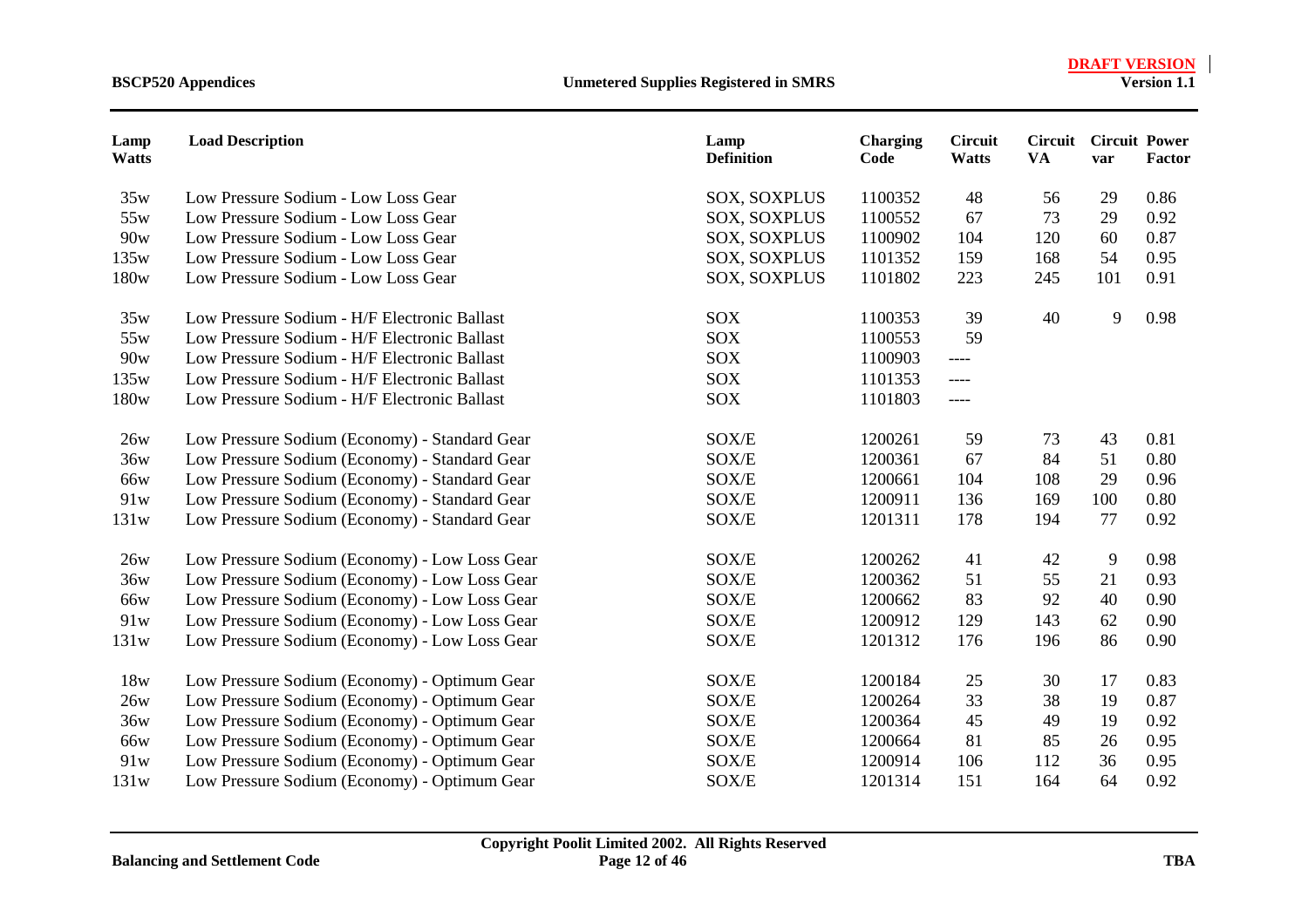| Lamp<br><b>Watts</b> | <b>Load Description</b>                                | Lamp<br><b>Definition</b> | <b>Charging</b><br>Code | <b>Circuit</b><br><b>Watts</b> | Circuit<br><b>VA</b> | <b>Circuit Power</b><br>var | <b>Factor</b> |
|----------------------|--------------------------------------------------------|---------------------------|-------------------------|--------------------------------|----------------------|-----------------------------|---------------|
| 26w                  | Low Pressure Sodium (Economy) - H/F Electronic Ballast | SOX/E                     | 1200263                 | ----                           |                      |                             |               |
| 36w                  | Low Pressure Sodium (Economy) - H/F Electronic Ballast | SOX/E                     | 1200363                 | 38                             |                      |                             |               |
| 66w                  | Low Pressure Sodium (Economy) - H/F Electronic Ballast | SOX/E                     | 1200663                 | 68                             |                      |                             |               |
| 91w                  | Low Pressure Sodium (Economy) - H/F Electronic Ballast | SOX/E                     | 1200913                 | ----                           |                      |                             |               |
| 131w                 | Low Pressure Sodium (Economy) - H/F Electronic Ballast | SOX/E                     | 1201313                 | ----                           |                      |                             |               |
| 50w                  | High Pressure Sodium - Standard Gear                   | SON, SON/T                | 1400501                 | 62                             | 71                   | 35                          | 0.87          |
| 70w                  | High Pressure Sodium - Standard Gear                   | SON, SON/T                | 1400701                 | 84                             | 94                   | 42                          | 0.89          |
| 100w                 | High Pressure Sodium - Standard Gear                   | SON, SON/T                | 1401001                 | 114                            | 132                  | 67                          | 0.86          |
| 150w                 | High Pressure Sodium - Standard Gear                   | SON, SON/T                | 1401501                 | 172                            | 162                  | 92                          | 0.88          |
| 250w                 | High Pressure Sodium - Standard Gear                   | SON, SON/T                | 1402501                 | 279                            | 317                  | 150                         | 0.88          |
| 400w                 | High Pressure Sodium - Standard Gear                   | SON, SON/T                | 1404001                 | 434                            | 511                  | 270                         | 0.85          |
| 600w                 | High Pressure Sodium - Standard Gear                   | SON, SON/T                | 1406001                 | 640                            | 736                  | 363                         | 0.87          |
| 1000w                | High Pressure Sodium - Standard Gear                   | SON, SON/T                | 1410001                 | 1083                           | 1265                 | 654                         | 0.86          |
| 210w                 | High Pressure Sodium (Plug in Replacement)             | SON/H                     | 1402101                 | 229                            |                      |                             |               |
| 350w                 | High Pressure Sodium (Plug in Replacement)             | SON/H                     | 1403501                 | 372                            |                      |                             |               |
| 35w                  | High Pressure Sodium - White SON                       | SON/T                     | 1400352                 | 35                             |                      |                             |               |
| 50w                  | High Pressure Sodium - White SON                       | SON/T                     | 1400502                 | 50                             |                      |                             |               |
| 100w                 | High Pressure Sodium - White SON                       | SON/T                     | 1401002                 | 100                            |                      |                             |               |
| 70w                  | High Pressure Sodium - Edison 21 HID Controllers       | SON, SON/T                | 1400702                 | 70                             | 80                   | 39                          | 0.87          |
| 100w                 | High Pressure Sodium - Edison 21 HID Controllers       | SON, SON/T                | 1401002                 | 95                             | 112                  | 59                          | 0.85          |
| 150w                 | High Pressure Sodium - Edison 21 HID Controllers       | SON, SON/T                | 1401502                 | 143                            | 166                  | 84                          | 0.86          |
| 250w                 | High Pressure Sodium - Edison 21 HID Controllers       | SON, SON/T                | 1402502                 | 232                            | 269                  | 136                         | 0.86          |
| 400w                 | High Pressure Sodium - Edison 21 HID Controllers       | SON, SON/T                | 1404002                 | 360                            | 434                  | 242                         | 0.83          |

 $\sim$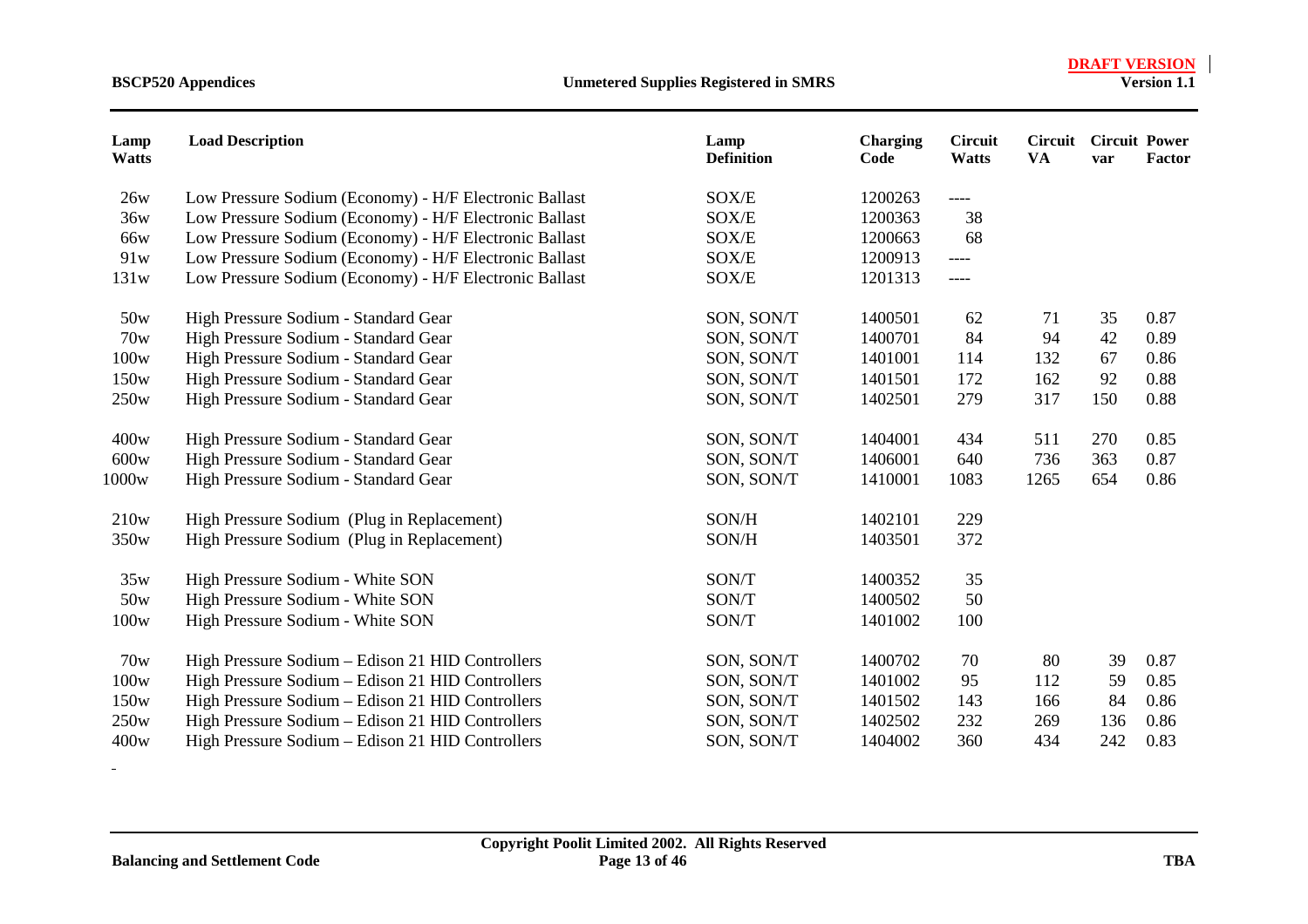| Lamp<br><b>Watts</b> | <b>Load Description</b>                           | Lamp<br><b>Definition</b> | <b>Charging</b><br>Code | <b>Circuit</b><br>Watts | Circuit<br><b>VA</b> | <b>Circuit Power</b><br>var | Factor |
|----------------------|---------------------------------------------------|---------------------------|-------------------------|-------------------------|----------------------|-----------------------------|--------|
| 50w                  | High Pressure Sodium - H/F Electronic Ballast     | SON, SON/T                | 1400503                 | $-----$                 |                      |                             |        |
| 70w                  | High Pressure Sodium - H/F Electronic Ballast     | SON, SON/T                | 1400703                 | $-78$                   | 79                   | 13                          | 0.99   |
| 100w                 | High Pressure Sodium - H/F Electronic Ballast     | SON, SON/T                | 1401003                 | $---$                   |                      |                             |        |
| 150w                 | High Pressure Sodium - H/F Electronic Ballast     | SON, SON/T                | 1401503                 | $-164$                  | 166                  | 26                          | 0.99   |
| 250w                 | High Pressure Sodium - H/F Electronic Ballast     | SON, SON/T                | 1402503                 | $---$                   |                      |                             |        |
| 400w                 | High Pressure Sodium - H/F Electronic Ballast     | SON, SON/T                | 1404003                 | $---$                   |                      |                             |        |
| 600w                 | High Pressure Sodium - H/F Electronic Ballast     | SON, SON/T                | 1406003                 | $--- -$                 |                      |                             |        |
| 1000w                | High Pressure Sodium - H/F Electronic Ballast     | SON, SON/T                | 1410003                 | $---$                   |                      |                             |        |
| 50w                  | High Pressure Sodium - L/F Electronic Ballast     | SON, SON/T                | 1400505                 | $---$                   |                      |                             |        |
| 70w                  | High Pressure Sodium - L/F Electronic Ballast     | SON, SON/T                | 1400705                 | 70                      | 80                   | 13                          | 0.99   |
| 100w                 | High Pressure Sodium - L/F Electronic Ballast     | SON, SON/T                | 1401005                 | $---$                   |                      |                             |        |
| 150w                 | High Pressure Sodium - L/F Electronic Ballast     | SON, SON/T                | 1401505                 | $--- -$                 |                      |                             |        |
|                      |                                                   |                           | 2100501                 |                         |                      | 36                          | 0.86   |
| $-50w$               | High Pressure Mercury - Standard Gear             | HPL-N (MBF/U)             |                         | 61                      | 71                   |                             |        |
| $-80w$               | High Pressure Mercury - Standard Gear             | HPL-N (MBF/U)             | 2100801                 | 94                      | 106                  | 49                          | 0.89   |
| $-125w$              | High Pressure Mercury - Standard Gear             | HPL-N (MBF/U)             | 2101251                 | 142                     | 162                  | 78                          | 0.88   |
| $-250w$              | High Pressure Mercury - Standard Gear             | HPL-N (MBF/U)             | 2102501                 | 275                     | 322                  | 168                         | 0.85   |
| $-400w$              | High Pressure Mercury - Standard Gear             | HPL-N (MBF/U)             | 2104001                 | 428                     | 519                  | 294                         | 0.82   |
| $-700w$              | High Pressure Mercury - Standard Gear             | HPL-N (MBF/U)             | 2107001                 | 742                     | 858                  | 431                         | 0.86   |
| 1000w                | High Pressure Mercury - Standard Gear             | HPL-N (MBF/U)             | 2110001                 | 1040                    | 1206                 | 611                         | 0.86   |
| 250w                 | High Pressure Mercury - Edison 21 HID Controllers | HPL-N (MBF/U)             | 2102502                 | 228                     | 274                  | 152                         | 0.83   |
| 400w                 | High Pressure Mercury - Edison 21 HID Controllers | HPL-N (MBF/U)             | 2104002                 | 335                     | 441                  | 262                         | 0.80   |
| 100w                 | High Pressure Mercury (Blended)                   | ML (MBTL/U)               | 2301000                 | 100                     |                      |                             |        |
| 160w                 | High Pressure Mercury (Blended)                   | ML (MBTL/U)               | 2301600                 | 160                     |                      |                             |        |
| 250w                 | High Pressure Mercury (Blended)                   | ML (MBTL/U)               | 2302500                 | 250                     |                      |                             |        |
| 500w                 | High Pressure Mercury (Blended)                   | ML (MBTL/U)               | 2305000                 | 500                     |                      |                             |        |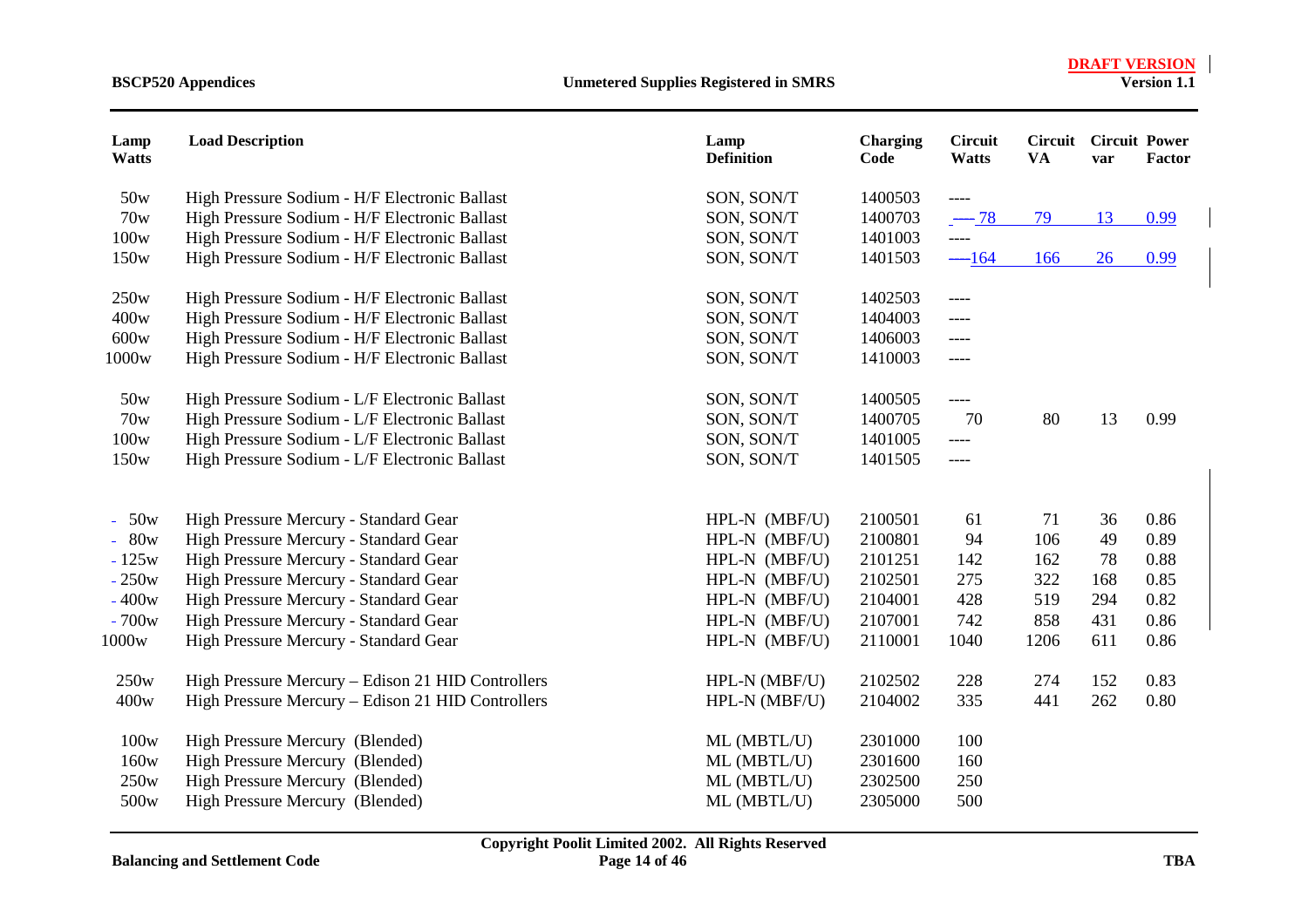| Lamp<br><b>Watts</b> | <b>Load Description</b>                                    | Lamp<br><b>Definition</b> | <b>Charging</b><br>Code | <b>Circuit</b><br>Watts | <b>Circuit Circuit Power</b><br><b>VA</b> | var            | Factor |
|----------------------|------------------------------------------------------------|---------------------------|-------------------------|-------------------------|-------------------------------------------|----------------|--------|
| 250w                 | High Pressure Mercury (Halide) - Standard Gear             | HPI (MBI)                 | 2402501                 | 266                     |                                           |                |        |
| 400w                 | High Pressure Mercury (Halide) - Standard Gear             | HPI (MBI)                 | 2404001                 | 471                     |                                           |                |        |
| 1000w                | High Pressure Mercury (Halide) - Standard Gear             | HPI (MBI)                 | 2410001                 | 1015                    |                                           |                |        |
| 2000 <sub>w</sub>    | High Pressure Mercury (Halide) - Standard Gear             | HPI (MBI)                 | 2420001                 | 2105                    |                                           |                |        |
| 55w                  | High Pressure Mercury (Induction) - H/F Electronic Ballast | QL                        | 2500553                 | 55                      |                                           |                |        |
| 85w                  | High Pressure Mercury (Induction) - H/F Electronic Ballast | QL                        | 2500853                 | 85                      |                                           |                |        |
| 165w                 | High Pressure Mercury (Induction) – H/F Electronic Ballast | QL                        | 2501653                 | 165                     |                                           |                |        |
| 35w                  | High Pressure Mercury (CDM) - Low Loss Gear                | CDM-T, TT, ET             | 2600352                 | 47                      |                                           |                |        |
| 70w                  | High Pressure Mercury (CDM) - Low Loss Gear                | CDM-T, TT. ET             | 2600702                 | 86                      |                                           |                |        |
| 150w                 | High Pressure Mercury (CDM) - Low Loss Gear                | CDM-T, TT, ET             | 2601502                 | 167                     |                                           |                |        |
| 75w                  | High Pressure Mercury (Metal Arc) – Low Loss Gear          | <b>MP</b>                 | 2700752                 | 86                      |                                           |                |        |
| 100w                 | High Pressure Mercury (Metal Arc) - Low Loss Gear          | <b>MP</b>                 | 2701002                 | 115                     |                                           |                |        |
| 150w                 | High Pressure Mercury (Metal Arc) – Low Loss Gear          | <b>MP</b>                 | 2701502                 | 172                     |                                           |                |        |
| 4w                   | Low Pressure Mercury - Standard Gear (Single Lamp Circuit) | MCF/U                     | 3100041                 | 10                      | 12                                        | $\overline{7}$ | 0.83   |
| 6w                   | Low Pressure Mercury - Standard Gear (Single Lamp Circuit) | MCF/U                     | 3100061                 | 12                      | 14                                        | $\tau$         | 0.86   |
| 8w                   | Low Pressure Mercury - Standard Gear (Single Lamp Circuit) | MCF/U                     | 3100081                 | 14                      | 16                                        | 8              | 0.88   |
| 13w                  | Low Pressure Mercury - Standard Gear (Single Lamp Circuit) | MCF/U                     | 3100131                 | 18                      | 21                                        | 11             | 0.86   |
| 15w                  | Low Pressure Mercury - Standard Gear (Single Lamp Circuit) | MCF/U, TLD                | 3100151                 | 25                      | 29                                        | 15             | 0.86   |
| 18w                  | Low Pressure Mercury - Standard Gear (Single Lamp Circuit) | MCF/U, TLD                | 3100181                 | 29                      | 34                                        | 18             | 0.85   |
| 20w                  | Low pressure Mercury - Standard Gear (Single Lamp Circuit) | MCF/U, TLD                | 3100201                 | 31                      | 36                                        | 18             | 0.86   |
| 30w                  | Low Pressure Mercury - Standard Gear (Single Lamp Circuit) | MCF/U, TLD                | 3100301                 | 40                      | 47                                        | 25             | 0.85   |
| 36w                  | Low Pressure Mercury - Standard Gear (Single Lamp Circuit) | MCF/U, TLD                | 3100361                 | 47                      | 51                                        | 20             | 0.92   |
| 40w                  | Low Pressure Mercury - Standard Gear (Single Lamp Circuit) | MCF/U, TLD                | 3100401                 | 50                      | 53                                        | 18             | 0.94   |
| 58w                  | Low Pressure Mercury - Standard Gear (Single Lamp Circuit) | MCF/U, TLD                | 3100581                 | 71                      | 80                                        | 37             | 0.89   |
| 65w                  | Low Pressure Mercury - Standard Gear (Single Lamp Circuit) | MCF/U, TLD                | 3100651                 | 79                      | 83                                        | 25             | 0.95   |
| 70w                  | Low Pressure Mercury - Standard Gear (Single Lamp Circuit) | MCF/U, TLD                | 3100701                 | 83                      | 92                                        | 40             | 0.90   |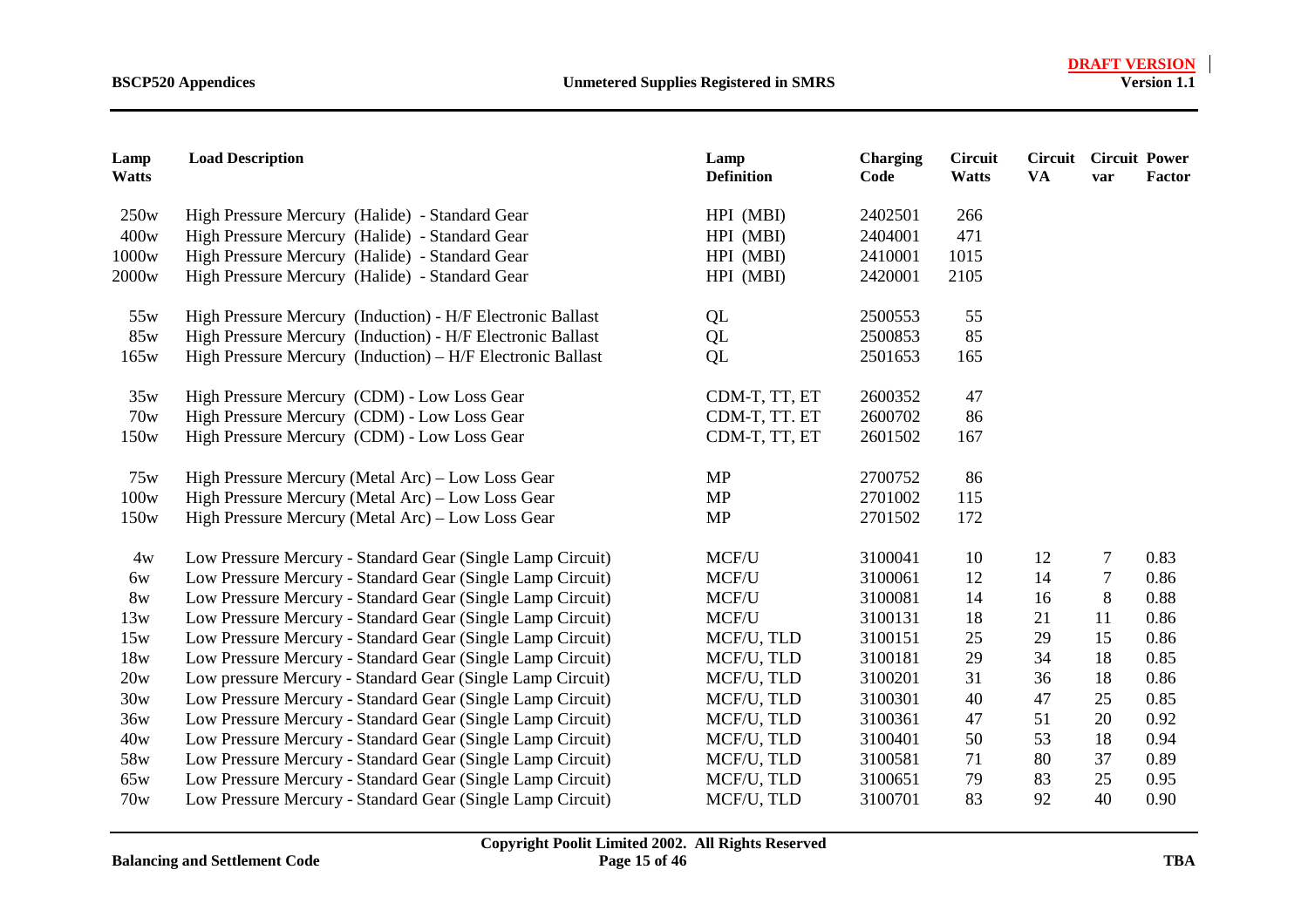| Lamp<br>Watts | <b>Load Description</b>                                                     | Lamp<br><b>Definition</b> | <b>Charging</b><br>Code | <b>Circuit</b><br>Watts | Circuit<br><b>VA</b> | <b>Circuit Power</b><br>var | Factor |
|---------------|-----------------------------------------------------------------------------|---------------------------|-------------------------|-------------------------|----------------------|-----------------------------|--------|
| 75w           | Low Pressure Mercury - Standard Gear (Single Lamp Circuit)                  | MCF/U, TLD                | 3100751                 | 92                      |                      |                             |        |
| 85w           | Low Pressure Mercury - Standard Gear (Single Lamp Circuit)                  | MCF/U, TLD                | 3100851                 | 102                     | 113                  | 49                          | 0.90   |
| 100w          | Low Pressure Mercury - Standard Gear (Single Lamp Circuit)                  | MCF/U, TLD                | 3101001                 | 114                     | 125                  | 52                          | 0.91   |
| 125w          | Low Pressure Mercury - Standard Gear (Single Lamp Circuit)                  | MCF/U, TLD                | 3101251                 | 139                     | 227                  | 179                         | 0.61   |
| 16w           | Low Pressure Mercury - H/F Gear (Single Lamp Circuit)                       | <b>TLDHF</b>              | 3100163                 | 19                      |                      |                             |        |
| 18w           | Low Pressure Mercury - H/F Gear (Single Lamp Circuit)                       | <b>TLDHF</b>              | 3100183                 | 19                      |                      |                             |        |
| 32w           | Low Pressure Mercury - H/F Gear (Single Lamp Circuit)                       | <b>TLDHF</b>              | 3100323                 | 36                      |                      |                             |        |
| 36w           | Low Pressure Mercury - H/F Gear (Single Lamp Circuit)                       | <b>TLDHF</b>              | 3100363                 | 36                      |                      |                             |        |
| 50w           | Low Pressure Mercury - H/F Gear (Single Lamp Circuit)                       | <b>TLDHF</b>              | 3100503                 | 56                      |                      |                             |        |
| 58w           | Low Pressure Mercury - H/F Gear (Single Lamp Circuit)                       | <b>TLDHF</b>              | 3100583                 | 58                      |                      |                             |        |
| 70w           | Low Pressure Mercury - H/F Gear (Single Lamp Circuit)                       | <b>TLDHF</b>              | 3100703                 | 70                      |                      |                             |        |
| 4w            | Low Pressure Mercury - Standard Gear (Twin Lamp Circuit)                    | MCF/U                     | 3200041                 | 14                      | 17                   | 10                          | 0.82   |
| 6w            | Low Pressure Mercury - Standard Gear (Twin Lamp Circuit)                    | MCF/U                     | 3200061                 | 18                      | 21                   | 11                          | 0.86   |
| 8w            | Low Pressure Mercury - Standard Gear (Twin Lamp Circuit)                    | MCF/U                     | 3200081                 | 20                      | 23                   | 11                          | 0.87   |
| 13w           | Low Pressure Mercury - Standard Gear (Twin Lamp Circuit)                    | MCF/U                     | 3200131                 | 34                      | 40                   | 21                          | 0.86   |
| 15w           | Low Pressure Mercury - Standard Gear (Twin Lamp Circuit)                    | MCF/U                     | 3200151                 | 40                      | 47                   | 25                          | 0.85   |
| 18w           | Low Pressure Mercury - Standard Gear (Twin Lamp Circuit)                    | MCF/U                     | 3200181                 | 47                      | 49                   | 14                          | 0.96   |
| 20w           | Low Pressure Mercury - Standard Gear (Twin Lamp Circuit)                    | MCF/U                     | 3200201                 | 50                      | 50                   | $\overline{0}$              | 1.00   |
| 9w            | Low Pressure Mercury - Compact Integral Standard Gear                       | <b>SL</b>                 | 3300090                 | 9                       | 11                   | 6                           | 0.82   |
| 13w           | Low Pressure Mercury - Compact Integral Standard Gear                       | <b>SL</b>                 | 3300130                 | 13                      | 15                   | $\overline{7}$              | 0.87   |
| 18w           | Low Pressure Mercury - Compact Integral Standard Gear                       | <b>SL</b>                 | 3300180                 | 18                      | 21                   | 11                          | 0.86   |
| 25w           | Low Pressure Mercury - Compact Integral Standard Gear                       | SL                        | 3300250                 | 25                      | 27                   | 10                          | 0.93   |
| 5w            | Low Pressure Mercury - Compact Stan. Gr. (Single Lamp Circuit) - 2 Pin      | PL-S                      | 3300051                 | 11                      | 12                   | 5                           | 0.92   |
| 7w            | Low Pressure Mercury - Compact Stan. Gr. (Single Lamp Circuit) - 2 Pin      | PL-S                      | 3300071                 | 12                      | 13                   | 5                           | 0.92   |
| 9w            | Low Pressure Mercury - Compact Stan. Gr. (Single Lamp Circuit) - 2 Pin PL-S |                           | 3300091                 | 13                      | 15                   | 7                           | 0.87   |
| 11w           | Low Pressure Mercury - Compact Stan. Gr. (Single Lamp Circuit) - 2 Pin      | PL-S                      | 3300111                 | 16                      | 18                   | 8                           | 0.89   |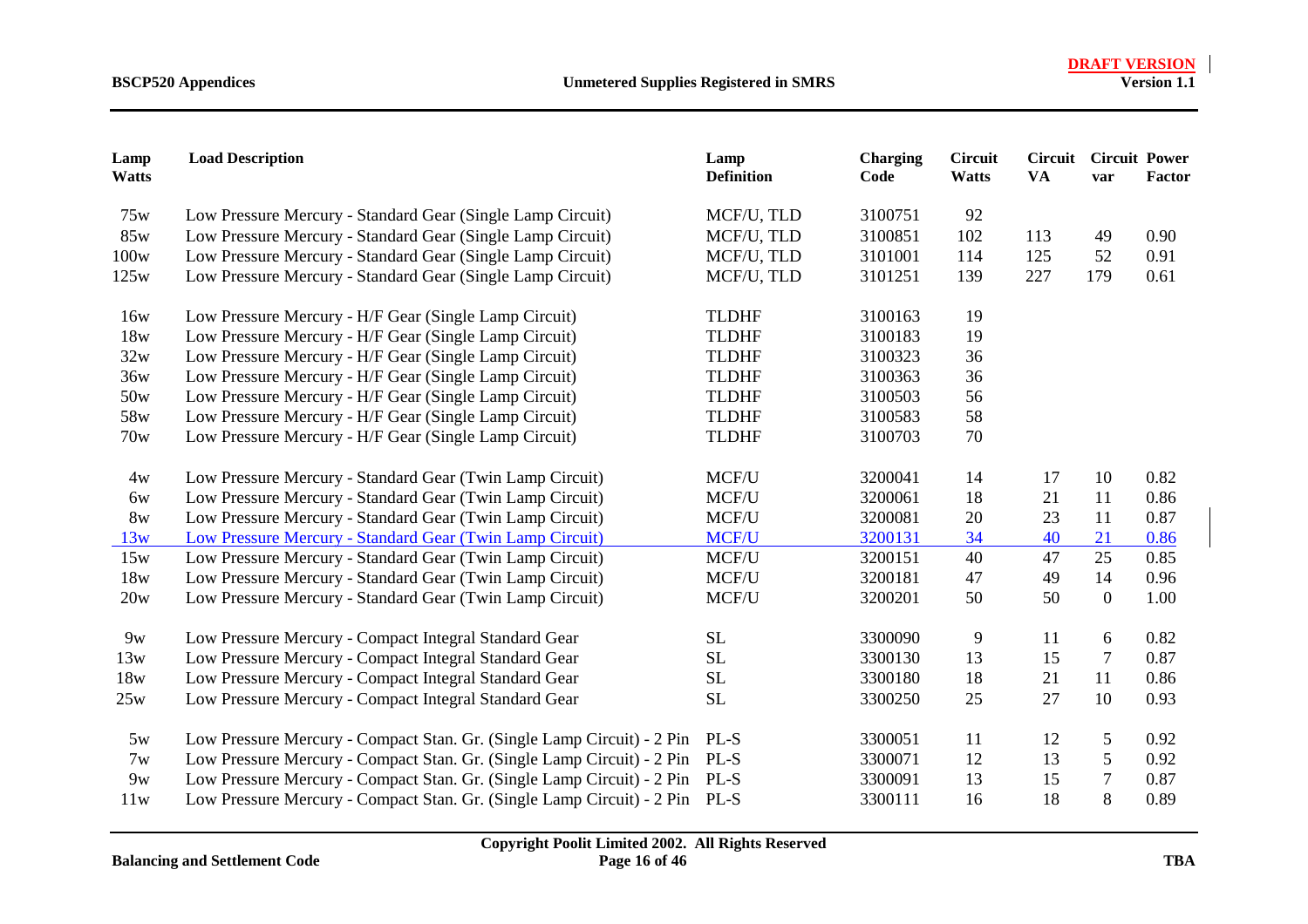| Lamp<br>Watts | <b>Load Description</b>                                                     | Lamp<br><b>Definition</b> | <b>Charging</b><br>Code | <b>Circuit</b><br>Watts | Circuit<br><b>VA</b> | <b>Circuit Power</b><br>var | <b>Factor</b> |
|---------------|-----------------------------------------------------------------------------|---------------------------|-------------------------|-------------------------|----------------------|-----------------------------|---------------|
| 11w           | Low Pressure Mercury - Compact Stan. Gr. (Single Lamp Circuit) - 4 Pin PL-L |                           | 3300111                 | 16                      | 36                   | 33                          | 0.42          |
| 18w           | Low Pressure Mercury - Compact Stan. Gr. (Single Lamp Circuit) - 4 Pin PL-L |                           | 3300181                 | 26                      | 89                   | 85                          | 0.29          |
| 24w           | Low Pressure Mercury - Compact Stan. Gr. (Single Lamp Circuit) - 4 Pin PL-L |                           | 3300241                 | 32                      | 82                   | 75                          | 0.39          |
| 36w           | Low Pressure Mercury - Compact Stan. Gr. (Single Lamp Circuit) - 4 Pin PL-L |                           | 3300361                 | 44                      | 103                  | 93                          | 0.43          |
| 5w            | Low Pressure Mercury - Compact H/F Gear (Single Lamp Circuit) - 4 Pin PL-S  |                           | 3300053                 | $\tau$                  |                      |                             |               |
| 7w            | Low Pressure Mercury - Compact H/F Gear (Single Lamp Circuit) - 4 Pin PL-S  |                           | 3300073                 | 8                       |                      |                             |               |
| 9w            | Low Pressure Mercury - Compact H/F Gear (Single Lamp Circuit) - 4 Pin PL-S  |                           | 3300093                 | 10                      |                      |                             |               |
| 24w           | Low Pressure Mercury - Compact H/F Gear (Single Lamp Circuit) - 4 Pin PL-L  |                           | 3300243                 | 25                      |                      |                             |               |
| 36w           | Low Pressure Mercury - Compact H/F Gear (Single Lamp Circuit) - 4 Pin PL-L  |                           | 3300363                 | 36                      |                      |                             |               |
| 40w           | Low Pressure Mercury - Compact H/F Gear (Single Lamp Circuit) - 4 Pin PL-L  |                           | 3300403                 | 45                      |                      |                             |               |
| 55w           | Low Pressure Mercury - Compact H/F Gear (Single Lamp Circuit) - 4 Pin PL-L  |                           | 3300553                 | 62                      |                      |                             |               |
| 18w           | Low Pressure Mercury - Compact Stan. Gr. (Twin Lamp Circuit) - 4 Pin        | PL-L                      | 3400181                 | 44                      | 52                   | 28                          | 0.85          |
| 24w           | Low Pressure Mercury - Compact H/F Gear (Twin Lamp Circuit) - 4 Pin         | PL-L                      | 3400243                 | 49                      |                      |                             |               |
| 36w           | Low Pressure Mercury - Compact H/F Gear (Twin Lamp Circuit) - 4 Pin         | PL-L                      | 3400363                 | 72                      |                      |                             |               |
| 40w           | Low Pressure Mercury - Compact H/F Gear (Twin Lamp Circuit) - 4 Pin         | $PL-L$                    | 3400403                 | 90                      |                      |                             |               |
| 55w           | Low Pressure Mercury - Compact H/F Gear (Twin Lamp Circuit) - 4 Pin         | PL-L                      | 3400553                 | 124                     |                      |                             |               |
| 9w            | Low Pressure Mercury - Compact Integral Electronic Gear                     | $PL*E/C$                  | 3500090                 | 9                       | 17                   | 14                          | 0.54          |
| 11w           | Low Pressure Mercury - Compact Integral Electronic Gear                     | $PL*E/C$                  | 3500110                 | 11                      | 22                   | 19                          | 0.50          |
| 15w           | Low Pressure Mercury - Compact Integral Electronic Gear                     | PL*E/C                    | 3500150                 | 15                      | 32                   | 29                          | 0.46          |
| 20w           | Low Pressure Mercury - Compact Integral Electronic Gear                     | PL*E/C                    | 3500200                 | 20                      | 37                   | 31                          | 0.54          |
| 23w           | Low Pressure Mercury - Compact Integral Electronic Gear                     | $PL*E/C$                  | 3500230                 | 23                      | 43                   | 37                          | 0.53          |
| 10w           | Low Pressure Mercury - Compact Stan. Gr. (Single Lamp Circuit) - 2 Pin PL-C |                           | 3500101                 | 16                      |                      |                             |               |
| 13w           | Low Pressure Mercury - Compact Stan. Gr. (Single Lamp Circuit) - 2 Pin      | PL-C                      | 3500131                 | 18                      |                      |                             |               |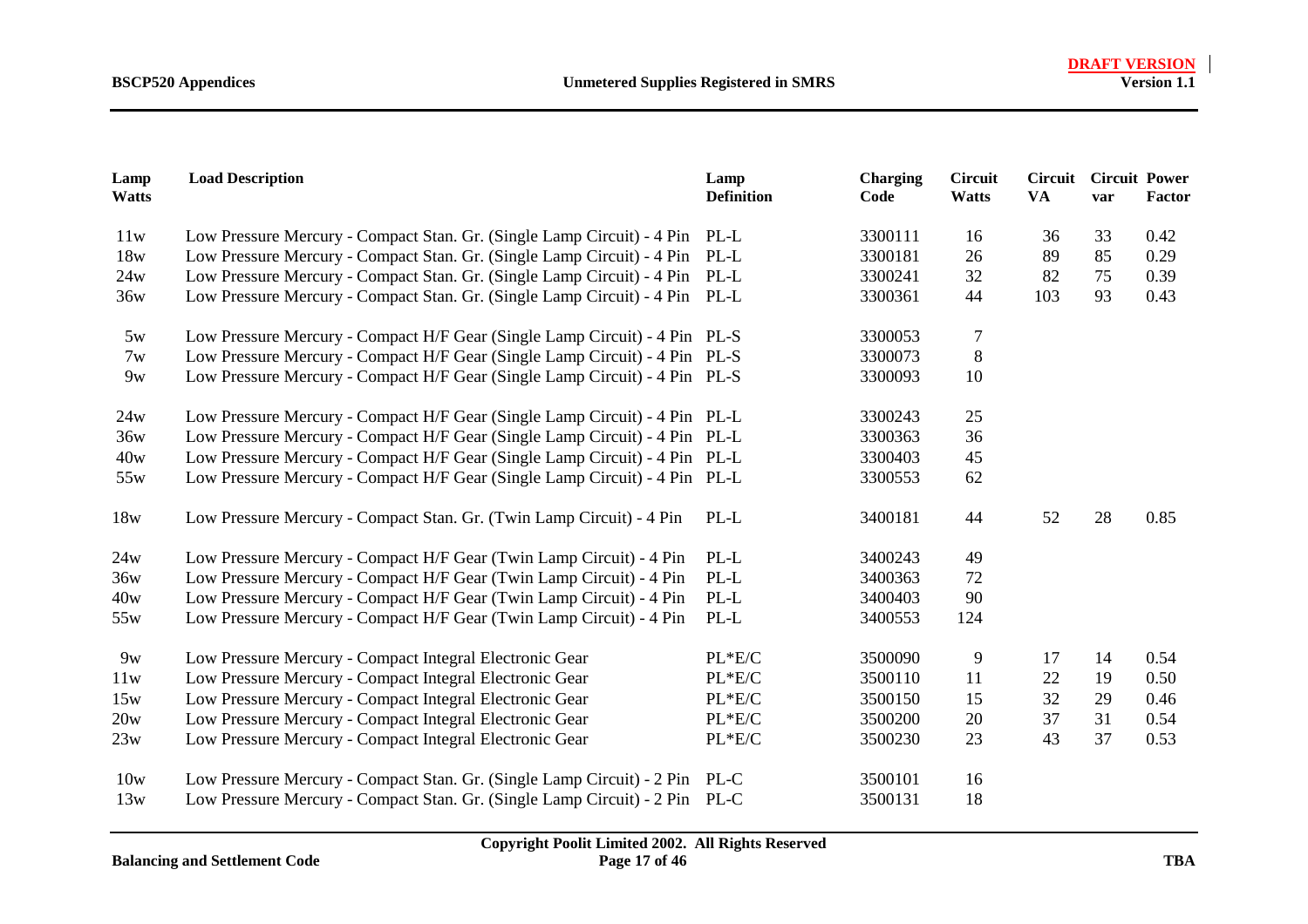| 18w           | Low Pressure Mercury - Compact Stan. Gr. (Single Lamp Circuit) - 2 Pin PL-C |                           | 3500181          | 24                      |               |                             |             |
|---------------|-----------------------------------------------------------------------------|---------------------------|------------------|-------------------------|---------------|-----------------------------|-------------|
| Lamp<br>Watts | <b>Load Description</b>                                                     | Lamp<br><b>Definition</b> | Charging<br>Code | Circuit<br><b>Watts</b> | Circuit<br>VA | <b>Circuit Power</b><br>var | Factor      |
| 26w           | Low Pressure Mercury - Compact Stan. Gr. (Single Lamp Circuit) - 2 Pin PL-C |                           | 3500261          | 32                      |               |                             |             |
| 9w            | Low Pressure Mercury - Compact H/F Gear (Single Lamp Circuit) - 4 Pin PL-C  |                           | 3500093          | 11                      |               |                             |             |
| 13w           | Low Pressure Mercury - Compact H/F Gear (Single Lamp Circuit) - 4 Pin PL-C  |                           | 3500133          | 15                      |               |                             |             |
| 18w           | Low Pressure Mercury - Compact H/F Gear (Single Lamp Circuit) - 4 Pin PL-C  |                           | 3500183          | 20                      |               |                             |             |
| 26w           | Low Pressure Mercury - Compact H/F Gear (Single Lamp Circuit) - 4 Pin PL-C  |                           | 3500263          | $---$                   |               |                             |             |
| 18w           | Low Pressure Mercury - Compact Stan. Gr. (Single Lamp Circuit) - 2 Pin      | PL-T                      | 3600181          | 24                      |               |                             |             |
| 26w           | Low Pressure Mercury - Compact Stan. Gr. (Single Lamp Circuit) - 2 Pin      | PL-T                      | 3600261          | 32                      |               |                             |             |
| 10w           | Low Pressure Mercury – 2D Standard Gear (Single Lamp Circuit)               | 2D                        | 3700101          | 13                      | 16            | 9                           | 0.82        |
| 16w           | Low Pressure Mercury – 2D Standard Gear (Single Lamp Circuit)               | 2D                        | 3700161          | 21                      | 25            | 14                          | 0.84        |
| 21w           | Low Pressure Mercury – 2D Standard Gear (Single Lamp Circuit)               | 2D                        | 3700211          | 27                      | 32            | 18                          | 0.84        |
| 28w           | Low Pressure Mercury – 2D Standard Gear (Single Lamp Circuit)               | 2D                        | 3700281          | 36                      | 42            | 22                          | 0.86        |
| 38w           | Low Pressure Mercury – 2D Standard Gear (Single Lamp Circuit)               | 2D                        | 3700381          | 48                      | 56            | 29                          | 0.86        |
| 38w           | LED                                                                         |                           | 4000380          | 38                      | 38            | $\mathbf 0$                 | <b>1.00</b> |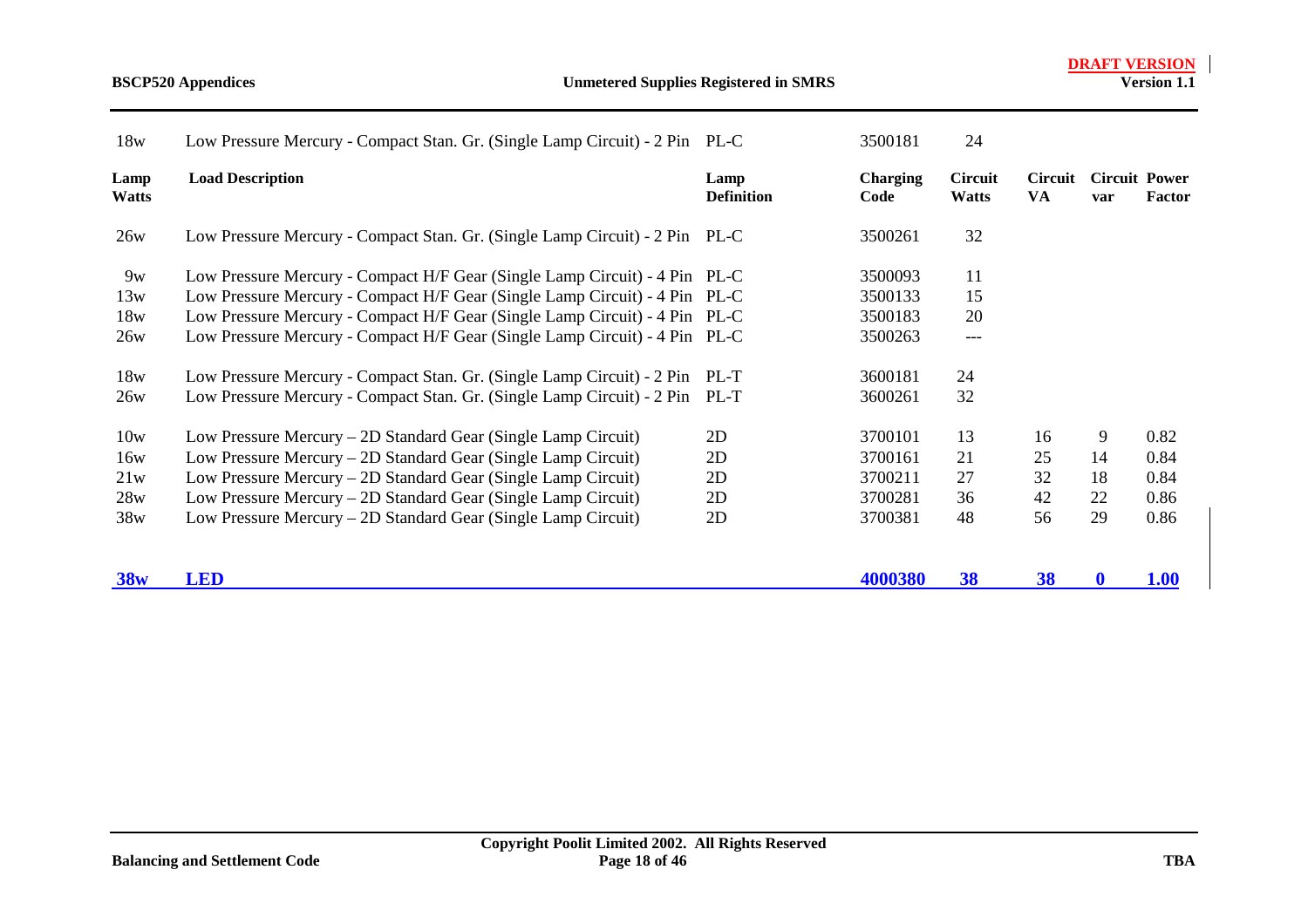| <b>BSCP520</b> Appendices              |                         | <b>Unmetered Supplies Registered in SMRS</b> |                      |                       |                               |  |
|----------------------------------------|-------------------------|----------------------------------------------|----------------------|-----------------------|-------------------------------|--|
| <b>Load Description</b>                | <b>Charging</b><br>Code | <b>Circuit</b><br><b>Watts</b>               | <b>Circuit</b><br>VA | <b>Circuit</b><br>var | <b>Power</b><br><b>Factor</b> |  |
| Time switch                            | 9100020                 | 2                                            |                      |                       |                               |  |
| <b>Thermal Photo Cell</b>              | 9200030                 | 3                                            |                      |                       |                               |  |
| <b>Hybrid Photo Cell</b>               | 9300030                 | 3                                            |                      |                       |                               |  |
| Electronic Photo Cell                  | 9400010                 |                                              |                      |                       |                               |  |
| Electronic Photo Cell (Latching Relay) | 9500000                 | 0.25                                         |                      |                       |                               |  |
| Electronic Photo Cell Time Switch      | 9700000                 | 3                                            |                      |                       |                               |  |

#### **Notes :**

- a) Code Nos. 9200030 & 9300030 are based on 3 watts when the lamp is switched "OFF" and 0 watts when lamp is switched "ON".
- b) Code No. 9500000 relates to a photo cell which is fitted with a latching relay which only consumes power for the instance of switch "ON" or switch "OFF".
- c) Code No. 9700000 relates to a photo cell controller with an electronic fixed time switch off (Part night operation).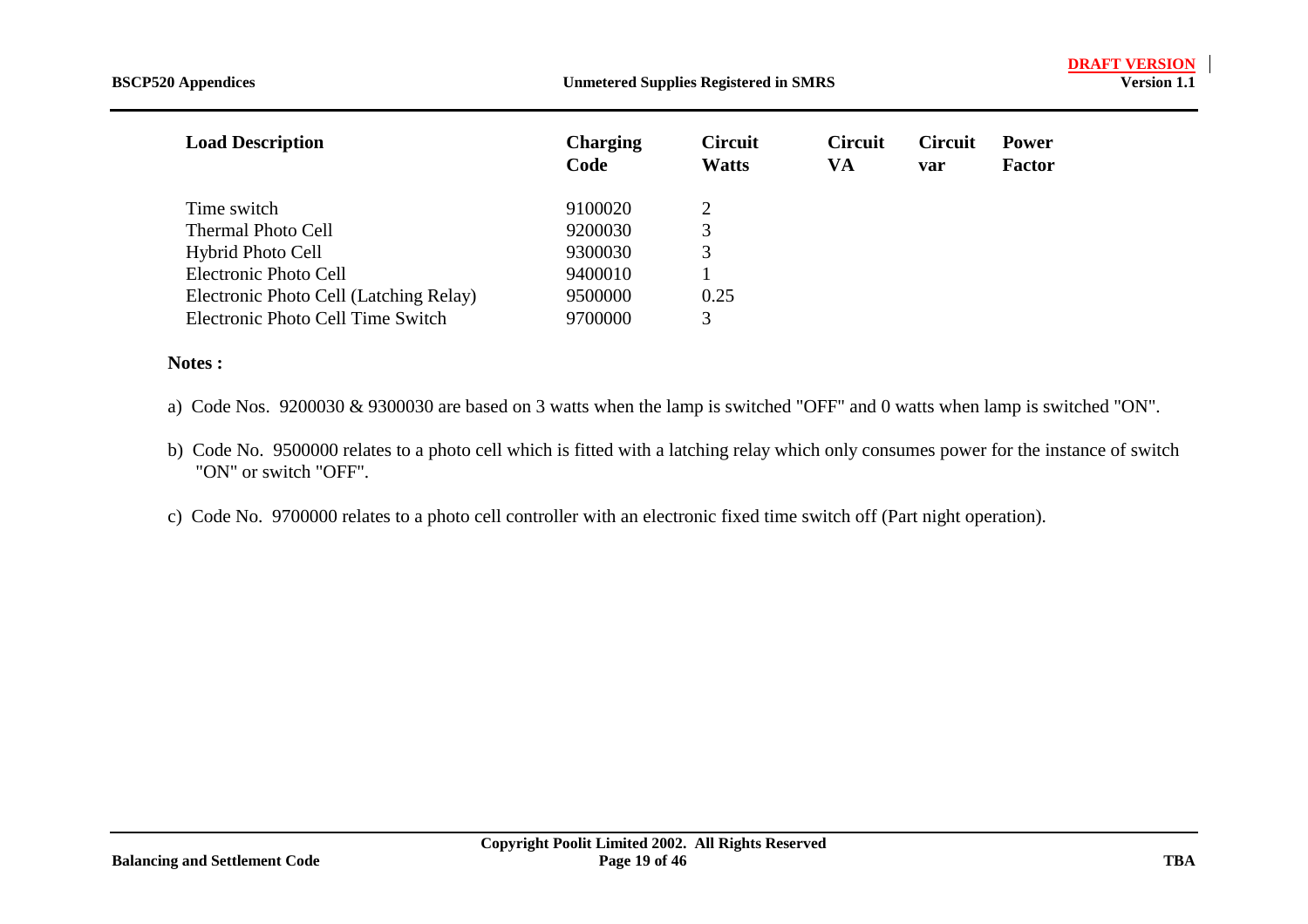#### <span id="page-19-0"></span>**1.4 Classification and Load Rating of Traffic Signals**

Traffic signals are complex installations which may have a substantial load, up to 3 kW or more, and are difficult to record accurately. Also, because of the long operating hours, they may have annual consumptions running into many thousands of kWhs. Because of these factors it is recommended that new installations should be metered, within the constraints outlined in Section 1.1.

Traffic signals can present some alternative operating modes in addition to steady continuous loads and photocell or time switch controlled loads. The range of modes include the following :-

- a) Continuous steady loads e.g. controllers, monitoring equipment;
- b) Night dimming loads e.g. vehicle and pedestrian aspect lamps;
- c) Cyclic operating loads e.g. vehicle and pedestrian aspect lamps;
- d) Part time loads e.g. school/cattle crossings, peak time traffic lights;
- e) Multi time loads e.g. school crossings (up to four times a day);
- f) Manually controlled loads e.g. fog override, overhead gantries; and
- g) Flashing equipment e.g. school and zebra crossings.

Traffic signal codes now use "79" as the first two digits to avoid confusion with the original Second Tier Unmetered Supplies Panel (STUSP) codes. The structure of the codes is :-

| <b>Charging Code</b> | $=$ | 79XXRRR                      |
|----------------------|-----|------------------------------|
| where $\bf XX$       | $=$ | <b>Numeric Code overleaf</b> |
| and <b>RRR</b>       | $=$ | <b>Nominal Rating</b>        |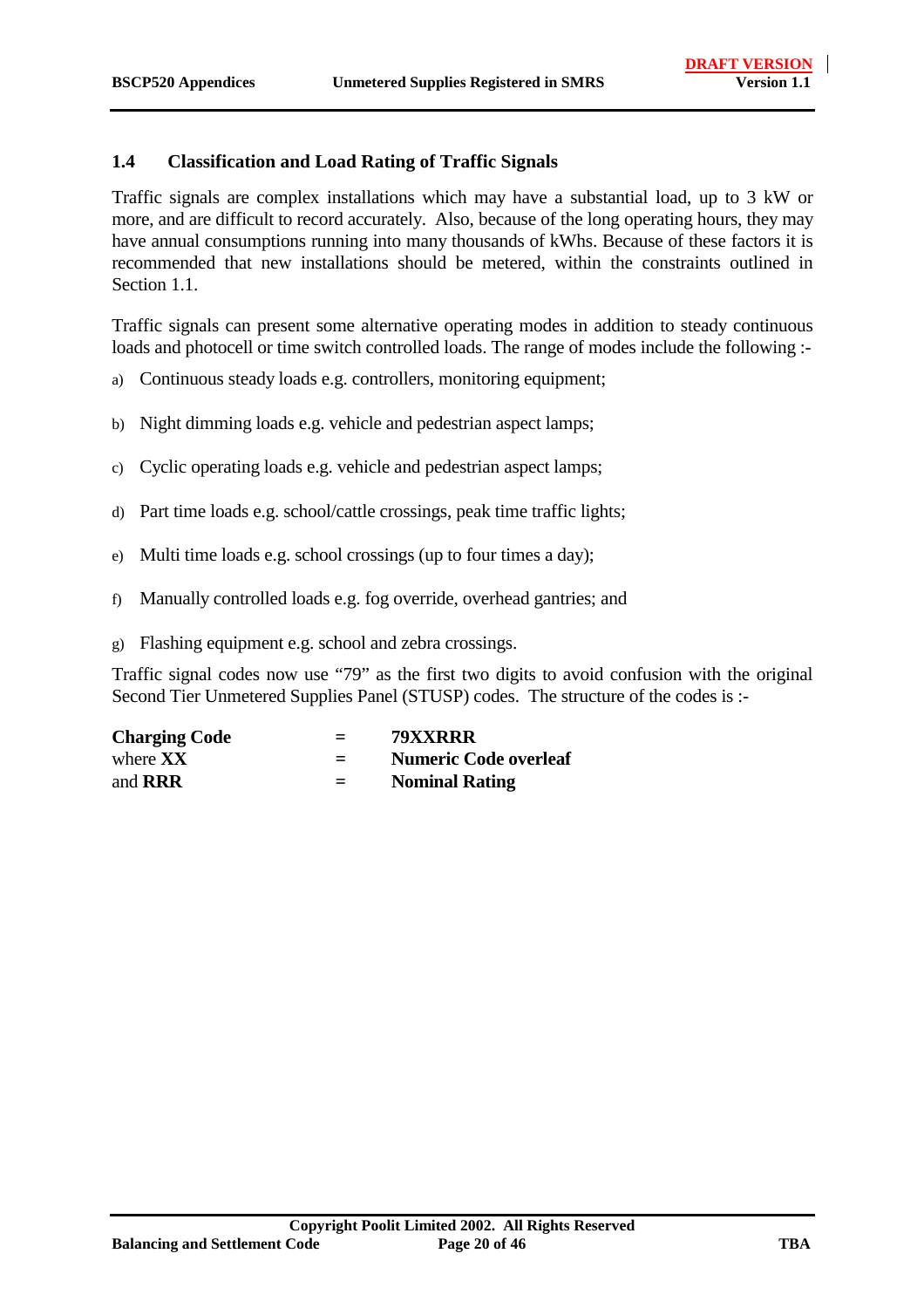| 01 | 3 lamp aspect (undimmed)                  | 26 |                               |
|----|-------------------------------------------|----|-------------------------------|
| 02 | 3 lamp aspect (dimmed)                    | 27 |                               |
| 03 | 2 lamp aspect (undimmed)                  | 28 |                               |
| 04 | 2 lamp aspect (dimmed)                    | 29 |                               |
| 05 | Wait Signal/Push Button/Filter            | 30 | Weather detection/measurement |
|    |                                           |    | equip                         |
| 06 | Controller                                | 31 | Supply cabinet                |
| 07 | Vehicle Detector                          | 32 | CCTV equipment                |
| 08 | Cableless Link Unit (CLU)                 | 33 | Audio equipment               |
| 09 | Lamp Monitoring Unit (LMU)                | 34 | Radio equipment               |
| 10 | <b>Outstation Monitoring Unit (OMU)</b>   | 35 | Telephone equipment           |
| 11 | <b>Outstation Transmission Unit (OTU)</b> | 36 | Communications equipment      |
| 12 | Detector Power Pack Unit (DPU)            | 37 |                               |
| 13 | Speed Discrimination Unit (SDU)           | 38 |                               |
| 14 | Variable Maximum Unit (VMU                | 39 |                               |
| 15 | (MOVA)                                    | 40 | LED 3 lamp aspect (undimmed)  |
| 16 | Zebra Crossings                           | 41 | LED 3 lamp aspect (dimmed)    |
| 17 | Box Sign                                  | 42 | LED 2 lamp aspect (undimmed)  |
| 18 | <b>School Crossings</b>                   | 43 | LED 2 lamp aspect (dimmed)    |
| 19 | Pole Mounted Responder                    | 44 | LED filter (undimmed)         |
| 20 | <b>Traffic Counter</b>                    | 45 | LED filter (dimmed)           |
| 21 | Speeding/Red Light Camera                 | 46 | <b>LED Belisha Beacons</b>    |
| 22 | Motorway Overhead Gantry                  | 47 | <b>LED School Crossings</b>   |
| 23 | <b>Ticket Machine</b>                     | 48 |                               |
| 24 | Wait Signal/Push Button/Filter (dimmed)   | 49 |                               |
| 25 | <b>Speed Warning Signs</b>                |    |                               |

The tables below have been prepared on the following basis:-

Cyclically operating lamps are treated as continuous with the following assumed percentage operating times to give a reduced "continuous" load value :-

| 3 lamp heads                                             | 55% of red lamp $+5%$ of amber lamp $+$                                                      |
|----------------------------------------------------------|----------------------------------------------------------------------------------------------|
|                                                          | 45% of green lamp                                                                            |
| 2 lamp heads                                             | 50% of each lamp                                                                             |
| Pedestrian "Wait" signals                                | 20% of each lamp                                                                             |
| Zebra Beacons                                            | 62% of each lamp                                                                             |
| <b>School Crossings</b>                                  | 50% of each lamp                                                                             |
|                                                          | Tungsten dimmed lamps shall be rated at the full nominal wattages for the daytime period and |
| at 66% of the nominal wattage for the night-time period. |                                                                                              |

The codes listed below are not exhaustive. Where different ratings are found, appropriate codes may be created using the above structure.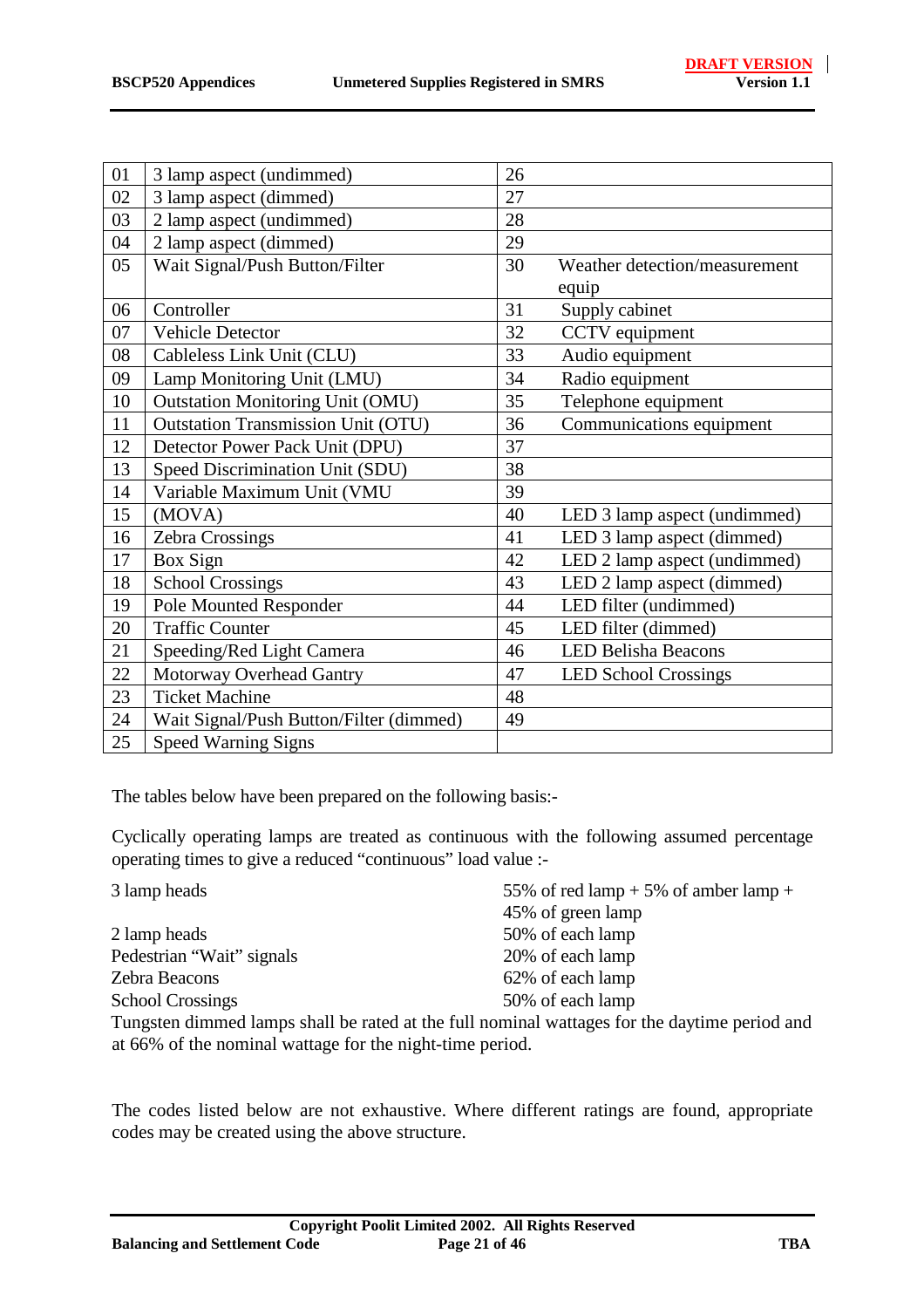| Red/Amber/Green Vehicle Aspect per lamp<br>50w<br>Vehicle Aspect - 3 lamp (undimmed)<br>7901050<br>18<br>$\boldsymbol{0}$<br>18<br>$\boldsymbol{0}$<br>65w<br>Vehicle Aspect - 3 lamp (undimmed)<br>23<br>23<br>7901065<br>$\boldsymbol{0}$<br>$\boldsymbol{0}$<br>50w<br>Vehicle Aspect - 3 lamp (dimmed)<br>18<br>12<br>7902050<br>$\boldsymbol{0}$<br>$\mathbf{0}$<br>Vehicle Aspect - 3 lamp (dimmed)<br>7902065<br>23<br>16<br>$\mathbf{0}$<br>65w<br>$\boldsymbol{0}$<br>Red/Amber; Cross/Do not cross, Filter per lamp<br>50w<br>Pedestrian Aspect - 2 lamp (undimmed)<br>7903050<br>25<br>$\boldsymbol{0}$<br>25<br>$\boldsymbol{0}$<br>65w<br>Pedestrian Aspect - 2 lamp (undimmed)<br>32<br>32<br>7903065<br>$\boldsymbol{0}$<br>$\boldsymbol{0}$<br>50w<br>25<br>Pedestrian Aspect - 2 lamp (dimmed)<br>7904050<br>$\boldsymbol{0}$<br>16<br>$\boldsymbol{0}$<br>32<br>65w<br>Pedestrian Aspect - 2 lamp (dimmed)<br>21<br>$\mathbf{0}$<br>7904065<br>$\boldsymbol{0}$<br>"WAIT" Signals<br>25w<br>Tungsten "WAIT" signal (undimmed)<br>7905025<br>5<br>$\boldsymbol{0}$<br>5<br>$\boldsymbol{0}$<br>8<br>8<br>40w<br>Tungsten "WAIT" signal (undimmed)<br>$\boldsymbol{0}$<br>7905040<br>$\boldsymbol{0}$<br>Tungsten "WAIT" signal (undimmed)<br>13<br>$\boldsymbol{0}$<br>13<br>65w<br>7905065<br>$\boldsymbol{0}$<br>25w<br>Tungsten "WAIT" signal (dimmed)<br>5<br>$\overline{4}$<br>7924025<br>$\boldsymbol{0}$<br>$\boldsymbol{0}$<br>Tungsten "WAIT" signal (dimmed)<br>8<br>$\mathfrak{S}$<br>40w<br>$\boldsymbol{0}$<br>7924040<br>$\boldsymbol{0}$<br>9<br>$\boldsymbol{0}$<br>65w<br>Tungsten "WAIT" signal (dimmed)<br>7924065<br>13<br>$\boldsymbol{0}$<br><b>Controllers</b><br>10w<br>Controller<br>7906010<br>10<br>$\boldsymbol{0}$<br>10<br>$\boldsymbol{0}$<br>20w<br>Controller<br>7906020<br>20<br>20<br>$\boldsymbol{0}$<br>$\boldsymbol{0}$<br>Controller<br>25<br>25<br>$\boldsymbol{0}$<br>25w<br>7906025<br>$\boldsymbol{0}$<br>30w<br>7906030<br>30<br>30<br>Controller<br>$\boldsymbol{0}$<br>$\boldsymbol{0}$<br>35w<br>Controller<br>7906035<br>35<br>35<br>$\boldsymbol{0}$<br>$\boldsymbol{0}$<br>40w<br>Controller<br>7906040<br>40<br>40<br>$\boldsymbol{0}$<br>$\boldsymbol{0}$<br>Controller<br>50<br>50w<br>7906050<br>$\boldsymbol{0}$<br>50<br>$\boldsymbol{0}$<br>60w<br>Controller<br>60<br>7906060<br>$\boldsymbol{0}$<br>60<br>$\boldsymbol{0}$<br>Controller<br>65w<br>7906065<br>65<br>$\boldsymbol{0}$<br>65<br>$\boldsymbol{0}$<br>70w<br>70<br>$\boldsymbol{0}$<br>70<br>$\boldsymbol{0}$<br>Controller<br>7906070<br>7906074<br>74<br>$\boldsymbol{0}$<br>74<br>$\mathbf{0}$<br>74w<br>Controller<br>75w<br>Controller<br>7906075<br>$\boldsymbol{0}$<br>75<br>75<br>$\boldsymbol{0}$<br>89w<br>7906089<br>89<br>89<br>Controller<br>$\boldsymbol{0}$<br>$\boldsymbol{0}$<br>100w<br>Controller<br>7906100<br>100<br>$\boldsymbol{0}$<br>100<br>$\overline{0}$<br>105<br>105w<br>Controller<br>7906105<br>105<br>$\boldsymbol{0}$<br>$\overline{0}$<br>120w<br>Controller<br>7906120<br>120<br>$\boldsymbol{0}$<br>120<br>$\boldsymbol{0}$<br>125<br>125w<br>Controller<br>7906125<br>$\boldsymbol{0}$<br>125<br>0<br>135<br>135w<br>Controller<br>7906135<br>$\boldsymbol{0}$<br>135<br>$\overline{0}$<br>140w<br>Controller<br>7906140<br>140<br>$\boldsymbol{0}$<br>140<br>$\boldsymbol{0}$<br>141w<br>Controller<br>7906141<br>141<br>$\boldsymbol{0}$<br>141<br>$\overline{0}$<br>150w<br>150<br>Controller<br>7906150<br>$\boldsymbol{0}$<br>150<br>$\boldsymbol{0}$<br>160w<br>Controller<br>7906160<br>160<br>$\boldsymbol{0}$<br>160<br>$\boldsymbol{0}$<br>165w<br>Controller<br>7906165<br>165<br>$\boldsymbol{0}$<br>165<br>$\boldsymbol{0}$<br>170<br>170w<br>Controller<br>7906170<br>170<br>$\boldsymbol{0}$<br>$\boldsymbol{0}$<br>244w<br>Controller<br>7906244<br>244<br>244<br>$\boldsymbol{0}$<br>$\boldsymbol{0}$ | <b>Watts</b> | <b>Load Description</b> | <b>Charging</b><br>Code | Day<br><b>Watts</b> | Day<br>var       | <b>Night</b><br><b>Watts</b> | <b>Night</b><br>var |
|-----------------------------------------------------------------------------------------------------------------------------------------------------------------------------------------------------------------------------------------------------------------------------------------------------------------------------------------------------------------------------------------------------------------------------------------------------------------------------------------------------------------------------------------------------------------------------------------------------------------------------------------------------------------------------------------------------------------------------------------------------------------------------------------------------------------------------------------------------------------------------------------------------------------------------------------------------------------------------------------------------------------------------------------------------------------------------------------------------------------------------------------------------------------------------------------------------------------------------------------------------------------------------------------------------------------------------------------------------------------------------------------------------------------------------------------------------------------------------------------------------------------------------------------------------------------------------------------------------------------------------------------------------------------------------------------------------------------------------------------------------------------------------------------------------------------------------------------------------------------------------------------------------------------------------------------------------------------------------------------------------------------------------------------------------------------------------------------------------------------------------------------------------------------------------------------------------------------------------------------------------------------------------------------------------------------------------------------------------------------------------------------------------------------------------------------------------------------------------------------------------------------------------------------------------------------------------------------------------------------------------------------------------------------------------------------------------------------------------------------------------------------------------------------------------------------------------------------------------------------------------------------------------------------------------------------------------------------------------------------------------------------------------------------------------------------------------------------------------------------------------------------------------------------------------------------------------------------------------------------------------------------------------------------------------------------------------------------------------------------------------------------------------------------------------------------------------------------------------------------------------------------------------------------------------------------------------------------------------------------------------------------------------------------------------------------------------------------------------------------------------------------------------------------------------------------------------------------------------------------------------------------------------|--------------|-------------------------|-------------------------|---------------------|------------------|------------------------------|---------------------|
|                                                                                                                                                                                                                                                                                                                                                                                                                                                                                                                                                                                                                                                                                                                                                                                                                                                                                                                                                                                                                                                                                                                                                                                                                                                                                                                                                                                                                                                                                                                                                                                                                                                                                                                                                                                                                                                                                                                                                                                                                                                                                                                                                                                                                                                                                                                                                                                                                                                                                                                                                                                                                                                                                                                                                                                                                                                                                                                                                                                                                                                                                                                                                                                                                                                                                                                                                                                                                                                                                                                                                                                                                                                                                                                                                                                                                                                                                                     |              |                         |                         |                     |                  |                              |                     |
|                                                                                                                                                                                                                                                                                                                                                                                                                                                                                                                                                                                                                                                                                                                                                                                                                                                                                                                                                                                                                                                                                                                                                                                                                                                                                                                                                                                                                                                                                                                                                                                                                                                                                                                                                                                                                                                                                                                                                                                                                                                                                                                                                                                                                                                                                                                                                                                                                                                                                                                                                                                                                                                                                                                                                                                                                                                                                                                                                                                                                                                                                                                                                                                                                                                                                                                                                                                                                                                                                                                                                                                                                                                                                                                                                                                                                                                                                                     |              |                         |                         |                     |                  |                              |                     |
|                                                                                                                                                                                                                                                                                                                                                                                                                                                                                                                                                                                                                                                                                                                                                                                                                                                                                                                                                                                                                                                                                                                                                                                                                                                                                                                                                                                                                                                                                                                                                                                                                                                                                                                                                                                                                                                                                                                                                                                                                                                                                                                                                                                                                                                                                                                                                                                                                                                                                                                                                                                                                                                                                                                                                                                                                                                                                                                                                                                                                                                                                                                                                                                                                                                                                                                                                                                                                                                                                                                                                                                                                                                                                                                                                                                                                                                                                                     |              |                         |                         |                     |                  |                              |                     |
|                                                                                                                                                                                                                                                                                                                                                                                                                                                                                                                                                                                                                                                                                                                                                                                                                                                                                                                                                                                                                                                                                                                                                                                                                                                                                                                                                                                                                                                                                                                                                                                                                                                                                                                                                                                                                                                                                                                                                                                                                                                                                                                                                                                                                                                                                                                                                                                                                                                                                                                                                                                                                                                                                                                                                                                                                                                                                                                                                                                                                                                                                                                                                                                                                                                                                                                                                                                                                                                                                                                                                                                                                                                                                                                                                                                                                                                                                                     |              |                         |                         |                     |                  |                              |                     |
|                                                                                                                                                                                                                                                                                                                                                                                                                                                                                                                                                                                                                                                                                                                                                                                                                                                                                                                                                                                                                                                                                                                                                                                                                                                                                                                                                                                                                                                                                                                                                                                                                                                                                                                                                                                                                                                                                                                                                                                                                                                                                                                                                                                                                                                                                                                                                                                                                                                                                                                                                                                                                                                                                                                                                                                                                                                                                                                                                                                                                                                                                                                                                                                                                                                                                                                                                                                                                                                                                                                                                                                                                                                                                                                                                                                                                                                                                                     |              |                         |                         |                     |                  |                              |                     |
|                                                                                                                                                                                                                                                                                                                                                                                                                                                                                                                                                                                                                                                                                                                                                                                                                                                                                                                                                                                                                                                                                                                                                                                                                                                                                                                                                                                                                                                                                                                                                                                                                                                                                                                                                                                                                                                                                                                                                                                                                                                                                                                                                                                                                                                                                                                                                                                                                                                                                                                                                                                                                                                                                                                                                                                                                                                                                                                                                                                                                                                                                                                                                                                                                                                                                                                                                                                                                                                                                                                                                                                                                                                                                                                                                                                                                                                                                                     |              |                         |                         |                     |                  |                              |                     |
|                                                                                                                                                                                                                                                                                                                                                                                                                                                                                                                                                                                                                                                                                                                                                                                                                                                                                                                                                                                                                                                                                                                                                                                                                                                                                                                                                                                                                                                                                                                                                                                                                                                                                                                                                                                                                                                                                                                                                                                                                                                                                                                                                                                                                                                                                                                                                                                                                                                                                                                                                                                                                                                                                                                                                                                                                                                                                                                                                                                                                                                                                                                                                                                                                                                                                                                                                                                                                                                                                                                                                                                                                                                                                                                                                                                                                                                                                                     |              |                         |                         |                     |                  |                              |                     |
|                                                                                                                                                                                                                                                                                                                                                                                                                                                                                                                                                                                                                                                                                                                                                                                                                                                                                                                                                                                                                                                                                                                                                                                                                                                                                                                                                                                                                                                                                                                                                                                                                                                                                                                                                                                                                                                                                                                                                                                                                                                                                                                                                                                                                                                                                                                                                                                                                                                                                                                                                                                                                                                                                                                                                                                                                                                                                                                                                                                                                                                                                                                                                                                                                                                                                                                                                                                                                                                                                                                                                                                                                                                                                                                                                                                                                                                                                                     |              |                         |                         |                     |                  |                              |                     |
|                                                                                                                                                                                                                                                                                                                                                                                                                                                                                                                                                                                                                                                                                                                                                                                                                                                                                                                                                                                                                                                                                                                                                                                                                                                                                                                                                                                                                                                                                                                                                                                                                                                                                                                                                                                                                                                                                                                                                                                                                                                                                                                                                                                                                                                                                                                                                                                                                                                                                                                                                                                                                                                                                                                                                                                                                                                                                                                                                                                                                                                                                                                                                                                                                                                                                                                                                                                                                                                                                                                                                                                                                                                                                                                                                                                                                                                                                                     |              |                         |                         |                     |                  |                              |                     |
|                                                                                                                                                                                                                                                                                                                                                                                                                                                                                                                                                                                                                                                                                                                                                                                                                                                                                                                                                                                                                                                                                                                                                                                                                                                                                                                                                                                                                                                                                                                                                                                                                                                                                                                                                                                                                                                                                                                                                                                                                                                                                                                                                                                                                                                                                                                                                                                                                                                                                                                                                                                                                                                                                                                                                                                                                                                                                                                                                                                                                                                                                                                                                                                                                                                                                                                                                                                                                                                                                                                                                                                                                                                                                                                                                                                                                                                                                                     |              |                         |                         |                     |                  |                              |                     |
|                                                                                                                                                                                                                                                                                                                                                                                                                                                                                                                                                                                                                                                                                                                                                                                                                                                                                                                                                                                                                                                                                                                                                                                                                                                                                                                                                                                                                                                                                                                                                                                                                                                                                                                                                                                                                                                                                                                                                                                                                                                                                                                                                                                                                                                                                                                                                                                                                                                                                                                                                                                                                                                                                                                                                                                                                                                                                                                                                                                                                                                                                                                                                                                                                                                                                                                                                                                                                                                                                                                                                                                                                                                                                                                                                                                                                                                                                                     |              |                         |                         |                     |                  |                              |                     |
|                                                                                                                                                                                                                                                                                                                                                                                                                                                                                                                                                                                                                                                                                                                                                                                                                                                                                                                                                                                                                                                                                                                                                                                                                                                                                                                                                                                                                                                                                                                                                                                                                                                                                                                                                                                                                                                                                                                                                                                                                                                                                                                                                                                                                                                                                                                                                                                                                                                                                                                                                                                                                                                                                                                                                                                                                                                                                                                                                                                                                                                                                                                                                                                                                                                                                                                                                                                                                                                                                                                                                                                                                                                                                                                                                                                                                                                                                                     |              |                         |                         |                     |                  |                              |                     |
|                                                                                                                                                                                                                                                                                                                                                                                                                                                                                                                                                                                                                                                                                                                                                                                                                                                                                                                                                                                                                                                                                                                                                                                                                                                                                                                                                                                                                                                                                                                                                                                                                                                                                                                                                                                                                                                                                                                                                                                                                                                                                                                                                                                                                                                                                                                                                                                                                                                                                                                                                                                                                                                                                                                                                                                                                                                                                                                                                                                                                                                                                                                                                                                                                                                                                                                                                                                                                                                                                                                                                                                                                                                                                                                                                                                                                                                                                                     |              |                         |                         |                     |                  |                              |                     |
|                                                                                                                                                                                                                                                                                                                                                                                                                                                                                                                                                                                                                                                                                                                                                                                                                                                                                                                                                                                                                                                                                                                                                                                                                                                                                                                                                                                                                                                                                                                                                                                                                                                                                                                                                                                                                                                                                                                                                                                                                                                                                                                                                                                                                                                                                                                                                                                                                                                                                                                                                                                                                                                                                                                                                                                                                                                                                                                                                                                                                                                                                                                                                                                                                                                                                                                                                                                                                                                                                                                                                                                                                                                                                                                                                                                                                                                                                                     |              |                         |                         |                     |                  |                              |                     |
|                                                                                                                                                                                                                                                                                                                                                                                                                                                                                                                                                                                                                                                                                                                                                                                                                                                                                                                                                                                                                                                                                                                                                                                                                                                                                                                                                                                                                                                                                                                                                                                                                                                                                                                                                                                                                                                                                                                                                                                                                                                                                                                                                                                                                                                                                                                                                                                                                                                                                                                                                                                                                                                                                                                                                                                                                                                                                                                                                                                                                                                                                                                                                                                                                                                                                                                                                                                                                                                                                                                                                                                                                                                                                                                                                                                                                                                                                                     |              |                         |                         |                     |                  |                              |                     |
|                                                                                                                                                                                                                                                                                                                                                                                                                                                                                                                                                                                                                                                                                                                                                                                                                                                                                                                                                                                                                                                                                                                                                                                                                                                                                                                                                                                                                                                                                                                                                                                                                                                                                                                                                                                                                                                                                                                                                                                                                                                                                                                                                                                                                                                                                                                                                                                                                                                                                                                                                                                                                                                                                                                                                                                                                                                                                                                                                                                                                                                                                                                                                                                                                                                                                                                                                                                                                                                                                                                                                                                                                                                                                                                                                                                                                                                                                                     |              |                         |                         |                     |                  |                              |                     |
|                                                                                                                                                                                                                                                                                                                                                                                                                                                                                                                                                                                                                                                                                                                                                                                                                                                                                                                                                                                                                                                                                                                                                                                                                                                                                                                                                                                                                                                                                                                                                                                                                                                                                                                                                                                                                                                                                                                                                                                                                                                                                                                                                                                                                                                                                                                                                                                                                                                                                                                                                                                                                                                                                                                                                                                                                                                                                                                                                                                                                                                                                                                                                                                                                                                                                                                                                                                                                                                                                                                                                                                                                                                                                                                                                                                                                                                                                                     |              |                         |                         |                     |                  |                              |                     |
|                                                                                                                                                                                                                                                                                                                                                                                                                                                                                                                                                                                                                                                                                                                                                                                                                                                                                                                                                                                                                                                                                                                                                                                                                                                                                                                                                                                                                                                                                                                                                                                                                                                                                                                                                                                                                                                                                                                                                                                                                                                                                                                                                                                                                                                                                                                                                                                                                                                                                                                                                                                                                                                                                                                                                                                                                                                                                                                                                                                                                                                                                                                                                                                                                                                                                                                                                                                                                                                                                                                                                                                                                                                                                                                                                                                                                                                                                                     |              |                         |                         |                     |                  |                              |                     |
|                                                                                                                                                                                                                                                                                                                                                                                                                                                                                                                                                                                                                                                                                                                                                                                                                                                                                                                                                                                                                                                                                                                                                                                                                                                                                                                                                                                                                                                                                                                                                                                                                                                                                                                                                                                                                                                                                                                                                                                                                                                                                                                                                                                                                                                                                                                                                                                                                                                                                                                                                                                                                                                                                                                                                                                                                                                                                                                                                                                                                                                                                                                                                                                                                                                                                                                                                                                                                                                                                                                                                                                                                                                                                                                                                                                                                                                                                                     |              |                         |                         |                     |                  |                              |                     |
|                                                                                                                                                                                                                                                                                                                                                                                                                                                                                                                                                                                                                                                                                                                                                                                                                                                                                                                                                                                                                                                                                                                                                                                                                                                                                                                                                                                                                                                                                                                                                                                                                                                                                                                                                                                                                                                                                                                                                                                                                                                                                                                                                                                                                                                                                                                                                                                                                                                                                                                                                                                                                                                                                                                                                                                                                                                                                                                                                                                                                                                                                                                                                                                                                                                                                                                                                                                                                                                                                                                                                                                                                                                                                                                                                                                                                                                                                                     |              |                         |                         |                     |                  |                              |                     |
|                                                                                                                                                                                                                                                                                                                                                                                                                                                                                                                                                                                                                                                                                                                                                                                                                                                                                                                                                                                                                                                                                                                                                                                                                                                                                                                                                                                                                                                                                                                                                                                                                                                                                                                                                                                                                                                                                                                                                                                                                                                                                                                                                                                                                                                                                                                                                                                                                                                                                                                                                                                                                                                                                                                                                                                                                                                                                                                                                                                                                                                                                                                                                                                                                                                                                                                                                                                                                                                                                                                                                                                                                                                                                                                                                                                                                                                                                                     |              |                         |                         |                     |                  |                              |                     |
|                                                                                                                                                                                                                                                                                                                                                                                                                                                                                                                                                                                                                                                                                                                                                                                                                                                                                                                                                                                                                                                                                                                                                                                                                                                                                                                                                                                                                                                                                                                                                                                                                                                                                                                                                                                                                                                                                                                                                                                                                                                                                                                                                                                                                                                                                                                                                                                                                                                                                                                                                                                                                                                                                                                                                                                                                                                                                                                                                                                                                                                                                                                                                                                                                                                                                                                                                                                                                                                                                                                                                                                                                                                                                                                                                                                                                                                                                                     |              |                         |                         |                     |                  |                              |                     |
|                                                                                                                                                                                                                                                                                                                                                                                                                                                                                                                                                                                                                                                                                                                                                                                                                                                                                                                                                                                                                                                                                                                                                                                                                                                                                                                                                                                                                                                                                                                                                                                                                                                                                                                                                                                                                                                                                                                                                                                                                                                                                                                                                                                                                                                                                                                                                                                                                                                                                                                                                                                                                                                                                                                                                                                                                                                                                                                                                                                                                                                                                                                                                                                                                                                                                                                                                                                                                                                                                                                                                                                                                                                                                                                                                                                                                                                                                                     |              |                         |                         |                     |                  |                              |                     |
|                                                                                                                                                                                                                                                                                                                                                                                                                                                                                                                                                                                                                                                                                                                                                                                                                                                                                                                                                                                                                                                                                                                                                                                                                                                                                                                                                                                                                                                                                                                                                                                                                                                                                                                                                                                                                                                                                                                                                                                                                                                                                                                                                                                                                                                                                                                                                                                                                                                                                                                                                                                                                                                                                                                                                                                                                                                                                                                                                                                                                                                                                                                                                                                                                                                                                                                                                                                                                                                                                                                                                                                                                                                                                                                                                                                                                                                                                                     |              |                         |                         |                     |                  |                              |                     |
|                                                                                                                                                                                                                                                                                                                                                                                                                                                                                                                                                                                                                                                                                                                                                                                                                                                                                                                                                                                                                                                                                                                                                                                                                                                                                                                                                                                                                                                                                                                                                                                                                                                                                                                                                                                                                                                                                                                                                                                                                                                                                                                                                                                                                                                                                                                                                                                                                                                                                                                                                                                                                                                                                                                                                                                                                                                                                                                                                                                                                                                                                                                                                                                                                                                                                                                                                                                                                                                                                                                                                                                                                                                                                                                                                                                                                                                                                                     |              |                         |                         |                     |                  |                              |                     |
|                                                                                                                                                                                                                                                                                                                                                                                                                                                                                                                                                                                                                                                                                                                                                                                                                                                                                                                                                                                                                                                                                                                                                                                                                                                                                                                                                                                                                                                                                                                                                                                                                                                                                                                                                                                                                                                                                                                                                                                                                                                                                                                                                                                                                                                                                                                                                                                                                                                                                                                                                                                                                                                                                                                                                                                                                                                                                                                                                                                                                                                                                                                                                                                                                                                                                                                                                                                                                                                                                                                                                                                                                                                                                                                                                                                                                                                                                                     |              |                         |                         |                     |                  |                              |                     |
|                                                                                                                                                                                                                                                                                                                                                                                                                                                                                                                                                                                                                                                                                                                                                                                                                                                                                                                                                                                                                                                                                                                                                                                                                                                                                                                                                                                                                                                                                                                                                                                                                                                                                                                                                                                                                                                                                                                                                                                                                                                                                                                                                                                                                                                                                                                                                                                                                                                                                                                                                                                                                                                                                                                                                                                                                                                                                                                                                                                                                                                                                                                                                                                                                                                                                                                                                                                                                                                                                                                                                                                                                                                                                                                                                                                                                                                                                                     |              |                         |                         |                     |                  |                              |                     |
|                                                                                                                                                                                                                                                                                                                                                                                                                                                                                                                                                                                                                                                                                                                                                                                                                                                                                                                                                                                                                                                                                                                                                                                                                                                                                                                                                                                                                                                                                                                                                                                                                                                                                                                                                                                                                                                                                                                                                                                                                                                                                                                                                                                                                                                                                                                                                                                                                                                                                                                                                                                                                                                                                                                                                                                                                                                                                                                                                                                                                                                                                                                                                                                                                                                                                                                                                                                                                                                                                                                                                                                                                                                                                                                                                                                                                                                                                                     |              |                         |                         |                     |                  |                              |                     |
|                                                                                                                                                                                                                                                                                                                                                                                                                                                                                                                                                                                                                                                                                                                                                                                                                                                                                                                                                                                                                                                                                                                                                                                                                                                                                                                                                                                                                                                                                                                                                                                                                                                                                                                                                                                                                                                                                                                                                                                                                                                                                                                                                                                                                                                                                                                                                                                                                                                                                                                                                                                                                                                                                                                                                                                                                                                                                                                                                                                                                                                                                                                                                                                                                                                                                                                                                                                                                                                                                                                                                                                                                                                                                                                                                                                                                                                                                                     |              |                         |                         |                     |                  |                              |                     |
|                                                                                                                                                                                                                                                                                                                                                                                                                                                                                                                                                                                                                                                                                                                                                                                                                                                                                                                                                                                                                                                                                                                                                                                                                                                                                                                                                                                                                                                                                                                                                                                                                                                                                                                                                                                                                                                                                                                                                                                                                                                                                                                                                                                                                                                                                                                                                                                                                                                                                                                                                                                                                                                                                                                                                                                                                                                                                                                                                                                                                                                                                                                                                                                                                                                                                                                                                                                                                                                                                                                                                                                                                                                                                                                                                                                                                                                                                                     |              |                         |                         |                     |                  |                              |                     |
|                                                                                                                                                                                                                                                                                                                                                                                                                                                                                                                                                                                                                                                                                                                                                                                                                                                                                                                                                                                                                                                                                                                                                                                                                                                                                                                                                                                                                                                                                                                                                                                                                                                                                                                                                                                                                                                                                                                                                                                                                                                                                                                                                                                                                                                                                                                                                                                                                                                                                                                                                                                                                                                                                                                                                                                                                                                                                                                                                                                                                                                                                                                                                                                                                                                                                                                                                                                                                                                                                                                                                                                                                                                                                                                                                                                                                                                                                                     |              |                         |                         |                     |                  |                              |                     |
|                                                                                                                                                                                                                                                                                                                                                                                                                                                                                                                                                                                                                                                                                                                                                                                                                                                                                                                                                                                                                                                                                                                                                                                                                                                                                                                                                                                                                                                                                                                                                                                                                                                                                                                                                                                                                                                                                                                                                                                                                                                                                                                                                                                                                                                                                                                                                                                                                                                                                                                                                                                                                                                                                                                                                                                                                                                                                                                                                                                                                                                                                                                                                                                                                                                                                                                                                                                                                                                                                                                                                                                                                                                                                                                                                                                                                                                                                                     |              |                         |                         |                     |                  |                              |                     |
|                                                                                                                                                                                                                                                                                                                                                                                                                                                                                                                                                                                                                                                                                                                                                                                                                                                                                                                                                                                                                                                                                                                                                                                                                                                                                                                                                                                                                                                                                                                                                                                                                                                                                                                                                                                                                                                                                                                                                                                                                                                                                                                                                                                                                                                                                                                                                                                                                                                                                                                                                                                                                                                                                                                                                                                                                                                                                                                                                                                                                                                                                                                                                                                                                                                                                                                                                                                                                                                                                                                                                                                                                                                                                                                                                                                                                                                                                                     |              |                         |                         |                     |                  |                              |                     |
|                                                                                                                                                                                                                                                                                                                                                                                                                                                                                                                                                                                                                                                                                                                                                                                                                                                                                                                                                                                                                                                                                                                                                                                                                                                                                                                                                                                                                                                                                                                                                                                                                                                                                                                                                                                                                                                                                                                                                                                                                                                                                                                                                                                                                                                                                                                                                                                                                                                                                                                                                                                                                                                                                                                                                                                                                                                                                                                                                                                                                                                                                                                                                                                                                                                                                                                                                                                                                                                                                                                                                                                                                                                                                                                                                                                                                                                                                                     |              |                         |                         |                     |                  |                              |                     |
|                                                                                                                                                                                                                                                                                                                                                                                                                                                                                                                                                                                                                                                                                                                                                                                                                                                                                                                                                                                                                                                                                                                                                                                                                                                                                                                                                                                                                                                                                                                                                                                                                                                                                                                                                                                                                                                                                                                                                                                                                                                                                                                                                                                                                                                                                                                                                                                                                                                                                                                                                                                                                                                                                                                                                                                                                                                                                                                                                                                                                                                                                                                                                                                                                                                                                                                                                                                                                                                                                                                                                                                                                                                                                                                                                                                                                                                                                                     |              |                         |                         |                     |                  |                              |                     |
|                                                                                                                                                                                                                                                                                                                                                                                                                                                                                                                                                                                                                                                                                                                                                                                                                                                                                                                                                                                                                                                                                                                                                                                                                                                                                                                                                                                                                                                                                                                                                                                                                                                                                                                                                                                                                                                                                                                                                                                                                                                                                                                                                                                                                                                                                                                                                                                                                                                                                                                                                                                                                                                                                                                                                                                                                                                                                                                                                                                                                                                                                                                                                                                                                                                                                                                                                                                                                                                                                                                                                                                                                                                                                                                                                                                                                                                                                                     |              |                         |                         |                     |                  |                              |                     |
|                                                                                                                                                                                                                                                                                                                                                                                                                                                                                                                                                                                                                                                                                                                                                                                                                                                                                                                                                                                                                                                                                                                                                                                                                                                                                                                                                                                                                                                                                                                                                                                                                                                                                                                                                                                                                                                                                                                                                                                                                                                                                                                                                                                                                                                                                                                                                                                                                                                                                                                                                                                                                                                                                                                                                                                                                                                                                                                                                                                                                                                                                                                                                                                                                                                                                                                                                                                                                                                                                                                                                                                                                                                                                                                                                                                                                                                                                                     |              |                         |                         |                     |                  |                              |                     |
|                                                                                                                                                                                                                                                                                                                                                                                                                                                                                                                                                                                                                                                                                                                                                                                                                                                                                                                                                                                                                                                                                                                                                                                                                                                                                                                                                                                                                                                                                                                                                                                                                                                                                                                                                                                                                                                                                                                                                                                                                                                                                                                                                                                                                                                                                                                                                                                                                                                                                                                                                                                                                                                                                                                                                                                                                                                                                                                                                                                                                                                                                                                                                                                                                                                                                                                                                                                                                                                                                                                                                                                                                                                                                                                                                                                                                                                                                                     |              |                         |                         |                     |                  |                              |                     |
|                                                                                                                                                                                                                                                                                                                                                                                                                                                                                                                                                                                                                                                                                                                                                                                                                                                                                                                                                                                                                                                                                                                                                                                                                                                                                                                                                                                                                                                                                                                                                                                                                                                                                                                                                                                                                                                                                                                                                                                                                                                                                                                                                                                                                                                                                                                                                                                                                                                                                                                                                                                                                                                                                                                                                                                                                                                                                                                                                                                                                                                                                                                                                                                                                                                                                                                                                                                                                                                                                                                                                                                                                                                                                                                                                                                                                                                                                                     |              |                         |                         |                     |                  |                              |                     |
|                                                                                                                                                                                                                                                                                                                                                                                                                                                                                                                                                                                                                                                                                                                                                                                                                                                                                                                                                                                                                                                                                                                                                                                                                                                                                                                                                                                                                                                                                                                                                                                                                                                                                                                                                                                                                                                                                                                                                                                                                                                                                                                                                                                                                                                                                                                                                                                                                                                                                                                                                                                                                                                                                                                                                                                                                                                                                                                                                                                                                                                                                                                                                                                                                                                                                                                                                                                                                                                                                                                                                                                                                                                                                                                                                                                                                                                                                                     |              |                         |                         |                     |                  |                              |                     |
|                                                                                                                                                                                                                                                                                                                                                                                                                                                                                                                                                                                                                                                                                                                                                                                                                                                                                                                                                                                                                                                                                                                                                                                                                                                                                                                                                                                                                                                                                                                                                                                                                                                                                                                                                                                                                                                                                                                                                                                                                                                                                                                                                                                                                                                                                                                                                                                                                                                                                                                                                                                                                                                                                                                                                                                                                                                                                                                                                                                                                                                                                                                                                                                                                                                                                                                                                                                                                                                                                                                                                                                                                                                                                                                                                                                                                                                                                                     |              |                         |                         |                     |                  |                              |                     |
|                                                                                                                                                                                                                                                                                                                                                                                                                                                                                                                                                                                                                                                                                                                                                                                                                                                                                                                                                                                                                                                                                                                                                                                                                                                                                                                                                                                                                                                                                                                                                                                                                                                                                                                                                                                                                                                                                                                                                                                                                                                                                                                                                                                                                                                                                                                                                                                                                                                                                                                                                                                                                                                                                                                                                                                                                                                                                                                                                                                                                                                                                                                                                                                                                                                                                                                                                                                                                                                                                                                                                                                                                                                                                                                                                                                                                                                                                                     |              |                         |                         |                     |                  |                              |                     |
|                                                                                                                                                                                                                                                                                                                                                                                                                                                                                                                                                                                                                                                                                                                                                                                                                                                                                                                                                                                                                                                                                                                                                                                                                                                                                                                                                                                                                                                                                                                                                                                                                                                                                                                                                                                                                                                                                                                                                                                                                                                                                                                                                                                                                                                                                                                                                                                                                                                                                                                                                                                                                                                                                                                                                                                                                                                                                                                                                                                                                                                                                                                                                                                                                                                                                                                                                                                                                                                                                                                                                                                                                                                                                                                                                                                                                                                                                                     |              |                         |                         |                     |                  |                              |                     |
|                                                                                                                                                                                                                                                                                                                                                                                                                                                                                                                                                                                                                                                                                                                                                                                                                                                                                                                                                                                                                                                                                                                                                                                                                                                                                                                                                                                                                                                                                                                                                                                                                                                                                                                                                                                                                                                                                                                                                                                                                                                                                                                                                                                                                                                                                                                                                                                                                                                                                                                                                                                                                                                                                                                                                                                                                                                                                                                                                                                                                                                                                                                                                                                                                                                                                                                                                                                                                                                                                                                                                                                                                                                                                                                                                                                                                                                                                                     |              |                         |                         |                     |                  |                              |                     |
|                                                                                                                                                                                                                                                                                                                                                                                                                                                                                                                                                                                                                                                                                                                                                                                                                                                                                                                                                                                                                                                                                                                                                                                                                                                                                                                                                                                                                                                                                                                                                                                                                                                                                                                                                                                                                                                                                                                                                                                                                                                                                                                                                                                                                                                                                                                                                                                                                                                                                                                                                                                                                                                                                                                                                                                                                                                                                                                                                                                                                                                                                                                                                                                                                                                                                                                                                                                                                                                                                                                                                                                                                                                                                                                                                                                                                                                                                                     | 271w         | Controller              | 7906271                 | 271                 | $\boldsymbol{0}$ | 271                          | $\boldsymbol{0}$    |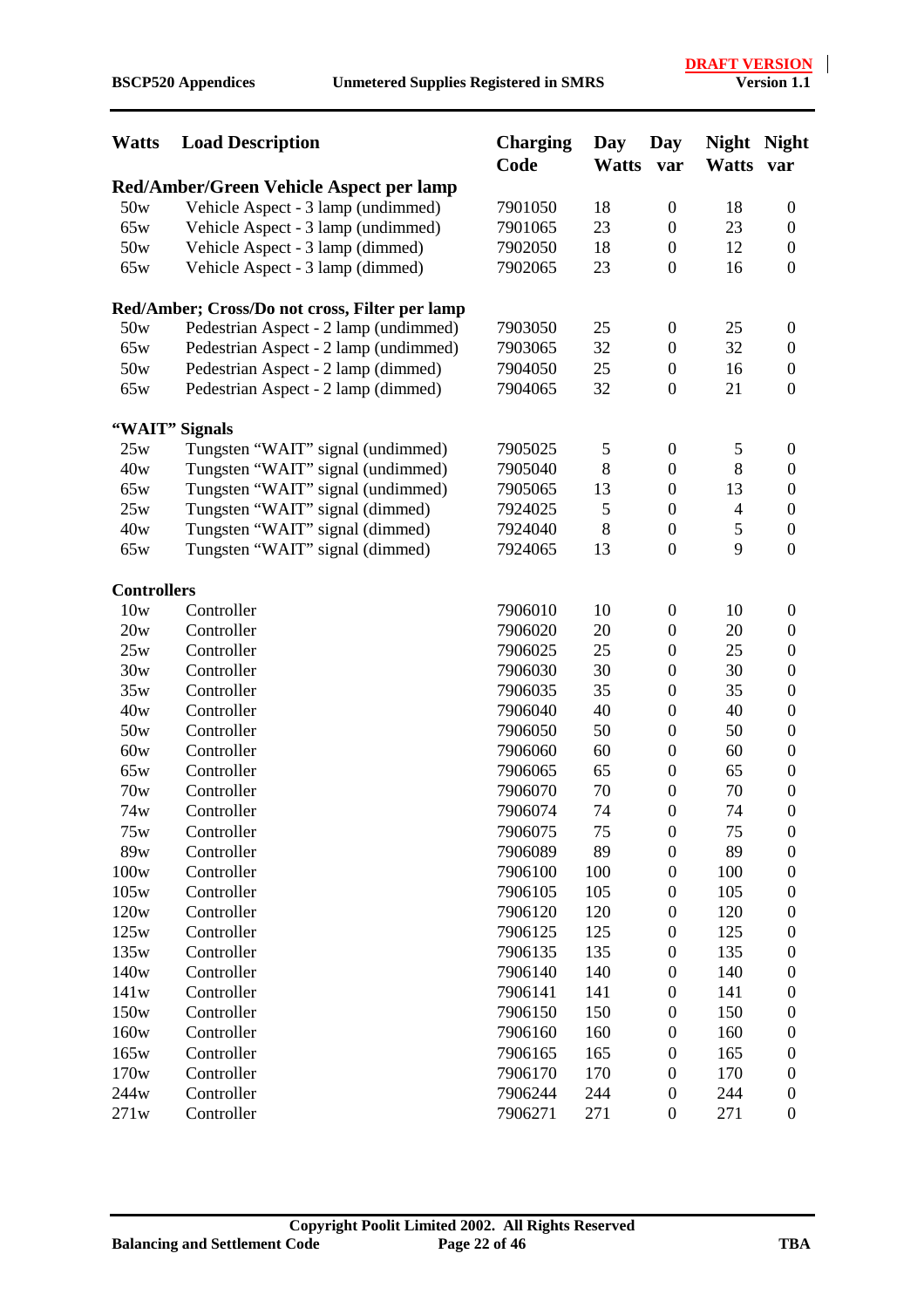| Watts | <b>Load Description</b>                   | <b>Charging</b><br>Code | Day<br>Watts var | Day              | <b>Night Night</b><br>Watts var |                  |
|-------|-------------------------------------------|-------------------------|------------------|------------------|---------------------------------|------------------|
| 1w    | Vehicle Detector - Generic                | 7907001                 | $\mathbf{1}$     | $\boldsymbol{0}$ | $\mathbf{1}$                    | $\boldsymbol{0}$ |
| 2w    | <b>Vehicle Detector - Plessey</b>         | 7907002                 | $\overline{2}$   | $\boldsymbol{0}$ | $\overline{c}$                  | $\boldsymbol{0}$ |
| 3w    | Vehicle Detector - Sarasota               | 7907003                 | 3                | $\boldsymbol{0}$ | 3                               | $\boldsymbol{0}$ |
| 5w    | Vehicle Detector - GEC                    | 7907005                 | 5                | $\boldsymbol{0}$ | 5                               | $\boldsymbol{0}$ |
| 6w    | Vehicle Detector - Microsense MXE         | 7907006                 | 6                | $\boldsymbol{0}$ | 6                               | $\boldsymbol{0}$ |
| 7w    | Vehicle Detector - Infra red (IVD)        | 7907007                 | $\tau$           | $\boldsymbol{0}$ | $\overline{7}$                  | $\boldsymbol{0}$ |
| 8w    | Vehicle Detector - Microwave/Radar (MVD)  | 7907008                 | 8                | $\boldsymbol{0}$ | 8                               | $\boldsymbol{0}$ |
| 14w   | Vehicle Detector - Microwave/Radar (MVD)  | 7907014                 | 14               | $\boldsymbol{0}$ | 14                              | $\boldsymbol{0}$ |
| 25w   | Vehicle Detector - Microwave/Radar (MVD)  | 7907025                 | 25               | $\boldsymbol{0}$ | 25                              | $\overline{0}$   |
| 15w   | Cableless Link Unit (CLU)                 | 7908015                 | 15               | $\boldsymbol{0}$ | 15                              | $\overline{0}$   |
| 40w   | Cableless Link Unit (CLU)                 | 7908040                 | 40               | $\boldsymbol{0}$ | 40                              | $\boldsymbol{0}$ |
| 50w   | Cableless Link Unit (CLU)                 | 7908050                 | 50               | $\boldsymbol{0}$ | 50                              | $\boldsymbol{0}$ |
| 6w    | Lamp Monitoring Unit (LMU)                | 7909006                 | 6                | $\boldsymbol{0}$ | 6                               | $\overline{0}$   |
| 2w    | <b>Outstation Monitoring Unit (OMU)</b>   | 7910002                 | $\overline{2}$   | $\mathbf{0}$     | $\overline{2}$                  | $\overline{0}$   |
| 8w    | <b>Outstation Monitoring Unit (OMU)</b>   | 7910008                 | 8                | $\overline{0}$   | 8                               | $\overline{0}$   |
| 25w   | <b>Outstation Monitoring Unit (OMU)</b>   | 7910025                 | 25               | $\boldsymbol{0}$ | 25                              | $\boldsymbol{0}$ |
| 40w   | <b>Outstation Monitoring Unit (OMU)</b>   | 7910040                 | 40               | $\boldsymbol{0}$ | 40                              | $\boldsymbol{0}$ |
| 15w   | <b>Outstation Transmission Unit (OTU)</b> | 7911015                 | 15               | $\boldsymbol{0}$ | 15                              | $\overline{0}$   |
| 30w   | <b>Outstation Transmission Unit (OTU)</b> | 7911030                 | 30               | $\boldsymbol{0}$ | 30                              | $\boldsymbol{0}$ |
| 40w   | <b>Outstation Transmission Unit (OTU)</b> | 7911040                 | 40               | $\boldsymbol{0}$ | 40                              | $\boldsymbol{0}$ |
| 10w   | Detector Power Pack Unit (DPU)            | 7912010                 | 10               | $\boldsymbol{0}$ | 10                              | $\boldsymbol{0}$ |
| 25w   | Detector Power Pack Unit (DPU)            | 7912025                 | 25               | $\boldsymbol{0}$ | 25                              | $\boldsymbol{0}$ |
| 40w   | Detector Power Pack Unit (DPU)            | 7912040                 | 40               | $\overline{0}$   | 40                              | $\overline{0}$   |
| 42w   | Detector Power Pack Unit (DPU)            | 7912042                 | 42               | $\boldsymbol{0}$ | 42                              | $\boldsymbol{0}$ |
| 48w   | Detector Power Pack Unit (DPU)            | 7912048                 | 48               | $\boldsymbol{0}$ | 48                              | $\boldsymbol{0}$ |
| ??w   | Speed Discrimination Unit (SDU)           | 79130                   |                  |                  |                                 |                  |
| 10w   | Variable Maximum Unit (VMU)               | 7914010                 | 10               | $\boldsymbol{0}$ | 10                              | $\boldsymbol{0}$ |
| 7w    | (MOVA)                                    | 7915007                 | 7                | $\boldsymbol{0}$ | 7                               | $\mathbf{0}$     |
| 18w   | Box Sign - 3 x 6w Fluorescent             | 7917018                 | 36               | 22               | 36                              | 22               |
| 21w   | Box Sign - 3 x 7w Fluorescent             | 7917021                 | 33               | 21               | 33                              | 21               |
| 150w  | Pole Mounted Responder                    | 7919150                 | 150              | $\boldsymbol{0}$ | 150                             | $\boldsymbol{0}$ |
| 180w  | <b>Traffic Counter</b>                    | 7920180                 | 180              | $\boldsymbol{0}$ | 180                             | $\boldsymbol{0}$ |
| 500w  | Camera - Speeding / Red Light             | 7921500                 | 500              | $\boldsymbol{0}$ | 500                             | $\boldsymbol{0}$ |
| 200w  | Motorway Overhead Gantry per signal face  | 7922200                 | 200              | $\overline{0}$   | 200                             | $\overline{0}$   |
| 400w  | Motorway Overhead Gantry per signal face  | 7922400                 | 400              | $\boldsymbol{0}$ | 400                             | $\boldsymbol{0}$ |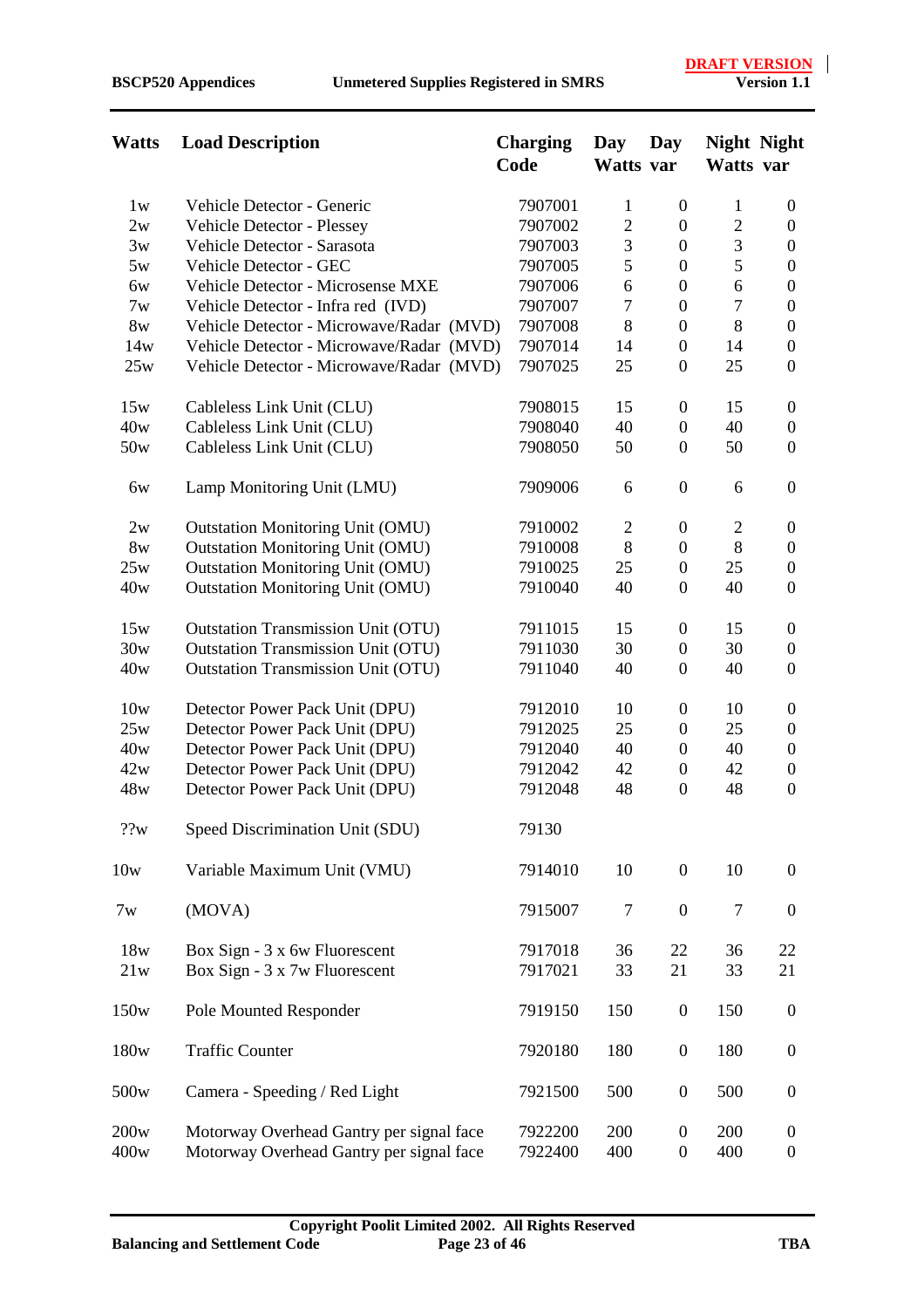| <b>Watts</b> | <b>Load Description</b>               | <b>Charging</b><br>Code | Day<br><b>Watts</b> | Day<br>var       | <b>Night</b><br><b>Watts</b> | <b>Night</b><br>var |
|--------------|---------------------------------------|-------------------------|---------------------|------------------|------------------------------|---------------------|
| 42w          | Ticket Machine                        | 7923042                 | 42                  | $\overline{0}$   | 42                           | $\mathbf{0}$        |
|              | Pedestrian Crossing (Zebra)           |                         |                     |                  |                              |                     |
| 50w          | <b>Flashing Beacons</b>               | 7916050                 | 31                  | $\overline{0}$   | 31                           | $\theta$            |
| 60w          | <b>Flashing Beacons</b>               | 7916060                 | 37                  | $\boldsymbol{0}$ | 37                           | $\theta$            |
| 100w         | <b>Flashing Beacons</b>               | 7916100                 | 62                  | $\overline{0}$   | 62                           | $\boldsymbol{0}$    |
| 150w         | <b>Flashing Beacons</b>               | 7916150                 | 93                  | $\boldsymbol{0}$ | 93                           | $\mathbf{0}$        |
| 10w          | Pace Type BB001 LED                   | 7946006                 | 6                   | $\bf{0}$         | 6                            | $\Omega$            |
|              | <b>School Crossings</b>               |                         |                     |                  |                              |                     |
| 50w          | <b>School Crossing Patrol Signals</b> | 7918050                 | 25                  | $\bf{0}$         | 25                           | $\bf{0}$            |
| 60w          | <b>School Crossing Patrol Signals</b> | 7918060                 | 30                  | $\overline{0}$   | 30                           | $\overline{0}$      |
| 100w         | <b>School Crossing Patrol Signals</b> | 7918100                 | 50                  | $\overline{0}$   | 50                           | $\boldsymbol{0}$    |
| 150w         | <b>School Crossing Patrol Signals</b> | 7918150                 | 75                  | $\boldsymbol{0}$ | 75                           | $\overline{0}$      |
| 6w           | <b>Forest City LED conversion</b>     | 7947006                 | 3                   | 3                | 3                            | 3                   |

#### **Note**

Charging Code Nos. 7908\*\*\* to 7915\*\*\* are powered directly from the traffic signal/pelican crossing controller and therefore the energy consumed may be included within the overall wattage figure provided by the controller manufacturer. Each installation will need to be investigated and consumption figures agreed with the UMSO and the Customer.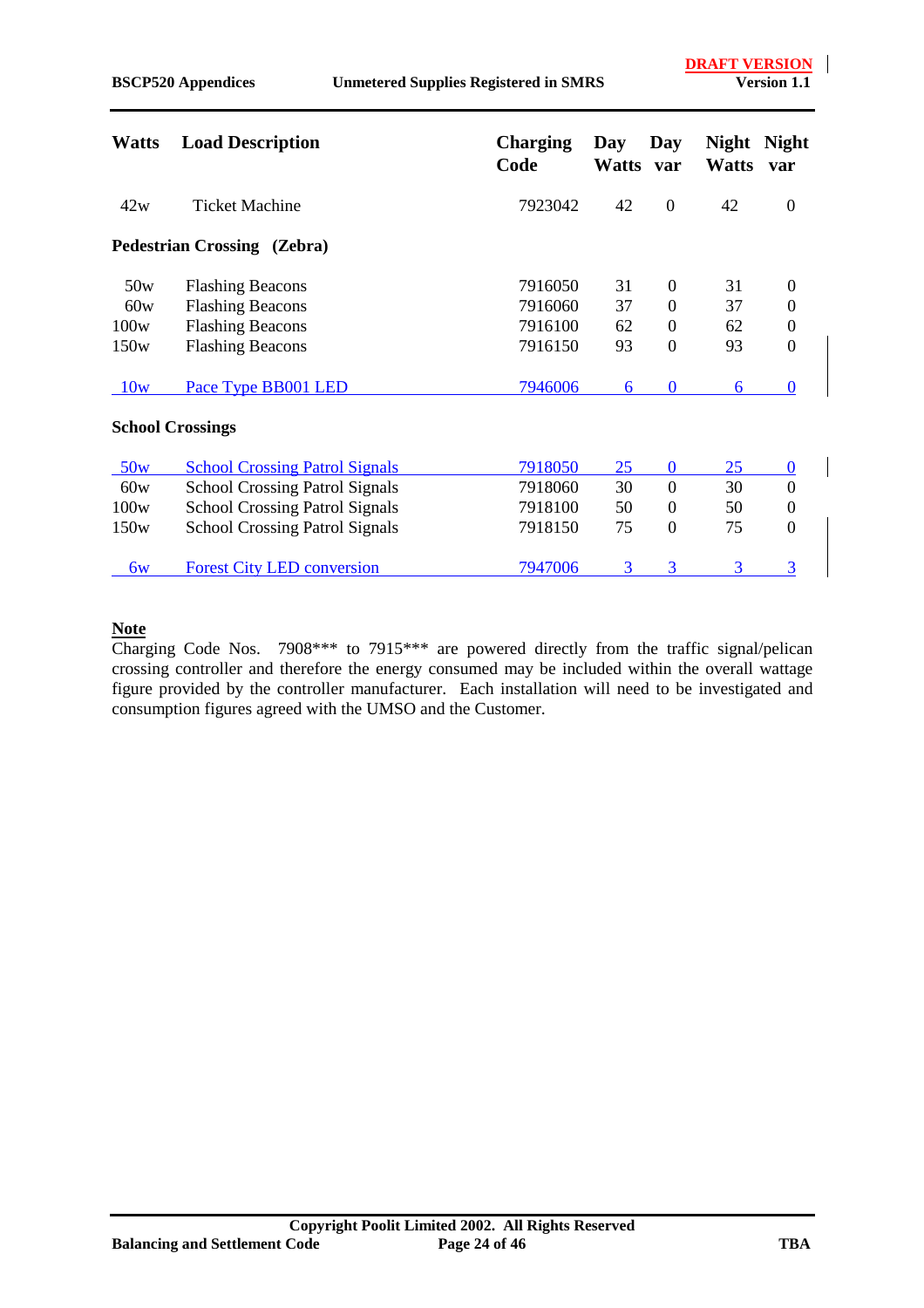#### <span id="page-24-0"></span>**1.5 Motorway Signals**

#### **1.5.1 Devices with Variable Hours**

|                                      | <b>Charge</b> | <b>Quiescent Load</b> | Dim                     | <b>Bright</b> |
|--------------------------------------|---------------|-----------------------|-------------------------|---------------|
| <b>NOMAD VARIANT</b>                 | Code          | (Watts)               | Load(Watts) Load(Watts) |               |
| Controlled Indicator 450             | 6001450       | 50                    | 200                     | 400           |
| Controlled Indicator 451             | 6001451       | 50                    | 200                     | 400           |
| Controlled Indicator 452             | 6001452       | 50                    | 200                     | 400           |
| Matrix Indicator 407                 | 6001407       | 20                    | 19                      | 116           |
| Matrix Indicator 409                 | 6001409       | 20                    | 19                      | 116           |
| Matrix Indicator 421                 | 6001421       | 20                    | 19                      | 113           |
| <b>Matrix Indicator 429</b>          | 6001429       | 20                    | 19                      | 116           |
| Matrix Indicator 491                 | 6001491       | 20                    | 19                      | 116           |
| Matrix Indicator 492                 | 6001492       | 20                    | 19                      | 116           |
| <b>Matrix Indicator 493</b>          | 6001493       | 20                    | 19                      | 116           |
| <b>Matrix Indicator 494</b>          | 6001494       | 20                    | 19                      | 116           |
| Matrix Indicator 495                 | 6001495       | 20                    | 19                      | 116           |
| <b>Enhanced Matrix Indicator 442</b> | 6001444       | 20                    | 19                      | 152           |
| <b>Enhanced Matrix Indicator 443</b> | 6001445       | 20                    | 19                      | 152           |
| <b>Enhanced Matrix Indicator 444</b> | 6001446       | 20                    | 19                      | 152           |
| <b>Enhanced Matrix Indicator 445</b> | 6001442       | 20                    | 19                      | 152           |
| <b>Enhanced Matrix Indicator 446</b> | 6001443       | 20                    | 19                      | 152           |
| $2x12$ CantileverType A              | 6001101       | 115                   | 320                     | 625           |
| 2x12 CantileverType B                | 6001102       | 92                    | 320                     | 625           |
| 2x12 Portal Type C                   | 6001201       | 92                    | 320                     | 625           |
| 2x16 CantileverType B                | 6001103       | 119                   | 394                     | 770           |
| 2x16 Portal Type C                   | 6001202       | 119                   | 394                     | 770           |
| 3x18 CantileverType B                | 6001104       | 129                   | 410                     | 880           |
| 3x18 Portal Type C                   | 6001203       | 129                   | 410                     | 880           |
| 3x23 Verge Type D*                   | 6001069       | 130                   | 480                     | 890           |
| 2X12 Verge Type D*                   | 6001024       | 92                    | 320                     | 625           |
| 3X24 Verge Type D*                   | 6001072       | 140                   | 500                     | 900           |
| 3X16 Verge Type D*                   | 6001048       | 120                   | 400                     | 800           |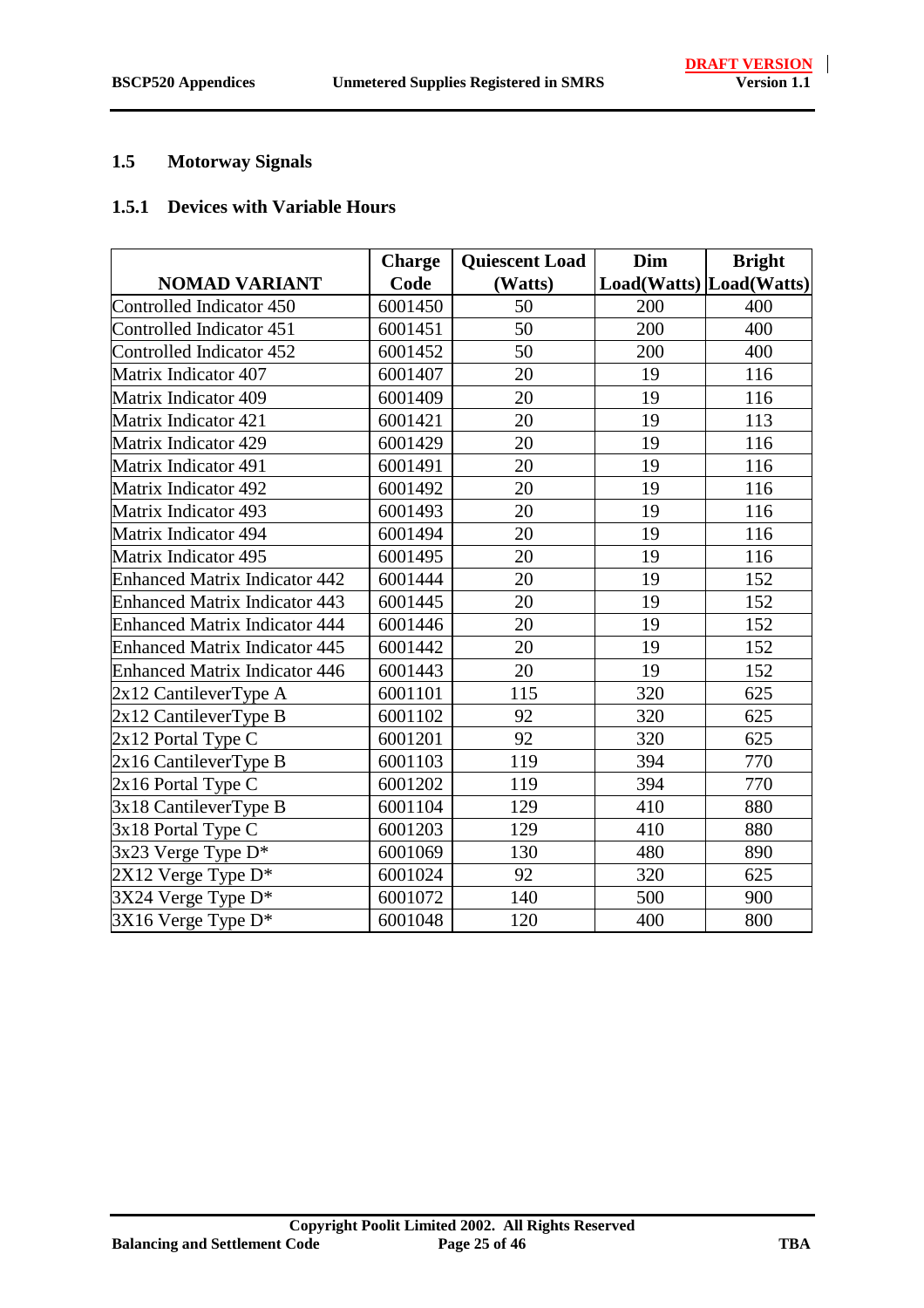|                                     | <b>Charge</b> | <b>Quiescent Load</b> | Dim              | <b>Bright</b>           |
|-------------------------------------|---------------|-----------------------|------------------|-------------------------|
| <b>NOMAD VARIANT</b>                | Code          | (Watts)               |                  | Load(Watts) Load(Watts) |
| 600 Cabinet                         | 7931180       | 180.00                | $\Omega$         | $\Omega$                |
| 617 Cabinet                         | 7931180       | 180.00                | $\overline{0}$   | $\overline{0}$          |
| <b>Ambient Light Monitor</b>        | 7930005       | 5.00                  | $\overline{0}$   | $\overline{0}$          |
| Audio                               | 7933050       | 50.00                 | $\overline{0}$   | $\overline{0}$          |
| <b>CCTV</b> Camera                  | 7932030       | 30.00                 | $\overline{0}$   | $\overline{0}$          |
| <b>CCTV</b> Outstation              | 7932330       | 330.00                | $\overline{0}$   | $\overline{0}$          |
| Common Interface (2456)             | 7936250       | 250.00                | $\overline{0}$   | $\overline{0}$          |
| Common Interface (9334)             | 7936250       | 250.00                | $\overline{0}$   | $\overline{0}$          |
| Private Wire Interface              | 7936250       | 250.00                | $\overline{0}$   | $\overline{0}$          |
| <b>EMI</b> Driver                   | 7936025       | 25.00                 | $\overline{0}$   | $\overline{0}$          |
| <b>EMS</b> Driver                   | 7936025       | 25.00                 | $\overline{0}$   | $\overline{0}$          |
| Loop Detector                       | 7907120       | 120.00                | $\overline{0}$   | $\overline{0}$          |
| Main Line Carrier Repeater          | 7936100       | 100.00                | $\overline{0}$   | $\overline{0}$          |
| Main Line Carrier Terminal          | 7936080       | 80.00                 | $\overline{0}$   | $\overline{0}$          |
| Meteorology Fog Detector            | 7930018       | 18.00                 | $\overline{0}$   | $\overline{0}$          |
| Meteorology Ice Detector            | 7930100       | 100.00                | $\overline{0}$   | $\overline{0}$          |
| Meteorology Anemeometer             | 7930080       | 80.00                 | $\overline{0}$   | $\overline{0}$          |
| Mini Carrier Terminal               | 7936060       | 60.00                 | $\overline{0}$   | $\overline{0}$          |
| Modem Equipment                     | 7936120       | 120.00                | $\overline{0}$   | $\overline{0}$          |
| <b>NMCS1</b> Responder              | 7936250       | 250.00                | $\overline{0}$   | $\overline{0}$          |
| NMCS1 Signal Controller (3 Way)     | 7936030       | 30.00                 | $\overline{0}$   | $\overline{0}$          |
| NMCS1 Signal Switch                 | 7936050       | 50.00                 | $\overline{0}$   | $\overline{0}$          |
| <b>NMCS2 MIDAS Outstation</b>       | 7936075       | 75.00                 | $\overline{0}$   | $\overline{0}$          |
| <b>NMCS2 MIDAS Transponder</b>      | 7936040       | 40.00                 | $\boldsymbol{0}$ | $\overline{0}$          |
| <b>NMCS2 Signal Driver</b>          | 7936036       | 36.00                 | $\overline{0}$   | $\overline{0}$          |
| <b>NMCS2 Signal Transponder</b>     | 7936145       | 145.00                | $\overline{0}$   | $\overline{0}$          |
| <b>NMCS2 Telephone Transponder</b>  | 7935240       | 240.00                | $\overline{0}$   | $\overline{0}$          |
| Pulse Code Modulator                | 7936180       | 180.00                | $\overline{0}$   | $\overline{0}$          |
| Radio                               | 7934150       | 150.00                | $\theta$         | $\theta$                |
| <b>Regional Communications</b>      |               |                       |                  |                         |
| Controller                          | 7936050       | 50.00                 | $\boldsymbol{0}$ | $\boldsymbol{0}$        |
| Rotating Plank Portal Type C        | 6001301       | 80.00                 | $\overline{0}$   | $\overline{0}$          |
| Rotating Plank Verge Type D         | 6001302       | 80.00                 | $\boldsymbol{0}$ | $\boldsymbol{0}$        |
| Signal Power Unit 2 Way             | 7936030       | 30.00                 | $\overline{0}$   | $\overline{0}$          |
| Signal Power Unit 3 way             | 7936030       | 30.00                 | $\overline{0}$   | $\overline{0}$          |
| Telephone Bridging Unit             | 7935250       | 250.00                | $\theta$         | $\overline{0}$          |
| <b>Transmission Station Battery</b> |               |                       |                  |                         |
| <b>Backup</b>                       | 7936500       | 500.00                | $\overline{0}$   | $\theta$                |
| <b>VMS</b> Driver                   | 7936030       | 30.00                 | $\boldsymbol{0}$ | $\boldsymbol{0}$        |

#### **1.5.2 Devices with Continuous Demand**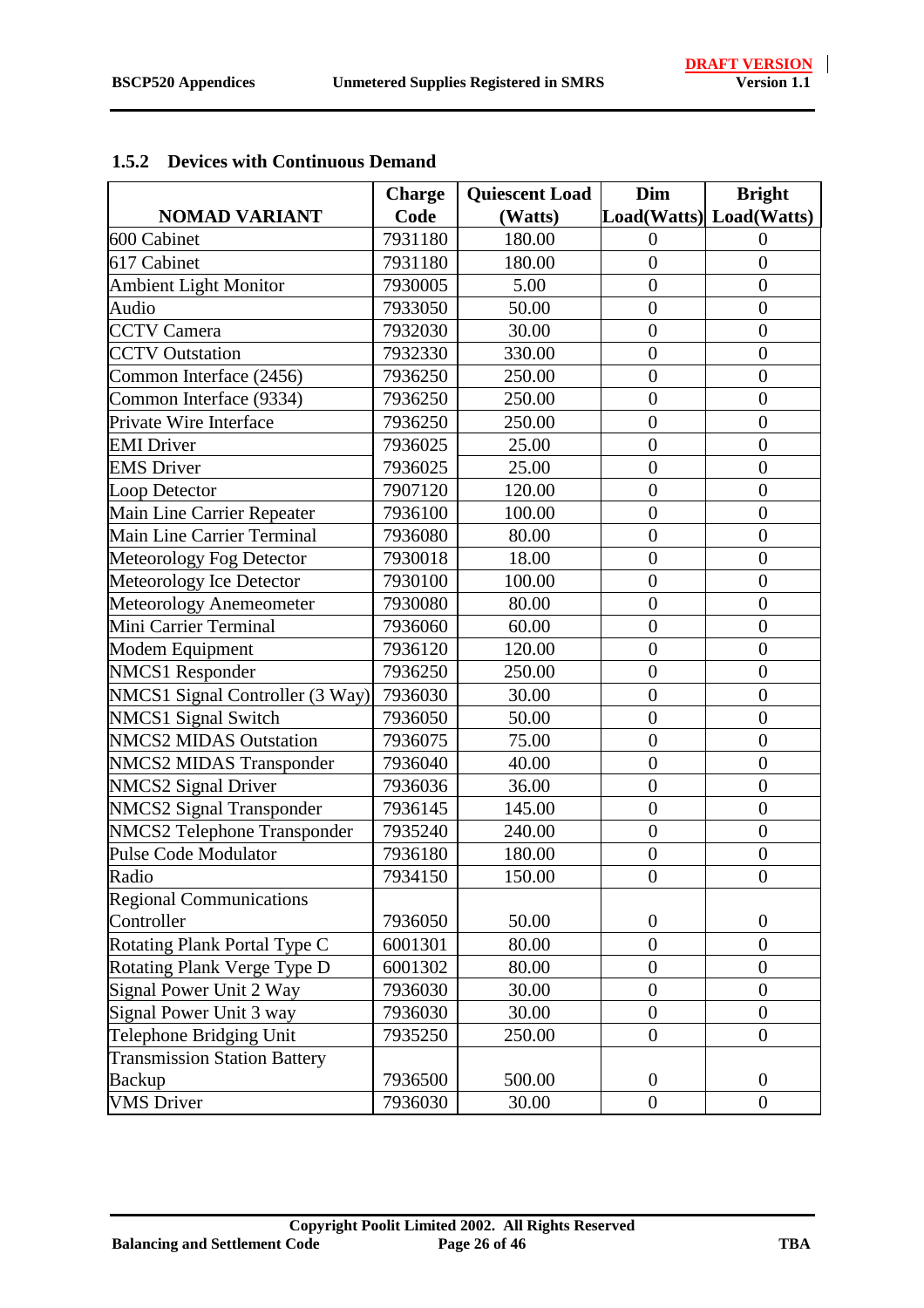# <span id="page-26-0"></span>**1.6 Optional Miscellaneous Standard Codes**

Miscellaneous equipment may be coded using the "8" as the first digit. The structure of these miscellaneous codes is :-

| <b>Charging Code</b> | $=$ | <b><i>SXXRRRR</i></b>     |
|----------------------|-----|---------------------------|
| where $\bf XX$       | $=$ | <b>Numeric Code below</b> |
| and <b>RRRR</b>      | $=$ | <b>Nominal Rating</b>     |

| <b>Description</b>                | <b>Numeric Code</b> |
|-----------------------------------|---------------------|
| <b>AA/RAC Boxes</b>               | 802                 |
| <b>Advertising Hoardings</b>      | 804                 |
| <b>Alarm System</b>               | 806                 |
| <b>Automatic Railway Crossing</b> | 808                 |
| <b>Battery Charger</b>            | 810                 |
| <b>Bus Shelter</b>                | 812                 |
| Cable Network Pillar              | 813                 |
| <b>Cathodic Protection</b>        | 814                 |
| Clock                             | 816                 |
| Damp Proof Course                 | 818                 |
| Door Answering Service            | 820                 |
| Fire Warning System               | 822                 |
| Flood Warning System              | 824                 |
| <b>Gas Governors</b>              | 826                 |
| <b>Gauging Flume</b>              | 828                 |
| <b>Ice Detector</b>               | 830                 |
| <b>Illuminated Map Cabinets</b>   | 832                 |
| <b>Lifting Barrier</b>            | 834                 |
| Navigation Signal                 | 836                 |
| Pay & Display Machine             | 838                 |
| <b>Phonecard Phones</b>           | 840                 |
| <b>Police Boxes</b>               | 842                 |
| Pump                              | 844                 |
| Radio Transmitter                 | 846                 |
| <b>Radio Relay Station</b>        | 848                 |
| Railway Signal                    | 850                 |
| Rain Gauge                        | 852                 |
| <b>Security Camera</b>            | 854                 |
| <b>Septic Tanks</b>               | 856                 |
| <b>Sewage Flow Recorder</b>       | 858                 |
| <b>Storm Overflow</b>             | 860                 |
| <b>Tannoy Alarm System</b>        | 862                 |
| Telephone kiosks                  | 863                 |
| <b>Ticket Machine</b>             | 864                 |
| TV Aerial                         | 866                 |
| TV Amplifier                      | 868                 |
| TV Camera                         | 870                 |
| <b>CCTV</b> illuminator           | 871                 |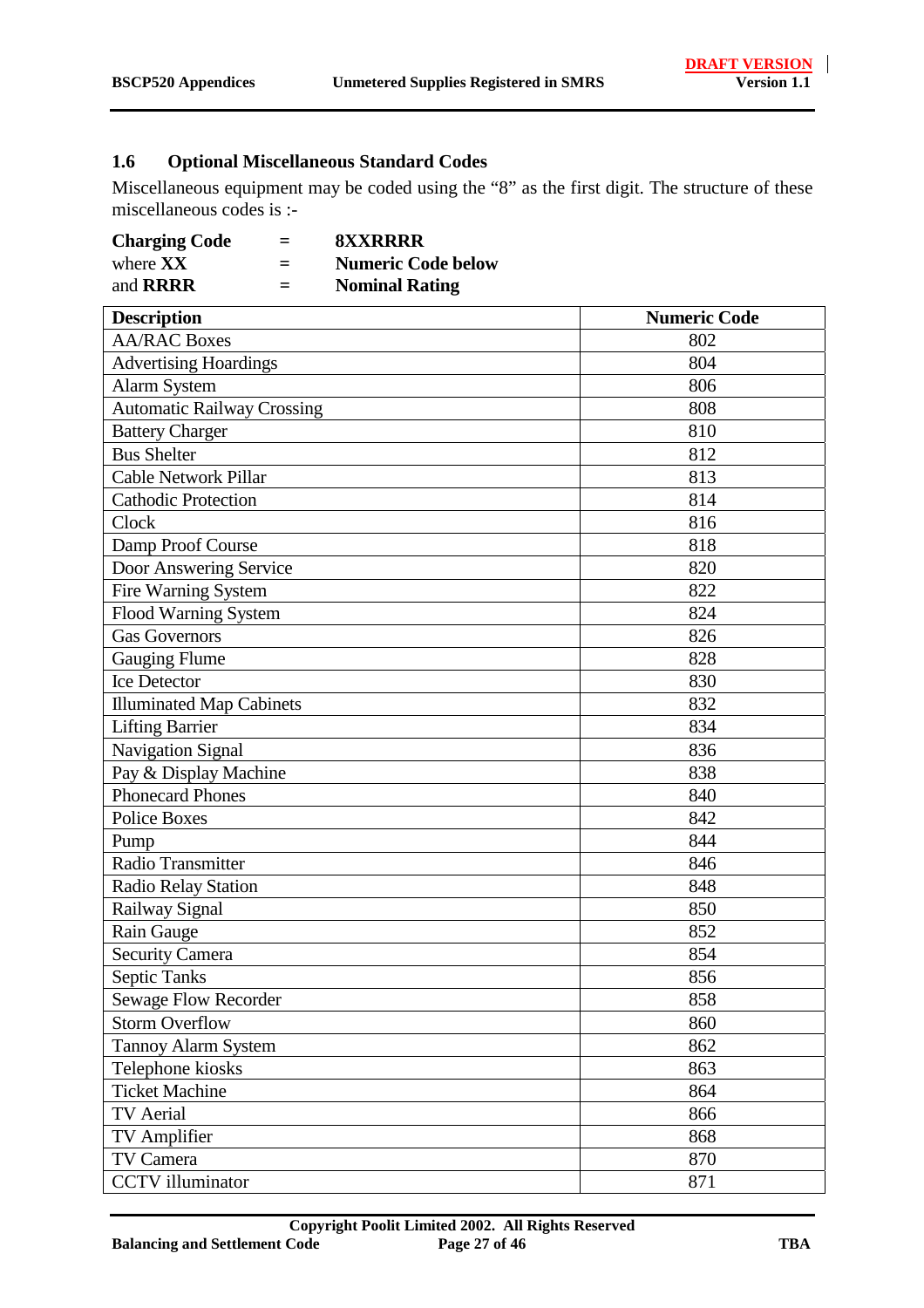| <b>Description</b>         | <b>Numeric Code</b> |
|----------------------------|---------------------|
| <b>TV Relay</b>            | 872                 |
| <b>Trafficmaster Units</b> | 873                 |
| Unknown                    | 899                 |
| <b>Ventilation Unit</b>    | 874                 |
| Warden Call Equipment      | 876                 |
| <b>Warning Bell</b>        | 878                 |
| Water Level Indicator      | 880                 |

#### **1.6.1 Miscellaneous Equipment Codes**

|                                     | <b>Charge</b> | <b>Circuit</b> |
|-------------------------------------|---------------|----------------|
|                                     | <b>Code</b>   | <b>Watts</b>   |
| 1.6.1.1 804 – Advertising Hoardings |               |                |
| Adpost advertising display unit     | 8040100       | 100            |

#### **1.6.1.11.6.1.2 813 - Cable Network Pillars**

The distributed architecture and wide variety of equipment, power amplifiers, distribution amplifiers, heaters, humidifiers, etc. used in cable TV distribution networks makes it extremely difficult to provide equipment detail in a form which is suitable to perform an accurate calculation of load and which can be applied to each installation.

It is therefore necessary to measure the actual load (spot check) at each point, on the installation of the relevant equipment, and to quote the load applicable to each exit point in bands of 20 watts. The customer shall quote the higher level in the band on the inventory, e.g. if a particular load is measured at 548 watts and the relevant band is 541 to 560 watts, then the figure quoted on the inventory will be 560 watts, and the customer will be charged on that basis.

(Note - bands shall be specified as 501 to 520 watts, 521 to 540 watts, 541 to 560 watts, etc. The charge codes being 8130520, 8130540 and 8130560 respectively).

|                                         |                        | <b>Charge</b><br>Code | <b>Circuit</b><br><b>Watts</b> |
|-----------------------------------------|------------------------|-----------------------|--------------------------------|
| 1.6.1.21.6.1.3 848 - One 2 One Cabinets |                        |                       |                                |
| Type $E2102$<br>Type S2000              | 300 watts<br>450 watts | 8480300<br>8480450    | 300<br>450                     |
| 1.6.1.31.6.1.4 848 - Orange Microcells  |                        |                       |                                |
| Original units were                     | 150 watts              | 8480150               | 150                            |
| Second generation                       | 300 watts              | 8480300               | 300                            |
| Third generation                        | 500 watts              | 8480500               | 500                            |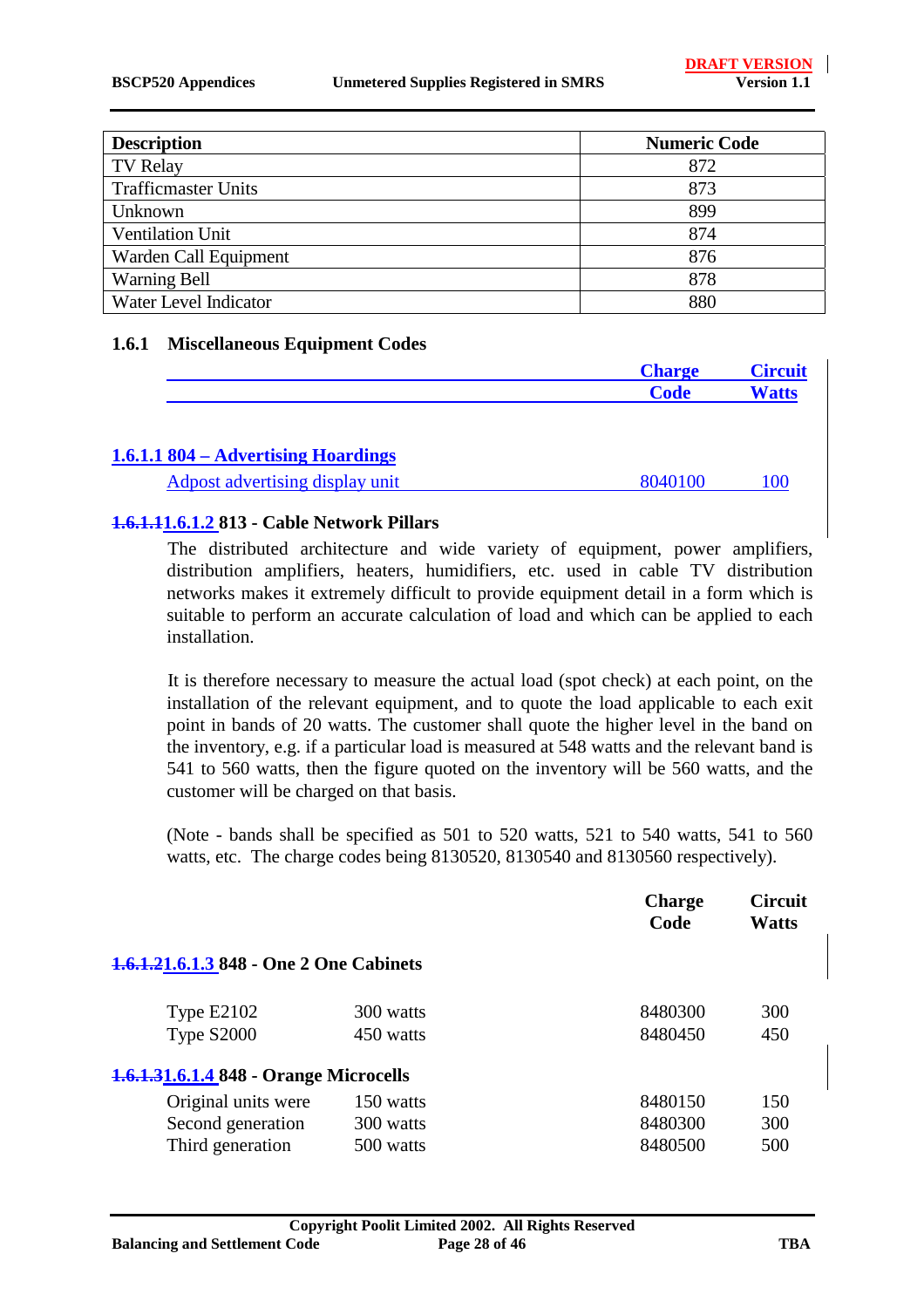### **1.6.1.41.6.1.5 863 - BT telephone kiosks**

|                                         |         |     |                                                                                                     | var                                   |                 |
|-----------------------------------------|---------|-----|-----------------------------------------------------------------------------------------------------|---------------------------------------|-----------------|
|                                         | Code    |     | VA                                                                                                  |                                       | pf              |
|                                         |         |     |                                                                                                     |                                       |                 |
| phone powered from phone lines          |         |     |                                                                                                     |                                       |                 |
| textphone                               | 8630001 |     |                                                                                                     |                                       |                 |
| payphone                                |         | 29  |                                                                                                     |                                       |                 |
| internet payphone                       | 8630175 | 175 |                                                                                                     |                                       |                 |
|                                         |         |     |                                                                                                     |                                       |                 |
|                                         |         |     |                                                                                                     |                                       |                 |
| 8w flourescent stan. gr twin lamp cct   |         | 20  |                                                                                                     | 11                                    | 0.87            |
| 32w low pressure mercury H/F gear       | 8630036 | 36  |                                                                                                     |                                       |                 |
|                                         |         |     |                                                                                                     |                                       |                 |
| Combinations                            |         |     |                                                                                                     |                                       |                 |
| Type L1 lighting $+$ type P0 phone      |         | 20  |                                                                                                     | 11                                    | 0.87            |
| Type L1 lighting $+$ type P1 phone      |         | 21  |                                                                                                     | 11                                    | 0.88            |
| Type L1 lighting $+$ type P2 phone      |         | 49  |                                                                                                     |                                       |                 |
| $0.99\theta$                            |         |     |                                                                                                     |                                       |                 |
| <u>Type L1 lighting + type P3 phone</u> |         | 195 | 195                                                                                                 | 11                                    | 1.00            |
|                                         |         |     |                                                                                                     |                                       |                 |
| Type L2 lighting $+$ type P0 phone      | 8630036 | 36  |                                                                                                     |                                       |                 |
| Type L2 lighting $+$ type P1 phone      | 8630037 | 37  |                                                                                                     |                                       |                 |
| Type L2 lighting $+$ type P2 phone      |         |     |                                                                                                     |                                       |                 |
| Type L2 lighting $+$ type P3 phone      |         |     |                                                                                                     |                                       |                 |
|                                         |         |     | $= 0$<br>8630029<br>8630020<br>8630020<br>8630021<br>8630049<br>8630195<br>863002465<br>8630211 211 | <b>Charge Watts</b><br>23<br>23<br>23 | 235011<br>$-65$ |

| <b>Equipment Classifications</b> |                                                    |                               |                              |       |  |
|----------------------------------|----------------------------------------------------|-------------------------------|------------------------------|-------|--|
| Payphones type P0                | CT24                                               | CT34                          | P <sub>690</sub>             | P790  |  |
|                                  |                                                    | Sovereign Cardpay 1 (Schlumb) |                              |       |  |
|                                  |                                                    | Sovereign Cardpay 2 (GPT)     |                              |       |  |
|                                  |                                                    | Sovereign Paychoice (GPT)     |                              |       |  |
| Payphones type P1                | Textphone                                          |                               |                              |       |  |
| Payphones type P2                | CP <sub>1</sub> C                                  |                               | Payphone 2000 (all payments) |       |  |
|                                  |                                                    | Payphone 2000 (no cash)       |                              |       |  |
| Payphones type P3                | Eagle products phone with full internet access, e- |                               |                              |       |  |
|                                  |                                                    | mail and text messaging       |                              |       |  |
| Kiosks with type 1 lighting      | K6                                                 | K <sub>6</sub> C              | K8                           |       |  |
| Kiosks with type 2 lighting      | K100A                                              | K100B                         | K100C                        | K100D |  |
|                                  | K100H                                              | K300PI                        | K300PN                       |       |  |
|                                  | KX100                                              | <b>KX100A</b>                 | <b>KX100B</b>                |       |  |
|                                  | <b>KX100C</b>                                      | <b>KX100D</b>                 |                              |       |  |
|                                  | <b>KX200</b>                                       | <b>KX200S</b>                 | <b>KX300</b>                 |       |  |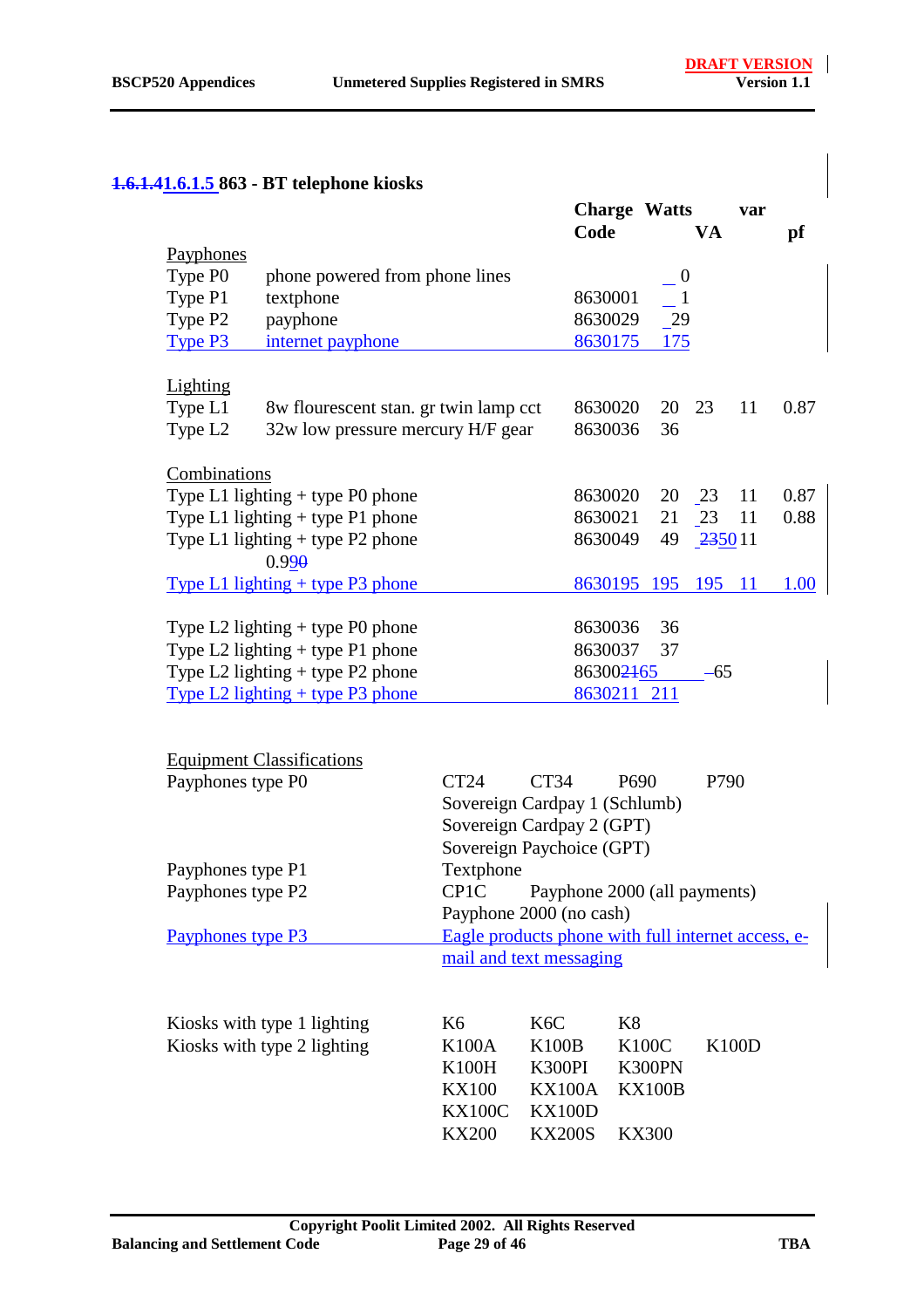#### **1.6.1.51.6.1.6 870 - CCTV**

The total load should be determined by applying the following factors to the nominal rating of the components. A composite code 870\*\*\*\* may then be used.

| Camera                         |                          | 100% |
|--------------------------------|--------------------------|------|
| <b>Fibre Optic Transmitter</b> |                          | 100% |
| Micro wave link                |                          | 100% |
| Tel. Receiver                  |                          | 100% |
| Cabinet heater                 | $5^{\circ}$ C thermostat | 13%  |
| Demister                       | $5^{\circ}$ C thermostat | 13%  |
| Heater                         | $5^{\circ}$ C thermostat | 13%  |
| Pan & tilt motor               |                          | 5%   |
| Washer                         |                          | 5%   |
| Wiper                          |                          | 5%   |
| Zoom                           |                          | 10%  |
|                                |                          |      |

#### **1.6.1.61.6.1.7 871 - CCTV Illuminators**

Illuminators, typically infra red units, should have an associated switch regime.

#### **1.6.1.71.6.1.8 873 - Trafficmaster Units**

|                                     | <b>Charge</b> | <b>Watts</b> |    | var      |      |  |
|-------------------------------------|---------------|--------------|----|----------|------|--|
|                                     | Code          |              | VA |          | pf   |  |
| Single camera sites (obsolete code) | 8730101       | 70           | 74 | 23       | 0.95 |  |
| Dual camera sites (obsolete code)   | 8730201       | 80           | 84 | 26       | 0.95 |  |
| Standalone IR site                  | 8730110       |              |    | $\theta$ | 1.00 |  |
| Sensor IR site                      | 8730230       | 23           | 23 | $\theta$ | 1.00 |  |
| Single camera sites (new code)      | 8730700       | 70           | 74 | 23       | 0.95 |  |
| Dual camera sites (new code)        | 8730800       | 80           | 84 | 26       | 0.95 |  |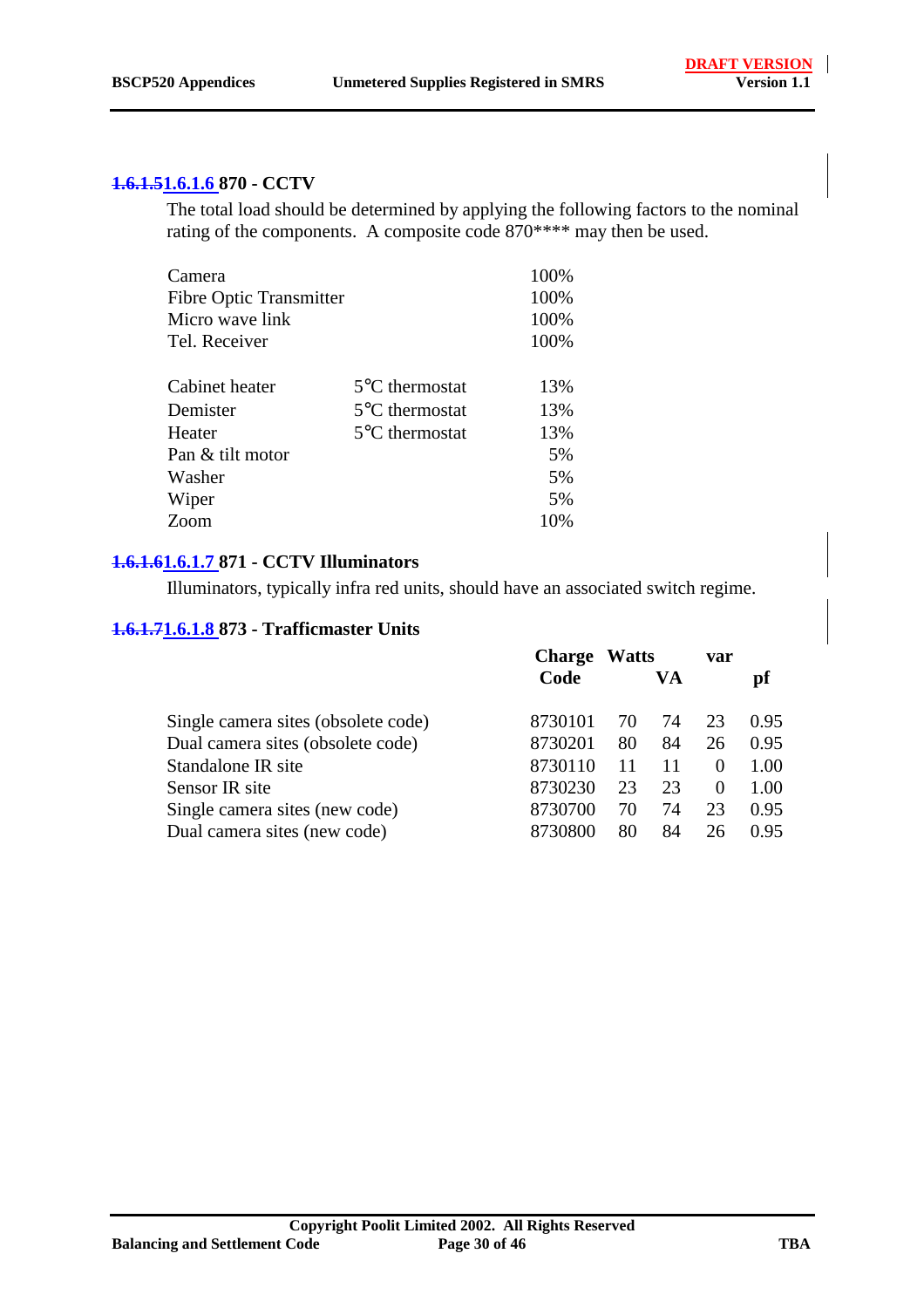### <span id="page-30-0"></span>**2. Switching Regime Codes**

#### **2.1 Allocation of Switching Regime Codes**

The following switching regime codes provide a standardised listing of switching types and burning hours. The actual burning hours will be derived from the burning hours recorded from the on line photo electric cell monitoring units.

| <b>Switch</b>    | <b>Switch Type Description</b> |
|------------------|--------------------------------|
| <b>Type Code</b> |                                |

| 001     | No switching - 24 Hour Burning                                         |
|---------|------------------------------------------------------------------------|
| 010     | Manual Switching for police daylight fog override facility $-50$ hours |
|         | per annum                                                              |
| 020-199 | <b>Manual Switching Equipment</b>                                      |
| 200-399 | <b>Time Switch Control</b>                                             |
| 400-599 | Thermal Photo Cells (Positive Differential Switch "ON/OFF")            |
| 600-699 | Hybrid Photo Cells (Negative Differential Switch "ON/OFF")             |
| 700-799 | Electronic Photo Cell Time Switch (Part Night Controller)              |
| 800-999 | Electronic Photo Cells (Negative Differential Switch "ON/OFF")         |

Notes : Code 001 relates to all equipment which has no switching mechanism and continuously burns for 24 hours per day for 365 days per year.

NB. Charging Hours - 8766 hours per annum to account for Leap Years.

For example :-

- (i) Traffic signals
- (ii) Traffic Signs continuously burning
- (iii) Pedestrian underpass/subway lighting (some installations may be under time control)
- (iv) CCTV Systems and Over-height/Over-weight detection equipment
- (v) Traffic Counters
- b) Code 010 to be used for equipment which is provided with a manual override facility to be used by police for day-light fog. Additional burning hours assumed to be 50 hours per annum.
- c) Codes 020 199 to be used for equipment which is manually switched on and off for pre-determined periods per day, month or year.
	- (i) School Patrol Crossing Flashing Lights
- d) Codes 200 399 to be used for equipment which is controlled by a time switch which has pre-determined on/off periods per day, month or year;
	- (i) Normal time switch control
	- (ii) Part night lighting controlled by time switch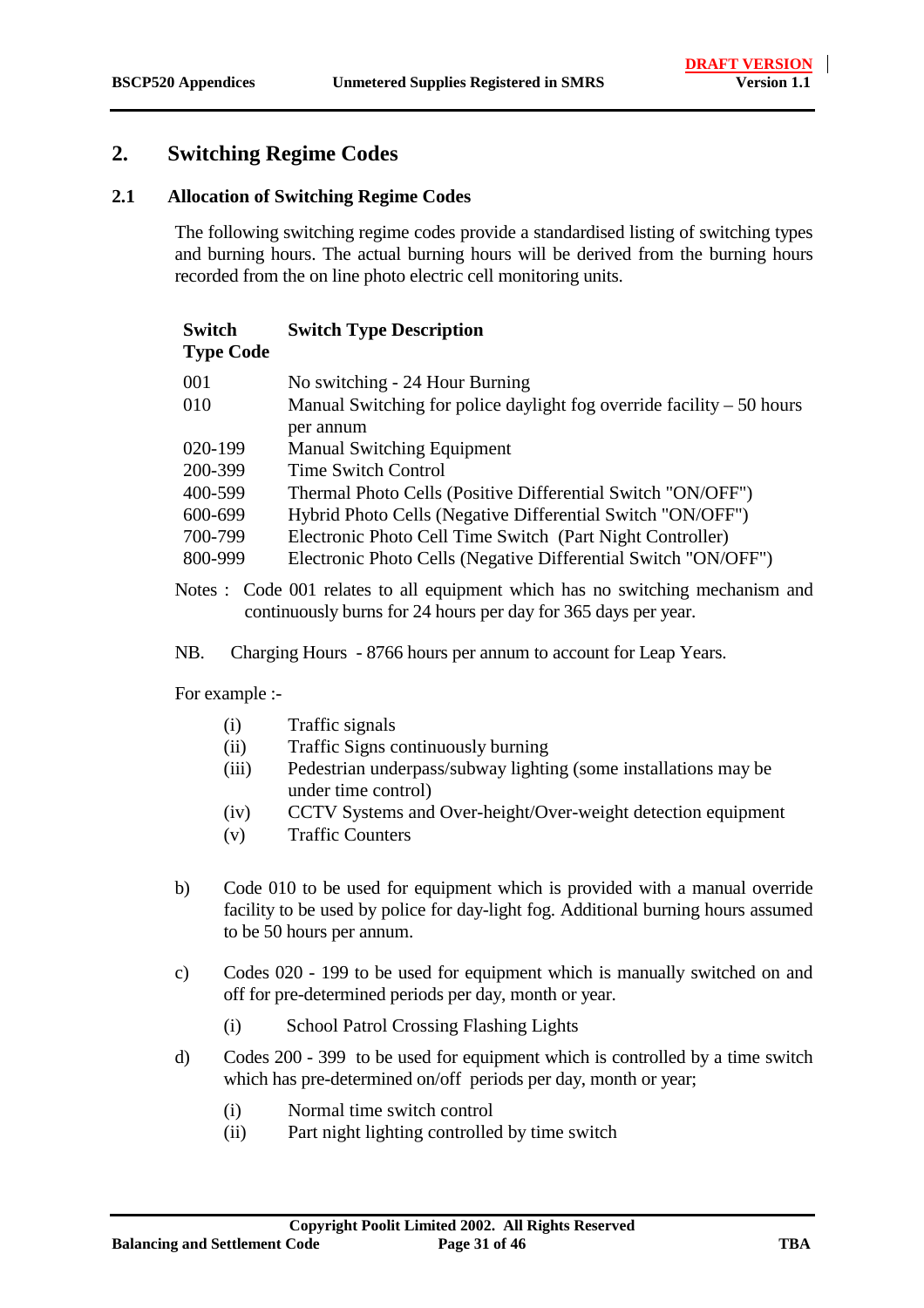The hours of burning will be agreed between the UMSO and the customer and pre-set into the EM.

- e) Codes 400 599 to be used for equipment which is automatically switched on and off by thermal photo electric cell controllers. The actual switch "ON/OFF" times and the number of hours burnt per day will be obtained from metering equipment installed at pre-determined locations within each inventory area. Thermal photo cell controllers are units in which the output of the photo cell is directly fed to the bi-metallic strip which provides both the switching and the time delay. These units generally have a positive differential for switching. For example 100 Lux "ON" 200 Lux "OFF" although other switch "ON/OFF" levels are available.
- f) Codes 600 699 to be used for equipment which is automatically switched on and off by hybrid photo electric cell controllers. The actual switch "ON/OFF" times and the number of hours burnt per day will be obtained from metering equipment installed at pre-determined locations within each inventory area. Hybrid photo cell controllers are units in which the output of the photo cell is fed to the bi-metallic strip via an electronic circuit which provides the time delay. The bi-metallic thermal strip only acts as switching mechanism. These units generally have a negative differential for switching. For example 70 Lux "ON" 35 Lux "OFF" although other switch "ON/OFF" levels are available.
- g) Codes 700 799 to be used for equipment which is automatically switched on and off by electronic photo electric cell time switch controllers (Part Night Controllers). The actual switch "ON" times are controlled by a photo electric cell with the midnight switch "OFF" times being factory preset (alternative factory switching "OFF" times are available). An early morning switch "ON" factory preset for 05.00 (alternative factory switching "ON" times are available) with the switch "OFF" being controlled by the photo electric cell. The actual number of hours burnt per day will be obtained from metering equipment installed at pre-determined locations within each inventory area.
- h) Codes 800 999 to be used for equipment which is automatically switched on and off by electronic photo electric cell controllers. The actual switch "ON/OFF" times and the number of hours burnt per day will be obtained from metering equipment installed at pre-determined locations within each inventory area. Electronic photo cell controllers are units in which the output of an photo cell is fed to a switching mechanism (generally solid state but can be an electro mechanical relay) via an electronic circuit which provides the time delay. These units generally have a negative differential for switching. For example 70 Lux "ON" 35 Lux "OFF" although other switch "ON/OFF" levels are available.
- i) Whilst photo electric cells can be calibrated to any "Switch On" level required the most popular settings are :
	- $(i)$  40 Lux
	- (ii) 55 Lux
	- $(iii)$  70 Lux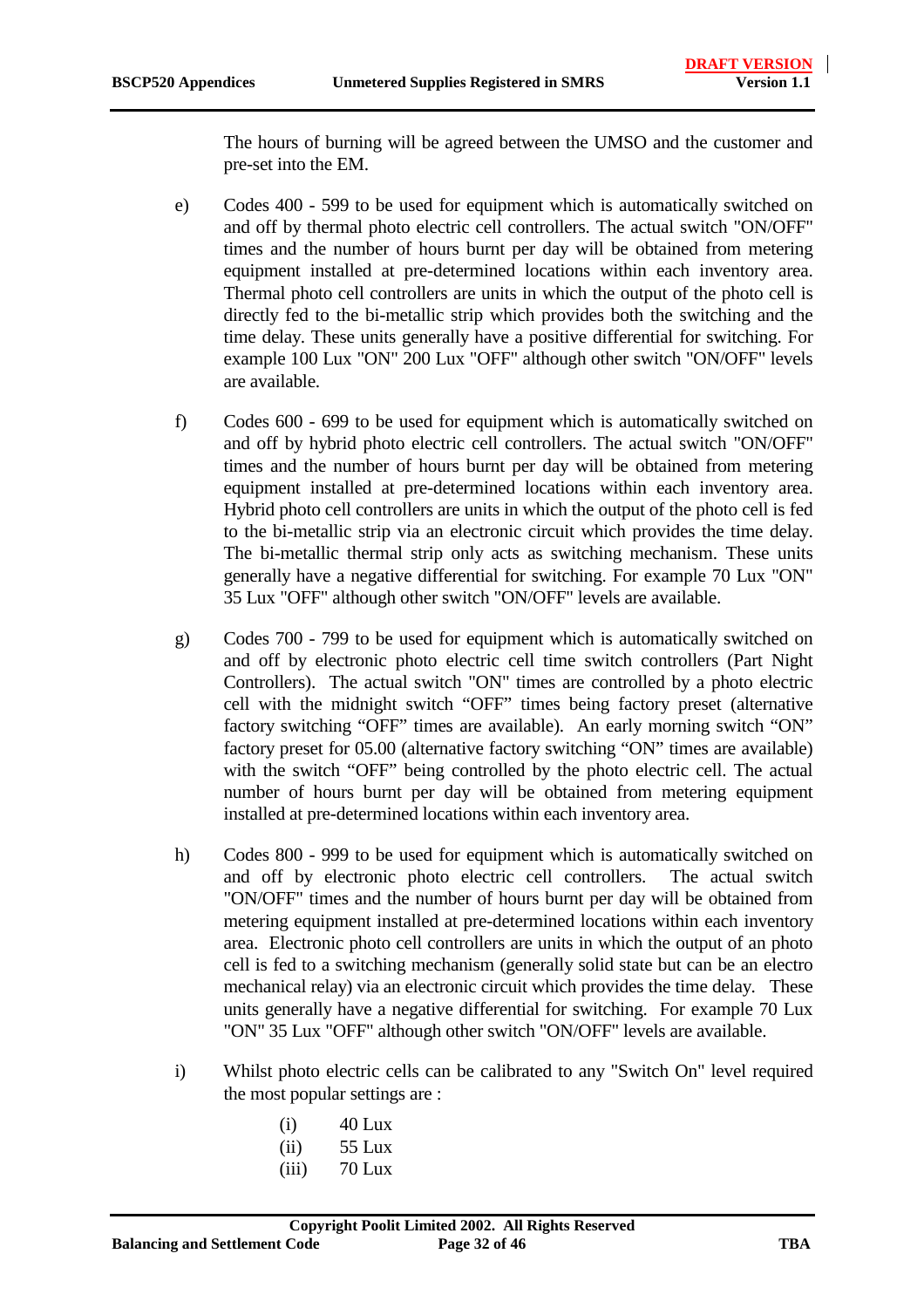- (iv) 100 Lux<br>(v) 120 Lux
- $120$  Lux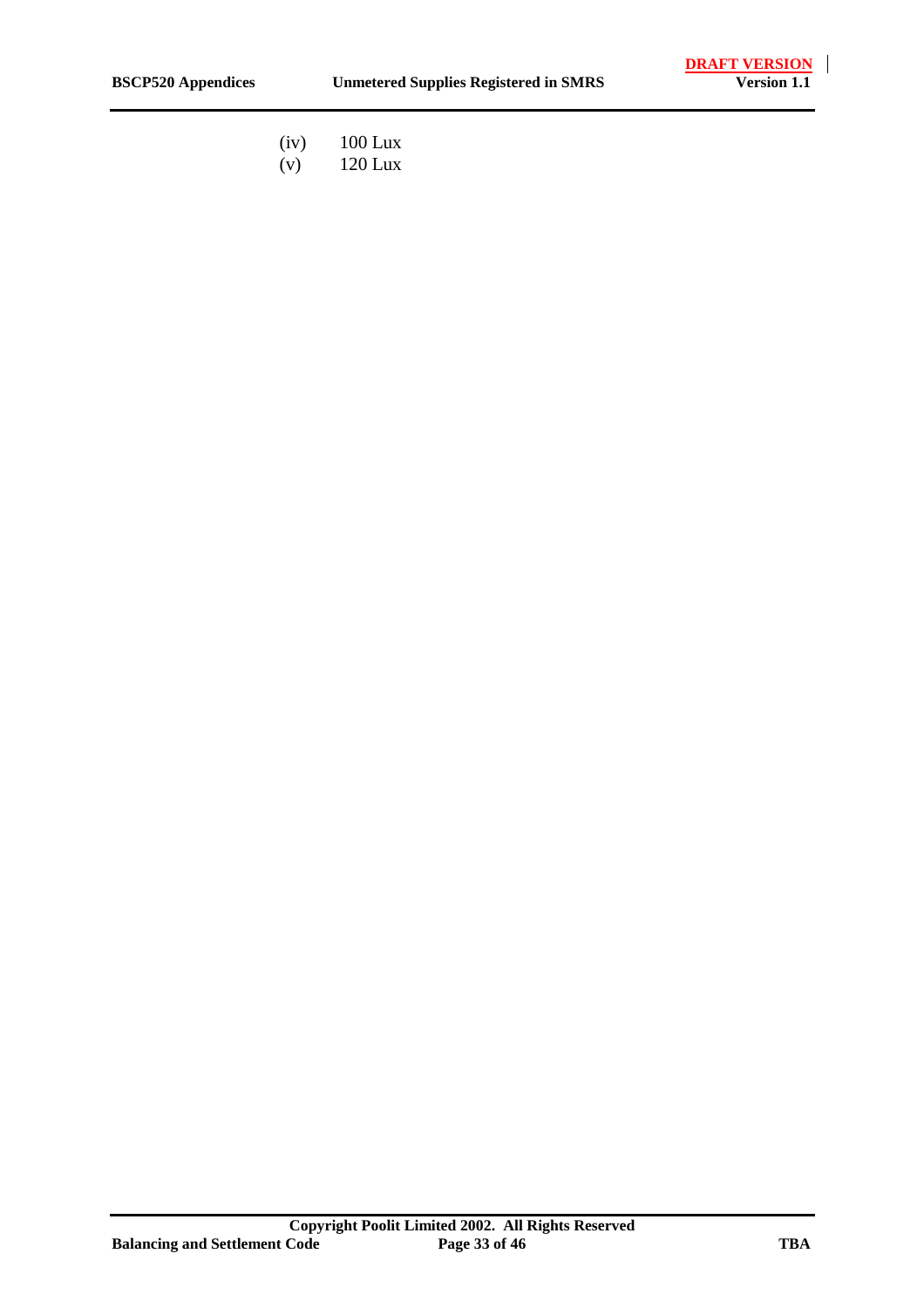#### <span id="page-33-0"></span>**2.2 Time Switch Regime Codes**

| Code | <b>Description</b>                             | <b>After</b><br><b>Sunset</b> | <b>Before</b><br><b>Sunrise</b> |
|------|------------------------------------------------|-------------------------------|---------------------------------|
| 200  | Dusk to Dawn                                   | 30                            | 30                              |
| 205  | <b>Offset Dusk to Offset Dawn</b>              | 15                            | 15                              |
| 210  | Offset Dusk to Offset Dawn (Sunset to Sunrise) | ---                           |                                 |
| 212  | Annual Burn Hours defined by the UMSO          |                               |                                 |
| 214  | Annual Burn Hours defined by the UMSO          |                               |                                 |
| 216  | Annual Burn Hours defined by the UMSO          |                               |                                 |
| 220  | Dusk to 22.00                                  | 30                            |                                 |
| 221  | Dusk to 23.00                                  | 30                            |                                 |
| 222  | Dusk to 23.30                                  | 30                            |                                 |
| 223  | Dusk to 24.00                                  | 30                            |                                 |
| 224  | Dusk to 01.00                                  | 30                            | ---                             |
| 235  | Dusk to 22.00 / 04.30 to Dawn                  | 30                            | 30                              |
| 236  | Dusk to 22.00 / 05.30 to Dawn                  | 30                            | 30                              |
| 237  | Dusk to 22.00 / 06.30 to Dawn                  | 30                            | 30                              |
| 240  | Dusk to 23,00/04.30 to Dawn                    | 30                            | 30                              |
| 241  | Dusk to 23.00/05.30 to Dawn                    | 30                            | 30                              |
| 242  | Dusk to 23.00/06.30 to Dawn                    | 30                            | 30                              |
| 245  | Dusk to 23.30/04.30 to Dawn                    | 30                            | 30                              |
| 246  | Dusk to 23.30/05.30 to Dawn                    | 30                            | 30                              |
| 247  | Dusk to 23.30/06.30 to Dawn                    | 30                            | 30                              |
| 250  | Dusk to 24.00 / 04.30 to Dawn                  | 30                            | 30                              |
| 258  | Dusk to 24.00 / 05.00 to Dawn                  | 30                            | 30                              |
| 251  | Dusk to 24.00 / 05.30 to Dawn                  | 30                            | 30                              |
| 252  | Dusk to 24.00 / 06.30 to Dawn                  | 30                            | 30                              |
| 253  | Dusk to $24.00 / 06.45$ to Dawn                | 30                            | 30                              |
| 255  | Dusk to 01.00 / 04.30 to Dawn                  | 30                            | 30                              |
| 256  | Dusk to 01.00 / 05.30 to Dawn                  | 30                            | 30                              |
| 257  | Dusk to 01.00 / 06.30 to Dawn                  | 30                            | 30                              |
| 270  | Offset Dusk to 22.00                           | 15                            |                                 |
| 271  | Offset Dusk to 23.00                           | 15                            |                                 |
| 272  | Offset Dusk to 23.30                           | 15                            |                                 |
| 273  | Offset Dusk to 24.00                           | 15                            |                                 |
| 274  | Offset Dusk to 01.00                           | 15                            |                                 |
| 280  | Offset Dusk to 22.00 / 04.30 to Offset Dawn    | 15                            | 15                              |
| 281  | Offset Dusk to 22.00 / 05.30 to Offset Dawn    | 15                            | 15                              |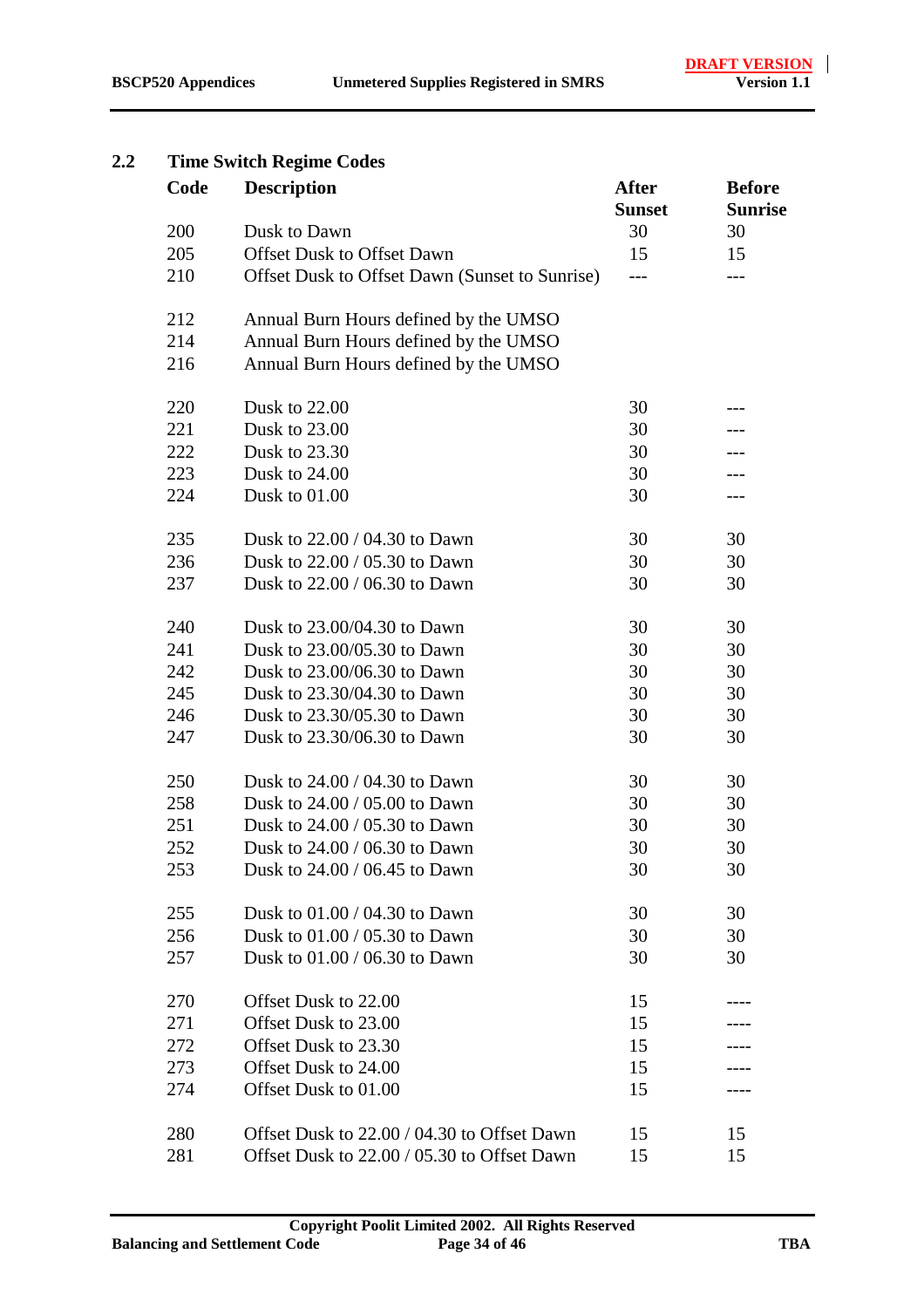**DRAFT VERSION**<br>Version 1.1

| Code       | <b>Description</b>                          | <b>After</b><br><b>Sunset</b> | <b>Before</b><br><b>Sunrise</b> |
|------------|---------------------------------------------|-------------------------------|---------------------------------|
| 282        | Offset Dusk to 22.00 / 06.30 to Offset Dawn | 15                            | 15                              |
| 285        | Offset Dusk to 23.00 / 04.30 to Offset Dawn | 15                            | 15                              |
| 286        | Offset Dusk to 23.00 / 05.30 to Offset Dawn | 15                            | 15                              |
| 287        | Offset Dusk to 23.00 / 06.30 to Offset Dawn | 15                            | 15                              |
| 290        | Offset Dusk to 23.30 / 04.30 to Offset Dawn | 15                            | 15                              |
| 291        | Offset Dusk to 23.30 / 05.30 to Offset Dawn | 15                            | 15                              |
| 292        | Offset Dusk to 23.30 / 06.30 to Offset Dawn | 15                            | 15                              |
| 295        | Offset Dusk to 24.00 / 04.30 to Offset Dawn | 15                            | 15                              |
| 296        | Offset Dusk to 24.00 / 05.30 to Offset Dawn | 15                            | 15                              |
| 297        | Offset Dusk to 24.00 / 06.30 to Offset Dawn | 15                            | 15                              |
| 300        | Offset Dusk to 01.00 / 04.30 to Offset Dawn | 15                            | 15                              |
| 301        | Offset Dusk to 01.00 / 05.30 to Offset Dawn | 15                            | 15                              |
| 302        | Offset Dusk to 01.00 / 06.30 to Offset Dawn | 15                            | 15                              |
| 310        | Sunset to $01.00 / 05.00$ to Sunrise        |                               |                                 |
| 311        | Offset Dusk to 24.00 / 05.30 to Dawn        | 15                            | 30                              |
| <u>312</u> | Offset Dusk to 24.00 / 06.30 to Dawn        | 15                            | 30                              |

| 320 | Sunset to 22.00                      |  |
|-----|--------------------------------------|--|
| 321 | Sunset to 23.00                      |  |
| 322 | Sunset to 23.30                      |  |
| 323 | Sunset to 24.00                      |  |
| 324 | Sunset to 01.00                      |  |
| 330 | Sunset to $22.00 / 04.30$ to Sunrise |  |
| 331 | Sunset to $22.00 / 05.30$ to Sunrise |  |
| 332 | Sunset to $22.00 / 06.30$ to Sunrise |  |
| 335 | Sunset to $23.00 / 04.30$ to Sunrise |  |
| 336 | Sunset to $23.00 / 05.30$ to Sunrise |  |
| 337 | Sunset to $23.00 / 06.30$ to Sunrise |  |
| 340 | Sunset to $23.30 / 04.30$ to Sunrise |  |
| 341 | Sunset to $23.30 / 05.30$ to Sunrise |  |
| 342 | Sunset to $23.30 / 06.30$ to Sunrise |  |
|     |                                      |  |
| 345 | Sunset to $24.00 / 04.30$ to Sunrise |  |
| 346 | Sunset to $24.00 / 05.30$ to Sunrise |  |
|     |                                      |  |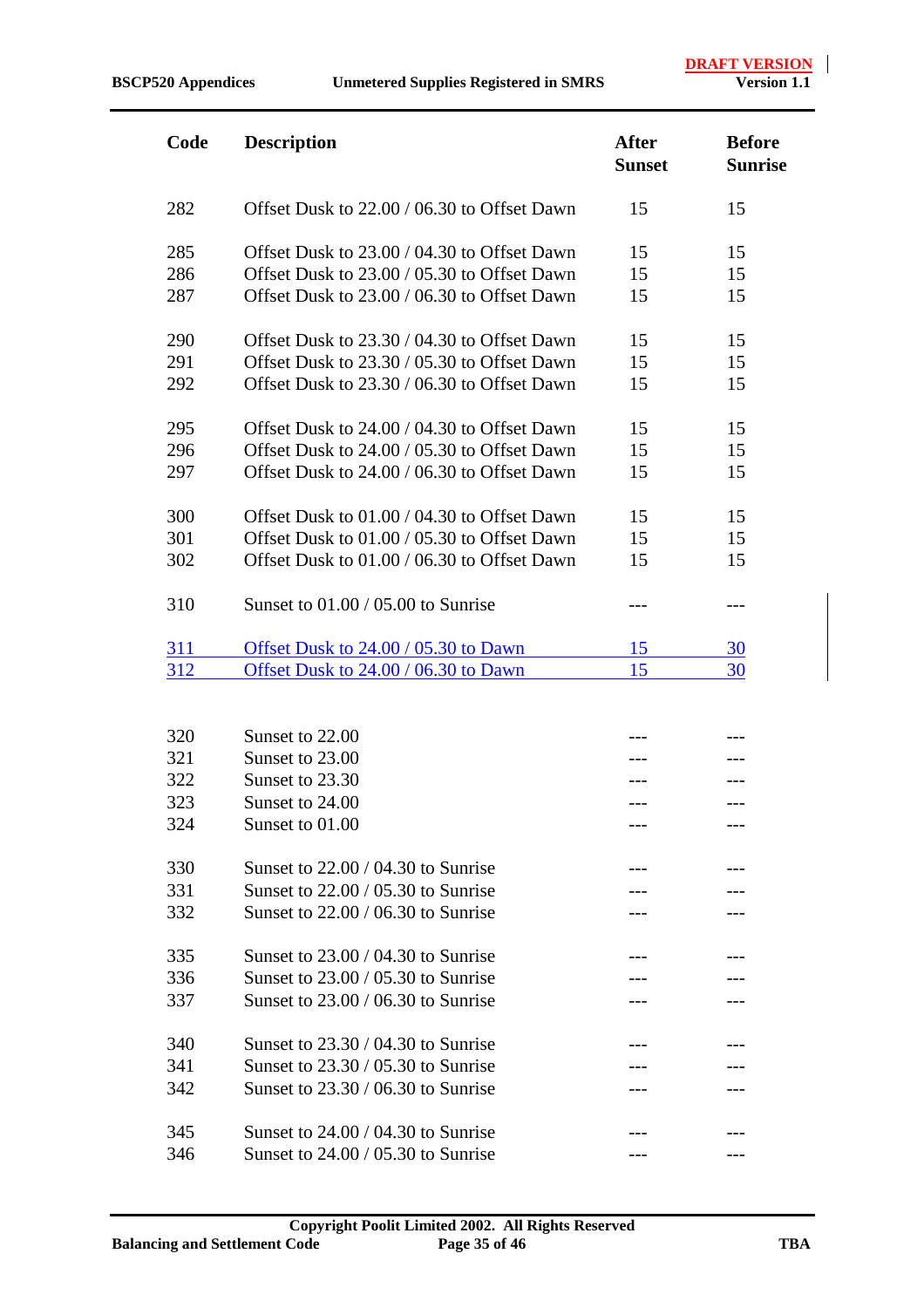| <b>Code</b> | <b>Description</b>                            | <b>After</b>  | <b>Before</b>      |
|-------------|-----------------------------------------------|---------------|--------------------|
|             |                                               | <b>Sunset</b> | <b>Sunrise</b>     |
|             |                                               |               |                    |
| 347         | Sunset to $24.00 / 06.30$ to Sunrise          |               |                    |
| 348         | Sunset to $24.00 / 06.45$ to Sunrise          |               |                    |
| 349         | Sunset to $24.00 / 05.00$ to Sunrise          |               |                    |
| Code        | <b>Description</b>                            | After         | <b>Before</b>      |
|             |                                               | <b>Sunset</b> | <del>Sunrise</del> |
| 350         | Sunset to $01.00 / 04.30$ to Sunrise          | ---           |                    |
| 351         | Sunset to $01.00 / 05.30$ to Sunrise          |               |                    |
| 352         | Sunset to $01.00 / 06.30$ to Sunrise          |               |                    |
| 362         | Sunset to 24.00 / 06.45 to Dawn               | ---           | 30                 |
| 363         | Dusk to $24.00 / 06.45$ to Sunrise            | 30            | ---                |
| 364         | Off Set Dusk to 24.00 / 06.45 to Off Set Dawn | 30            | 30                 |
| 365         | Off Set Dusk to 24.00 / 05.00 to Dawn         | 30            | 30                 |
| 366         | Sunset to 24,00 / 05,00 to Dawn               | ---           | 30                 |
| 367         | Dusk to $24.00 / 05.00$ to Sunrise            | 30            |                    |
| 368         | Dusk to $24.00 / 05.30$ to Sunrise            | 30            |                    |
| 369         | Dusk to 24.00 / 06.30 to Sunrise              | 30            | ---                |
|             |                                               |               |                    |
| 370         | <b>Sunset to Dawn</b>                         |               | 30                 |
| 380         | Dusk to Sunrise                               | 30            | $---$              |
| 390         | Peak Period Lighting                          |               |                    |
| 391         | <b>See Note Below</b>                         |               |                    |
| 392         | See Note Below                                |               |                    |

393 See Note Below

#### **Notes:**

#### 391 - Regime (iv)

During the months October to February - from sunset to midnight and from 6.45 to 15 mins. before sunrise; and during the months May to August - from 30 minutes after sunset to midnight.

During March, April and September times vary regularly between winter and summer times.

#### 392 - Regime (v)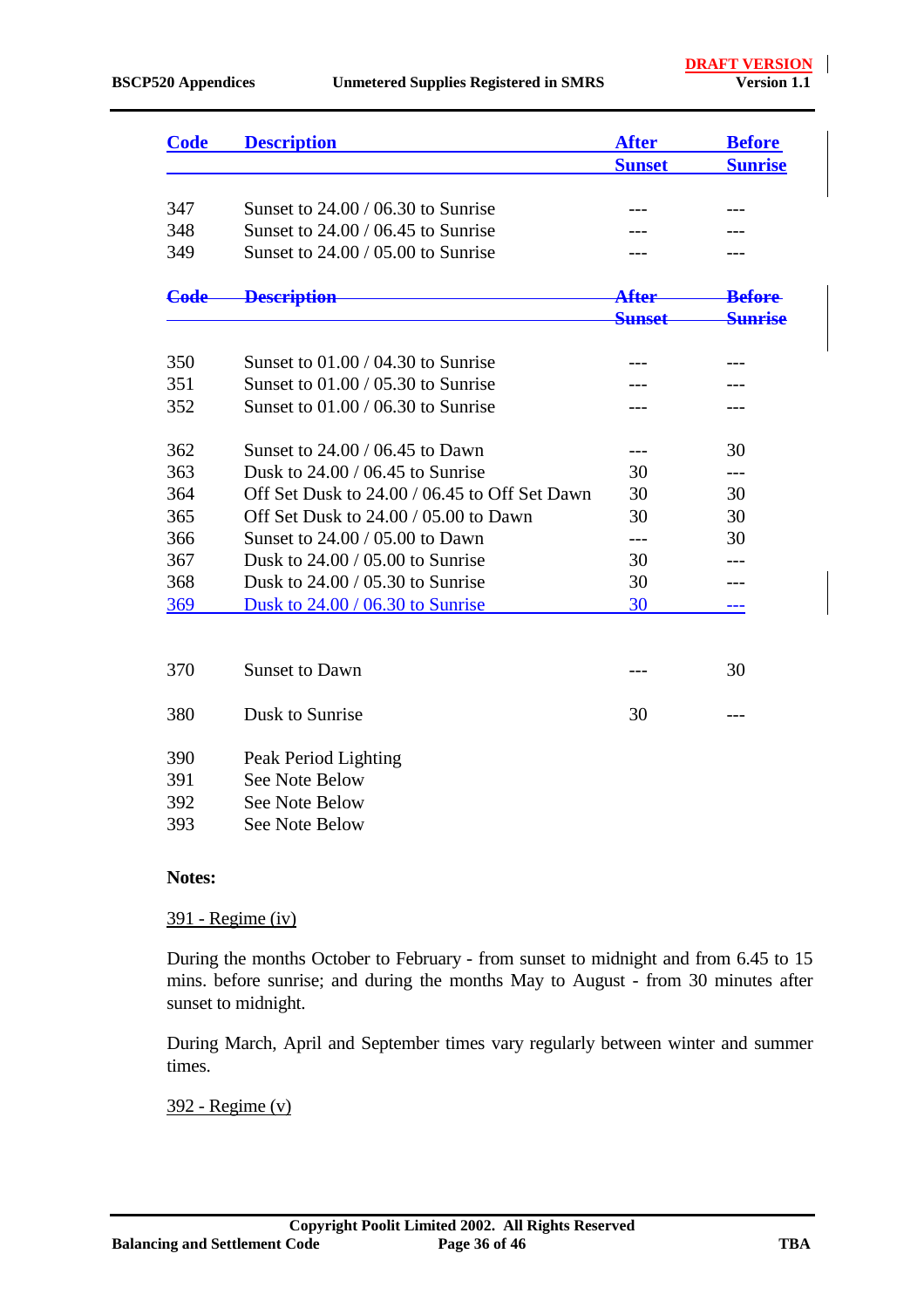During the months October to February - from sunset to midnight and from 5.00 to 15 mins. before sunrise; and during the months May to August - from 30 minutes after sunset until midnight.

During March, April and September times vary regularly between winter and summer times.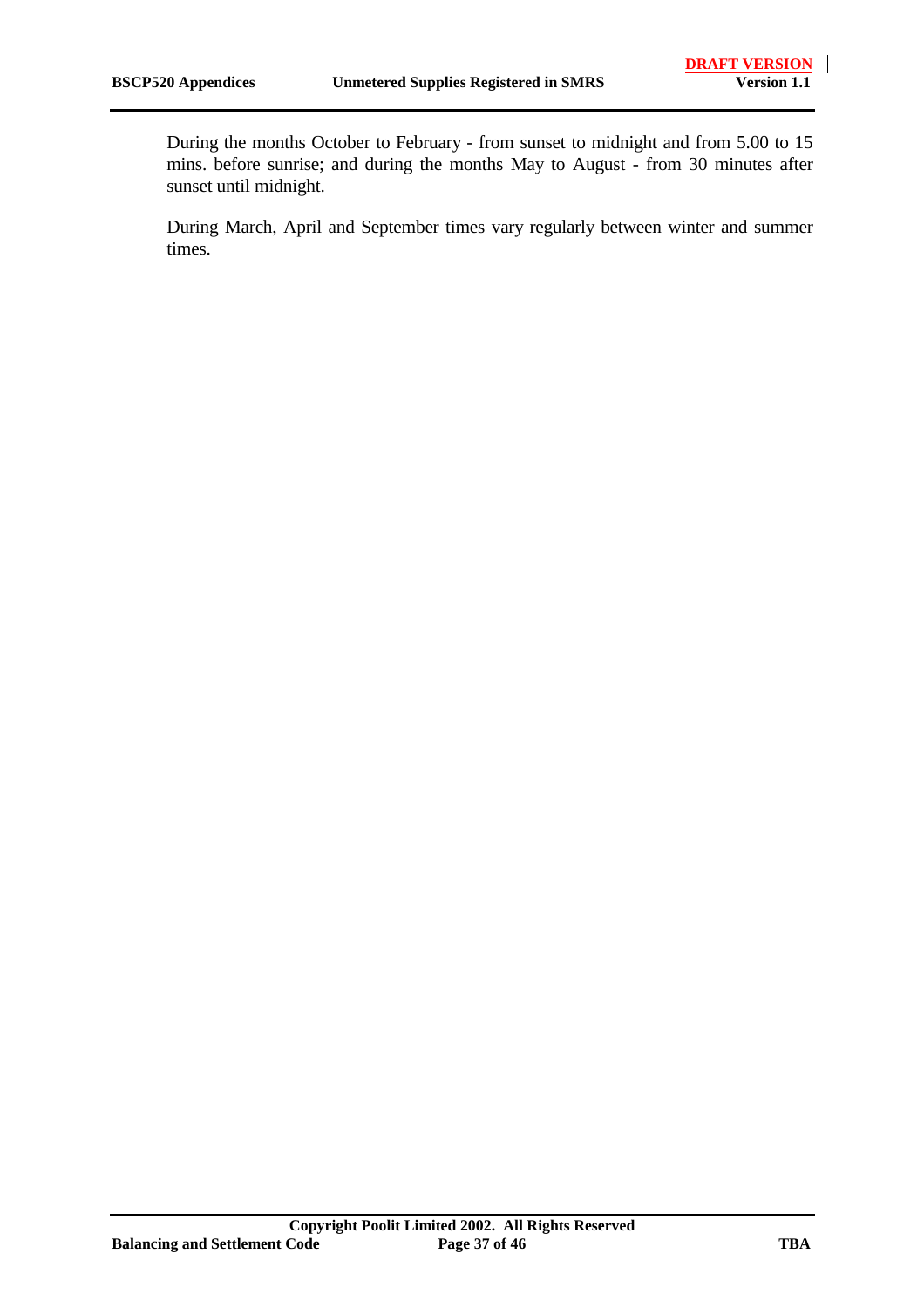393 - Regime (vi)

During the months October to February, from sunset to 15 mins. before sunrise; and during the months May to August - from half hour after sunset until half hour before sunrise.

During March, April and September times vary regularly between winter and summer times.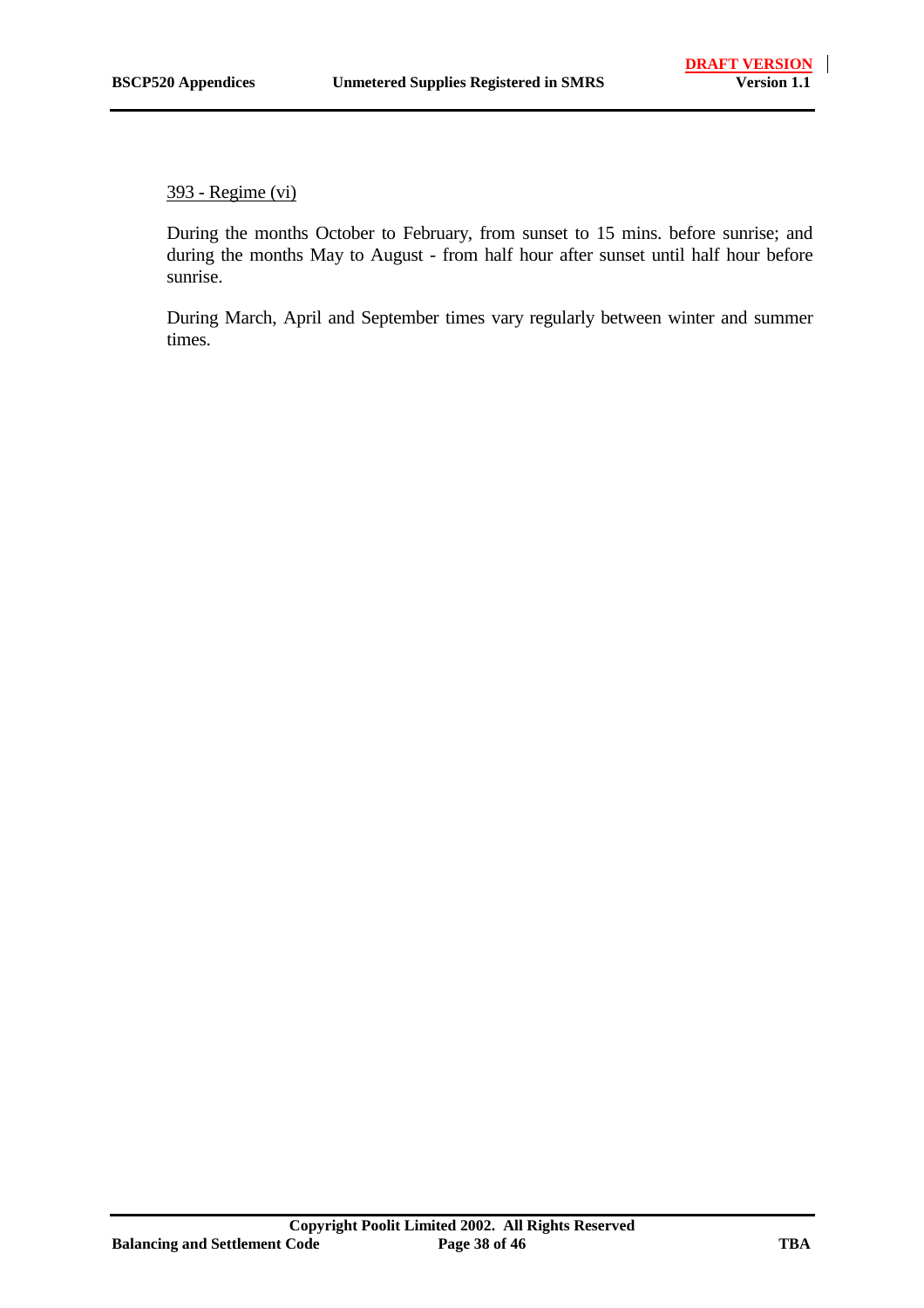#### <span id="page-38-0"></span>**2.3 Thermal & Hybrid Photo Cell Regime Codes**

#### **2.3.1 Thermal Cell Regime Codes**

| Code | <b>Description</b> | Lux ON | Lux<br><b>OFF</b> |
|------|--------------------|--------|-------------------|
| 411  | Thermal            | 55     | 110               |
| 412  | Thermal            | 55     | 138               |
| 413  | Thermal            | 55     | 165               |
|      |                    |        |                   |
| 421  | Thermal            | 70     | 140               |
| 422  | Thermal            | 70     | 175               |
| 423  | Thermal            | 70     | 210               |
|      |                    |        |                   |
| 431  | Thermal            | 100    | 200               |
| 432  | Thermal            | 100    | 250               |
| 433  | Thermal            | 100    | 300               |

<sup>440</sup> Thermal Photo Cell Annual Burn Hours defined by the UMSO

#### **2.3.2 Photo Cell Regime Codes**

|     | ັ      |                 |     |  |
|-----|--------|-----------------|-----|--|
| 611 | Hybrid | 55              | 28  |  |
| 612 | Hybrid | 55              | 55  |  |
| 613 | Hybrid | 55              | 83  |  |
|     |        |                 |     |  |
| 621 | Hybrid | 70              | 35  |  |
| 622 | Hybrid | 70              | 70  |  |
| 623 | Hybrid | 70              | 105 |  |
| 624 | Hybrid | $\overline{20}$ | 50  |  |
|     |        |                 |     |  |
| 631 | Hybrid | 100             | 50  |  |
| 632 | Hybrid | 100             | 100 |  |
| 633 | Hybrid | 100             | 150 |  |
|     |        |                 |     |  |

640 Hybrid Photo Cell Annual Burn Hours defined by the UMSO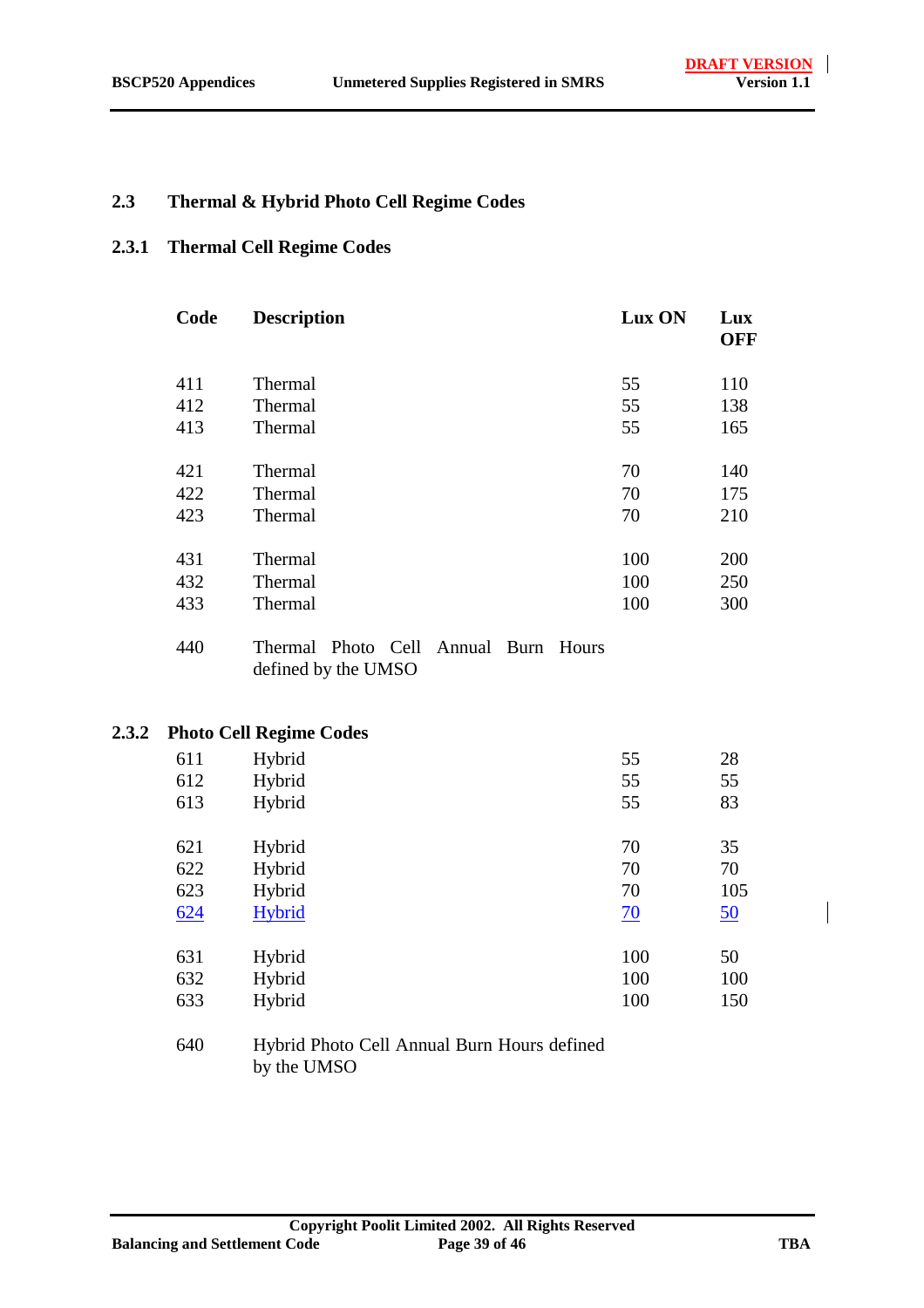| Code | <b>Description</b>            | Lux ON     | Lux<br><b>OFF</b> |
|------|-------------------------------|------------|-------------------|
| 711  | Dusk to 24.00 / 05.00 to Dawn | 55         | Timed             |
| 712  | Dusk to 24.00 / 05.30 to Dawn | 55         | Timed             |
| 713  | Dusk to 24.00 / 06.00 to Dawn | 55         | Timed             |
| 714  | Dusk to 24.00 / 06.30 to Dawn | 55         | Timed             |
| 721  | Dusk to 24.00 / 05.00 to Dawn | 70         | Timed             |
| 722  | Dusk to 24.00 / 05.30 to Dawn | 70         | Timed             |
| 723  | Dusk to 24.00 / 06.00 to Dawn | 70         | Timed             |
| 724  | Dusk to 24.00 / 06.30 to Dawn | 70         | Timed             |
| 731  | Dusk to 24.00 / 05.00 to Dawn | 100        | Timed             |
| 732  | Dusk to 24.00 / 05.30 to Dawn | 100        | Timed             |
| 733  | Dusk to 24.00 / 06.00 to Dawn | 100        | Timed             |
| 734  | Dusk to 24.00 / 06.30 to Dawn | 100        | Timed             |
| 741  | Dusk to 24.00 / 05.00 to Dawn | 120        | Timed             |
| 742  | Dusk to 24.00 / 05.30 to Dawn | 120        | Timed             |
| 743  | Dusk to 24.00 / 06.00 to Dawn | 120        | Timed             |
| 744  | Dusk to 24.00 / 06.30 to Dawn | 120        | Timed             |
| 811  | Electronic                    | 55         | 28                |
| 812  | Electronic                    | 55         | 55                |
| 813  | Electronic                    | 55         | 83                |
| 821  | Electronic                    | 70         | 35                |
| 822  | Electronic                    | 70         | 70                |
| 823  | Electronic                    | 70         | 105               |
| 824  | Electronic                    | 70         | 140               |
| 825  | Electronic                    | 70         | 50                |
| 831  | Electronic                    | 100        | 50                |
| 832  | Electronic                    | 100        | 100               |
| 833  | Electronic                    | 100        | 150               |
| 834  | Electronic                    | <b>100</b> | 200               |

# <span id="page-39-0"></span>**2.4 Electronic Photo Electric Cell Control Time Switch (Part Night Controllers)**

840 Electronic Photo Cell Annual Burn Hours defined by the UMSO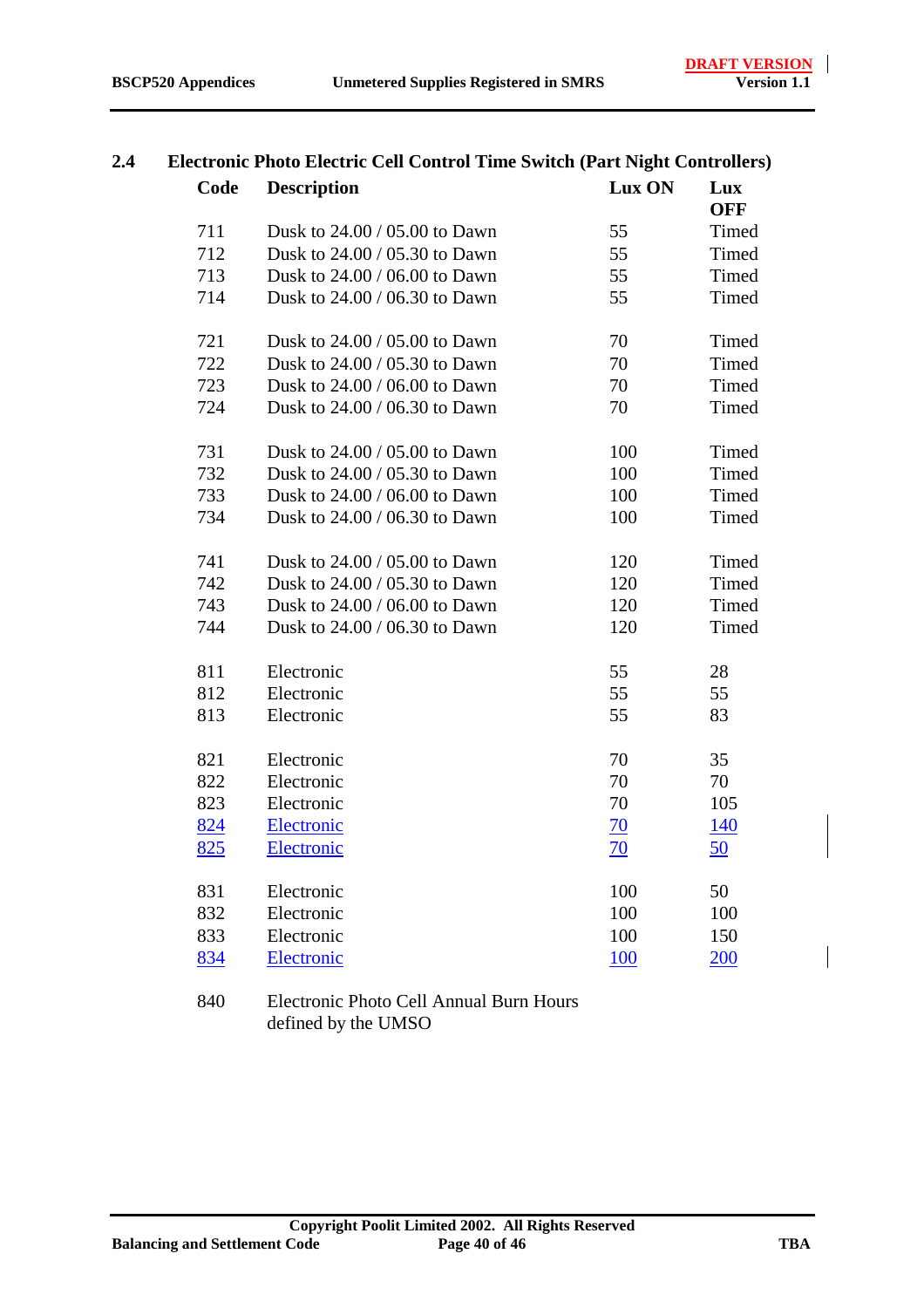| <b>Switch</b>    |                                                                     |                      | <b>Average Annual Hours</b> |                   |              |
|------------------|---------------------------------------------------------------------|----------------------|-----------------------------|-------------------|--------------|
|                  |                                                                     |                      | <b>Total</b>                |                   |              |
|                  | <b>Regime Code</b> (CO Area No.) and County Control Office Duration |                      |                             | <b>Bright Dim</b> |              |
|                  |                                                                     |                      |                             |                   |              |
| 102              | $(22)$ Cheshire $(P)$                                               | <b>Chester</b>       | 335.5                       | 138.86            | 196.65       |
| 104              | (23) Cumbria                                                        | Penrith              | 584.39                      | 263.47            | 320.92       |
| 108              | (21) Greater Manchester (P)                                         | <b>Manchester</b>    | 367.42                      | 208.81            | 158.62       |
| $\overline{111}$ | (24) Lancashire (P)                                                 | <b>Hutton Hall</b>   | 334.27                      | 153.62            | 180.64       |
| 114              | (25) Merseyside (P)                                                 | <b>Liverpool</b>     | 326.1                       | 150.15            | 175.95       |
| 105              | $(12)$ Durham                                                       | <b>Durham</b>        | 8.76                        | 7.8               | 0.96         |
| $\overline{119}$ | (56) Notts/Derby                                                    | Ripley               | 233.15                      | 120.47            | 112.68       |
| 121              | (31) South Yorkshire                                                | <b>Sheffield</b>     | 591.63                      | <del>228.67</del> | 362.96       |
| 128              | (33) West Yorkshire                                                 | Wakefield            | 591.63                      | 228.67            | 362.96       |
| $\overline{130}$ | (30) N Yorkshire                                                    | <b>Northallerton</b> | <del>258.53</del>           | <del>129.18</del> | 129.36       |
| 131              | (32) Humberside                                                     | Hessle               | 233.15                      | 120.47            | 112.68       |
| $\overline{118}$ | (41) West Midlands                                                  | Perry Bar            | 1365.99                     | 623.51            | 742.48       |
| 125              | (44) Warwickshire                                                   | Leek Wooton          | 52.6                        | 47.34             | 5.26         |
| 127              | (43) West Mercia                                                    | <b>Hindip Hall</b>   | 78.89                       | 70.21             | 8.68         |
| $\overline{122}$ | (42) Staffordshire                                                  | <b>Stafford</b>      | 326.77                      | 109.49            | 217.28       |
| $\overline{112}$ | (55) Leicestershire                                                 | Enderby              | 96.43                       | 93.54             | 2.89         |
| 132              | (66) Cambridgeshire                                                 | <b>Hinchingbrook</b> | <del>1171.51</del>          | 405.58            | 765.92       |
| 106              | $(64)$ Essex                                                        | <b>Chelmsford</b>    | 35.06                       | 21.74             | 13.32        |
| 109              | (65) Bedfordshire                                                   | <b>Kempston</b>      | 547.33                      | <del>179.02</del> | 368.31       |
| $\overline{117}$ | (53) Northamptonshire (P)                                           | <b>Wooton Hall</b>   | 183.8                       | 46.06             | 137.74       |
| 133              | (82) Met-West London (CMI)                                          | <b>Heston</b>        | 648.43                      | 368.02            | 280.4        |
| 103              | (62) Met-East London                                                | Chigwell             | 43.82                       | 26.29             | 17.53        |
| 120              | (81) Met - North London                                             | Scratchwood          | 648.43                      | 368.02            | 280.4        |
| $\overline{110}$ | (74) Thames Valley                                                  | Kidlington           | 701.98                      | 354.74            | 347.25       |
| 126              | $(63)$ Welwyn                                                       | Welwyn               | 166.55                      | 134.91            | 31.64        |
| 123              | (76) Surrey (CMI)                                                   | Godstone             | 648.43                      | 368.02            | 280.4        |
| 134              | (72) Hampshire                                                      | Winchester           | 648.43                      | 368.02            | 280.4        |
| 135              | (73) Kent                                                           | Maidstone            | 648.43                      | 368.02            | 280.4        |
| H <sup>3</sup>   | $(75)$ Sussex                                                       | Lewes                | θ                           |                   |              |
| 100              | (91) Avon and Somerset                                              | Portishead           | 212.97                      | 106.12            | 106.85       |
| 101              | (95) Gloucestershire                                                | Cheltenham (P)       | 17.44                       | <del>15.52</del>  | <u> 1.92</u> |
| 107              | (96) Devon and Cornwall                                             | <b>Exeter</b>        | 26.3                        | 25.77             | 0.53         |
| 129              | (94) Wiltshire                                                      | <b>Swindon</b>       | 1062.84                     | 453.97            | 608.87       |
| 136              | (71) River Crossing                                                 | <b>Dartford</b>      | $\boldsymbol{\theta}$       |                   |              |

## <span id="page-40-0"></span>**2.5 Motorway Control Office Allocated Hours**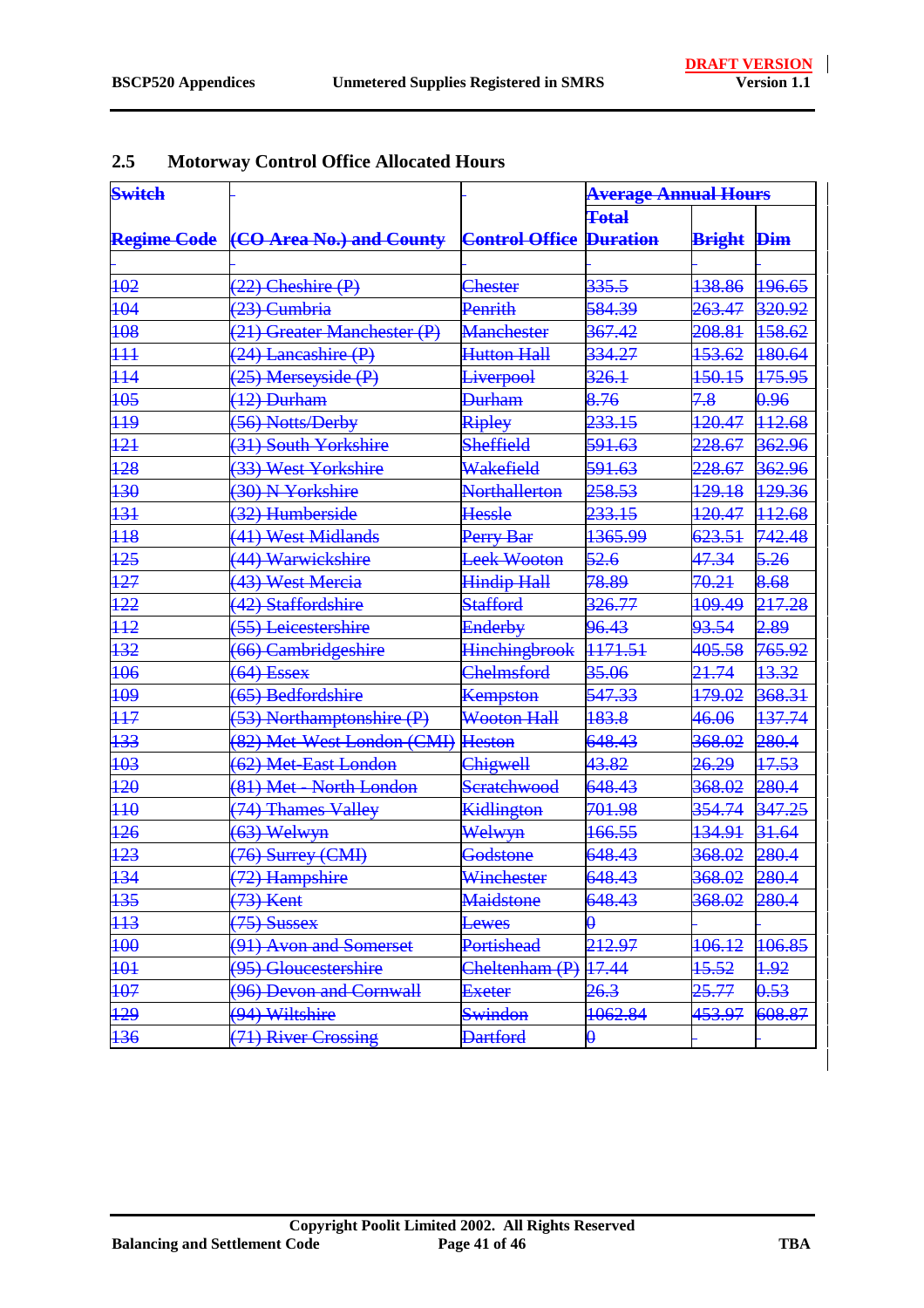| <b>Average Annual Hours</b> |            | <b>Signals</b>            |               |             | <b>Message Signs</b> |              |               |             |
|-----------------------------|------------|---------------------------|---------------|-------------|----------------------|--------------|---------------|-------------|
|                             |            |                           |               |             |                      |              |               |             |
| <b>Control Office</b>       | Code       | Total                     | <b>Bright</b> | Dim         | Code                 | <b>Total</b> | <b>Bright</b> | Dim         |
| <b>Avon Portishead</b>      | 100        | 207.4                     | 125.2         | 82.2        | N/A                  |              |               |             |
| <b>BEDS</b> Kempston        | 109        | 373.5                     | 126.5         | 247.0       | N/A                  |              |               |             |
| <b>CAMB</b> Hinchingbrk     | 132        | 111.4                     | 50.6          | 60.8        | 182                  | 152.7        | 71.0          | 81.7        |
| <b>CHES</b> Chester         | 102        | 242.7                     | 124.1         | 118.6       | 152                  | 62.1         | 44.0          | 18.1        |
| <b>CUMB</b> Penrith         | 104        | 92.9                      | 43.4          | 49.5        | 154                  | 1003.9       | 599.6         | 404.3       |
| <b>DEVN</b> Exeter          | 107        | 193.6                     | 144.7         | 48.9        | 157                  | 45.8         | 28.4          | <u>17.4</u> |
| <b>DURH</b> Durham          | 105        | 52.4                      | 39.0          | 13.4        | N/A                  |              |               |             |
| <b>GLOC</b> Cheltenham      | 101        | 245.3                     | 157.4         | 87.9        | N/A                  |              |               |             |
| <b>GMP</b> Manchester       | 108        | 280.3                     | 158.8         | 121.5       | 158                  | 16.6         | 11.5          | 5.1         |
| <b>HAMP</b> Winchester      | 137        | 823.6                     | 597.8         | 225.8       | 187                  | 199.4        | 66.5          | 132.9       |
| <b>HERT Welwyn</b>          | 126        | 434.1                     | 198.7         | 235.4       | 176                  | 555.7        | 295.2         | 260.5       |
| <b>HUMB Hessle</b>          | 131        | 80.7                      | 28.2          | 52.5        | N/A                  |              |               |             |
| <b>KENT</b> Maidstone       | 135        | 25.6                      | 18.4          | 7.2         | 185                  | 238.9        | 114.8         | 124.1       |
| <b>LANC Hutton Hall</b>     | 111        | 157.5                     | 75.9          | 81.6        | <b>161</b>           | 72.3         | 41.8          | 30.5        |
| <b>LEIC Enderby</b>         | 112        | 158.3                     | 106.1         | 52.2        | 162                  | 254.1        | 132.4         | 121.7       |
| <b>MERS</b> Liverpool       | <b>114</b> | 230.5                     | 113.7         | 116.8       | N/A                  |              |               |             |
| <b>METC</b> Chigwell        | 103        | 150.9                     | 76.1          | 74.8        | 153                  | 1546.1       | 1240.8        | 305.3       |
| <b>METH Heston</b>          | 133        | 413.7                     | 290.0         | 123.7       | 183                  | 339.9        | 201.8         | 138.1       |
| <b>METS</b> Scratchwood     | 120        | 129.3                     | 89.1          | 40.2        | N/A                  |              |               |             |
| <b>NORT</b> Wooton Hall     | 117        | 326.0                     | 83.8          | 242.2       | 167                  | 350.4        | 127.7         | 222.6       |
| <b>NOTT Ripley</b>          | 119        | 215.9                     | 106.9         | 109.0       | 169                  | 462.6        | 252.5         | 210.1       |
| <b>NYOR Northallerton</b>   | 130        | 110.1                     | 56.6          | 53.5        | 180                  | 109.6        | 59.7          | 49.9        |
| <b>STFS Stafford</b>        | 122        | 306.8                     | 109.2         | 197.6       | 172                  | 340.1        | 217.6         | 122.5       |
| <b>SURY</b><br>Godstone     | 123        | 823.6                     | 597.8         | 225.8       | 173                  | 317.8        | 167.8         | 150.0       |
| <b>SYOR Sheffield</b>       | 121        | 145.0                     | 65.2          | 79.8        | N/A                  |              |               |             |
| <b>THAM Kidlington</b>      | 110        | 392.7                     | 190.8         | 201.9       | 160.0                | 940.3        | 552.4         | 387.9       |
| <b>WILT Swindon</b>         | 129        | 449.4                     | 210.2         | 239.2       | N/A                  |              |               |             |
| <b>WMID Perry Barr</b>      | 118        | <u>1133.6</u>             | 582.8         | 550.8       | 168                  | 340.1        | 217.6         | 122.5       |
| <b>WYOR Wakefield</b>       | 128        | 595.5                     | 184.9         | 410.6       | N/A                  |              |               |             |
| <b>Leek Wooton</b>          | 125        | N <sub>o</sub>            | Longer        | <b>Used</b> |                      |              |               |             |
| <b>Hindip Hall</b>          | 127        | N <sub>o</sub>            | Longer        | <b>Used</b> |                      |              |               |             |
| Chelmsford                  | <b>106</b> | N <sub>0</sub>            | Longer        | <b>Used</b> |                      |              |               |             |
| Lewes                       | 113        | N <sub>o</sub>            | Longer        | <b>Used</b> |                      |              |               |             |
| <b>Dartford</b>             | 136        | $\underline{\mathrm{No}}$ | Longer        | <b>Used</b> |                      |              |               |             |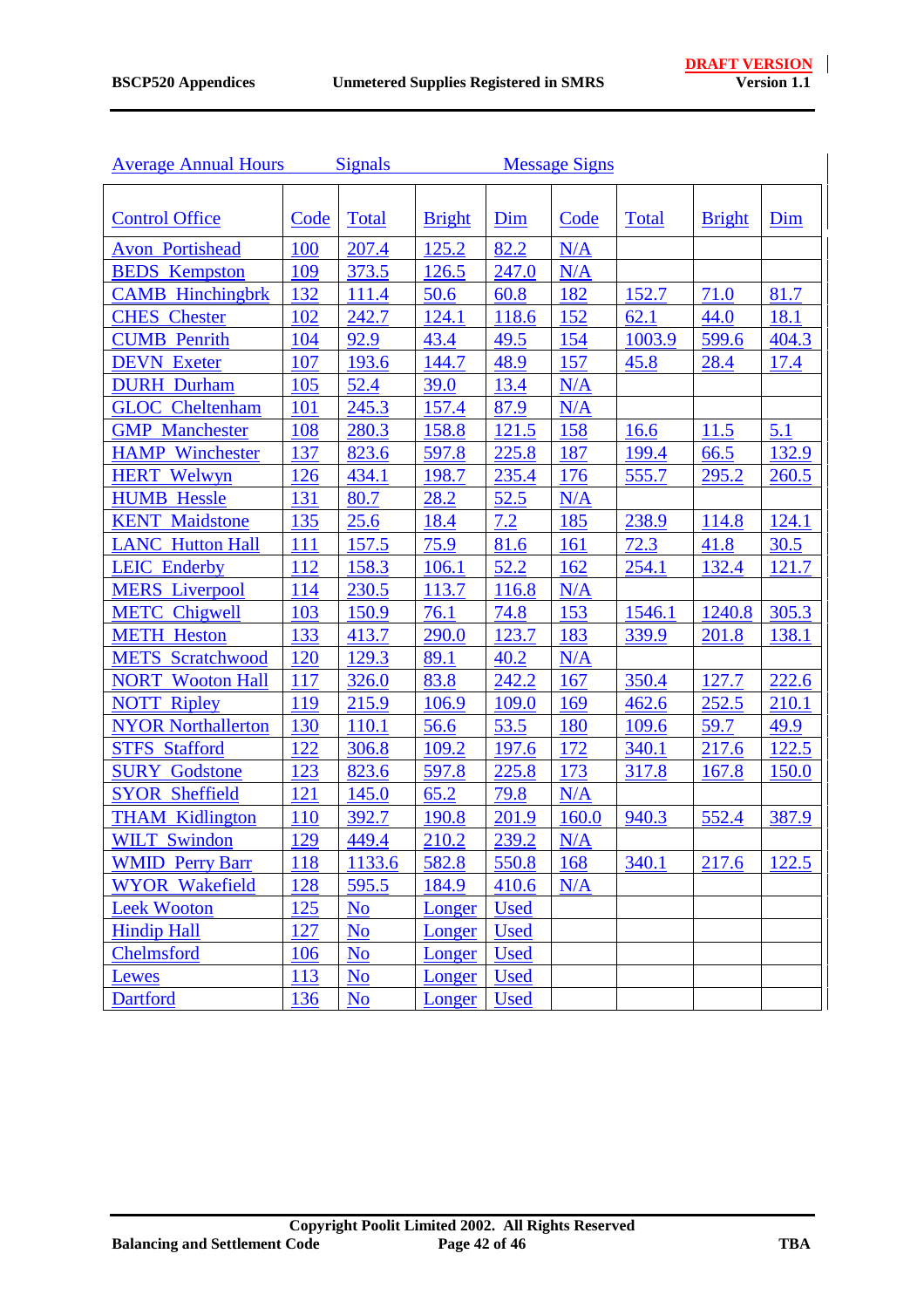#### <span id="page-42-0"></span>**3.Standard File Format for Detailed Inventories**

#### Either a fixed format text file or a comma separated file for each item of inventory.

| Field No. Name |                                   | Details required                                                                                       | <b>Type</b> | Length       | Position     |        |
|----------------|-----------------------------------|--------------------------------------------------------------------------------------------------------|-------------|--------------|--------------|--------|
|                |                                   |                                                                                                        |             |              | <b>Start</b> | Finish |
| 1              | Road Reference                    | National Street Gazetteer reference, Motorway number<br>e.g. M42 or other agreed unique road reference | Text        | 8            | 1            | 8      |
| $\overline{2}$ | Town, Parish, District            |                                                                                                        | Text        | 30           | 9            | 38     |
| 3              | Road Name                         |                                                                                                        | Text        | 30           | 39           | 68     |
| 4              | Location                          | e.g. O/S No. 10                                                                                        | Text        | 20           | 69           | 88     |
| 5              | Unit Type                         | Identifies the record as a lamp or a sign, etc.                                                        | Text        | $\mathbf{1}$ | 89           | 89     |
|                |                                   | $B =$ bollard; $L =$ lamp; $M =$ miscellaneous; $P =$ Pillar                                           |             |              |              |        |
|                |                                   | $S = sign$ ; T = traffic signal equip.                                                                 |             |              |              |        |
| 6              | Unit Identity                     | Identity shown on unit (if any)                                                                        | Text        | 12           | 90           | 101    |
|                | <b>Charge Code</b>                | Appropriate BSCP520 code                                                                               | Numeric     | 7            | 102          | 108    |
| 8              | No. of Items                      | Number of items of this charge code at this location                                                   | Numeric     | 3            | 109          | 111    |
| 9              | <b>Switch Regime</b>              | Appropriate BSCP520 code                                                                               | Numeric     | 3            | 112          | 114    |
| 10             | No. of Controls                   | Number of PECs or time switches on the item                                                            | Numeric     | $\mathbf{1}$ | 115          | 115    |
| 11             | <b>Control Charge Code</b>        | Appropriate BSCP520 code for the PEC or times witch                                                    | Numeric     | 7            | 116          | 122    |
| 12             | Ordinance Survey Grid ref 'East'  |                                                                                                        | Text        | 7            | 123          | 129    |
| 13             | Ordinance Survey Grid ref 'North' |                                                                                                        | Text        | 7            | 130          | 136    |
| 14             | <b>Exit Point</b>                 | Y if Yes, N if No, U if Unknown                                                                        | Text        |              | 137          | 137    |
| 15             | Multiple equipment                | M if this item has multiple charge codes                                                               | Text        |              | 138          | 138    |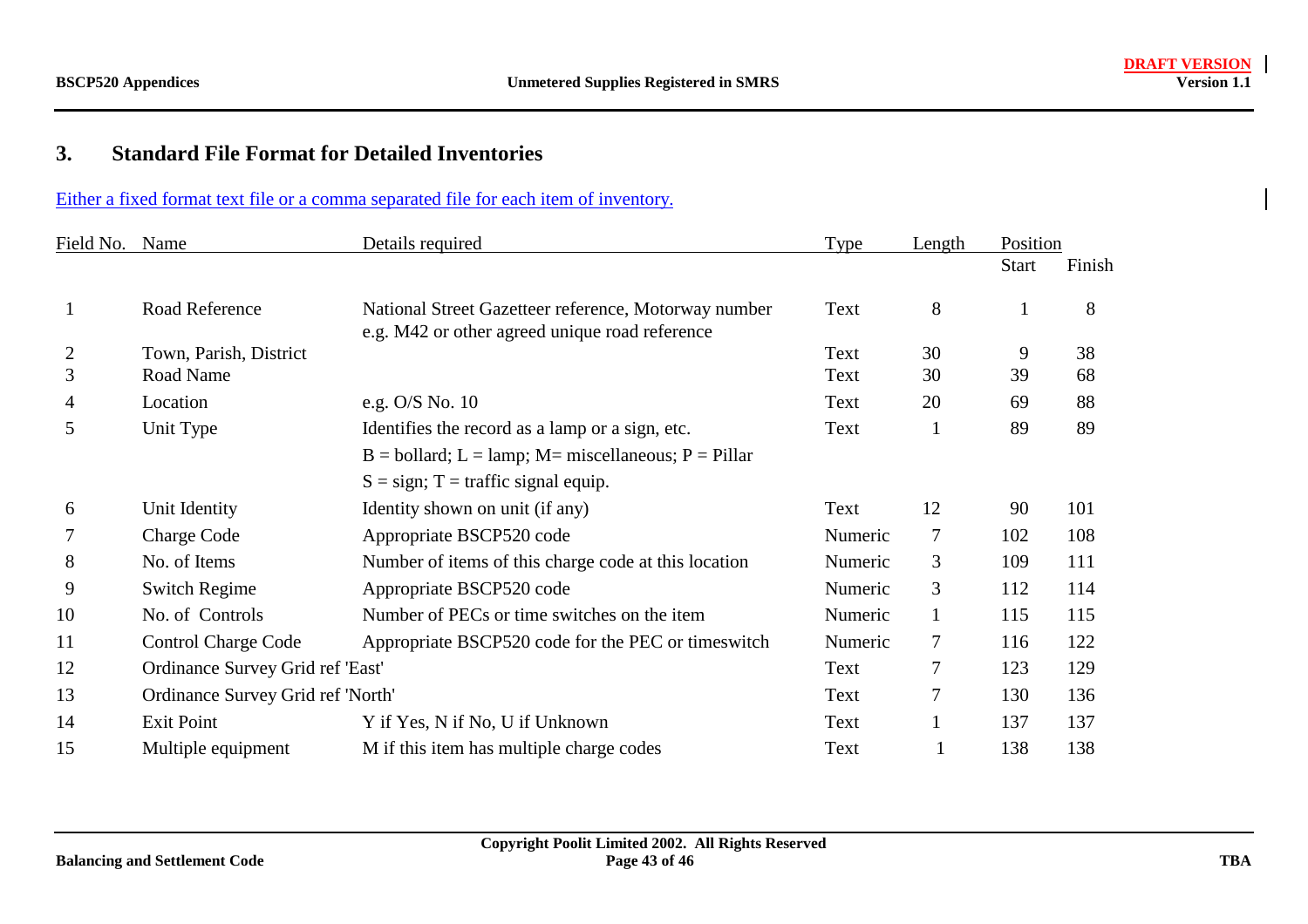#### **Notes on Standard Inventory Format**

The data, with the originator clearly identified, should be supplied on a CD or as a single compressed .ZIP file (not a self extracting .EXE archive) either on a MSDOS formatted, 1.44Mb diskette or attached to an e-mail.

This format was developed to provide the information required for the operation of this BSCP and the auditing requirements of distribution companies in a standard way. It is expected to be of particular benefit to customers with unmetered equipment in more than one Distribution Licence area and to suppliers of inventory software who wish to provide a standard extract package for their customers.

It is **NOT** intended to supersede existing arrangements where both the customer and the distribution company are happy to continue with a different format.

#### **Field 1 Road Reference**

National Street Gazetteer Unique Street Reference Number is the preferred format because it provides a better location than the combination of road name and town. It is also a very useful sort field when checking for duplicate records.

NSGIR codes are not available for motorways so the motorway reference should be used e.g. M42, A1(M)

#### **Field 3 Road Name**

In the case of Motorways this will be the Motorway reference number e.g. M42, A1(M)

| Field 5 | <b>Unit Type</b>     |                    |                                    |
|---------|----------------------|--------------------|------------------------------------|
|         | $B = \text{bollard}$ | $L =$ street light | $M =$ miscellaneous                |
|         | $P = \text{pillar}$  | $S = sign$         | $T = \text{ traffic signal equip}$ |

#### Field 10 No. of Controls

In the case of isolation pillars which only contain a time control device and no other load consuming device then the number of time control devices should be entered here and the appropriate charge code in field 11. Zeros should be entered in fields 7 & 8.

#### **Field 12 Grid References**

Field 13 Data to be inserted in these fields when available. The increasing use of GPS equipment provides very accurate locational data which may replace or be in addition to the location in Field 4

#### **Field 15 Multiple Equipment**

Equipment containing multiple charge codes is becoming more common, for example :-

a. bollards with 3 lamps of which 2 are connected in series;

b. motorway lanterns which contain both a 400w and a 250w lamp;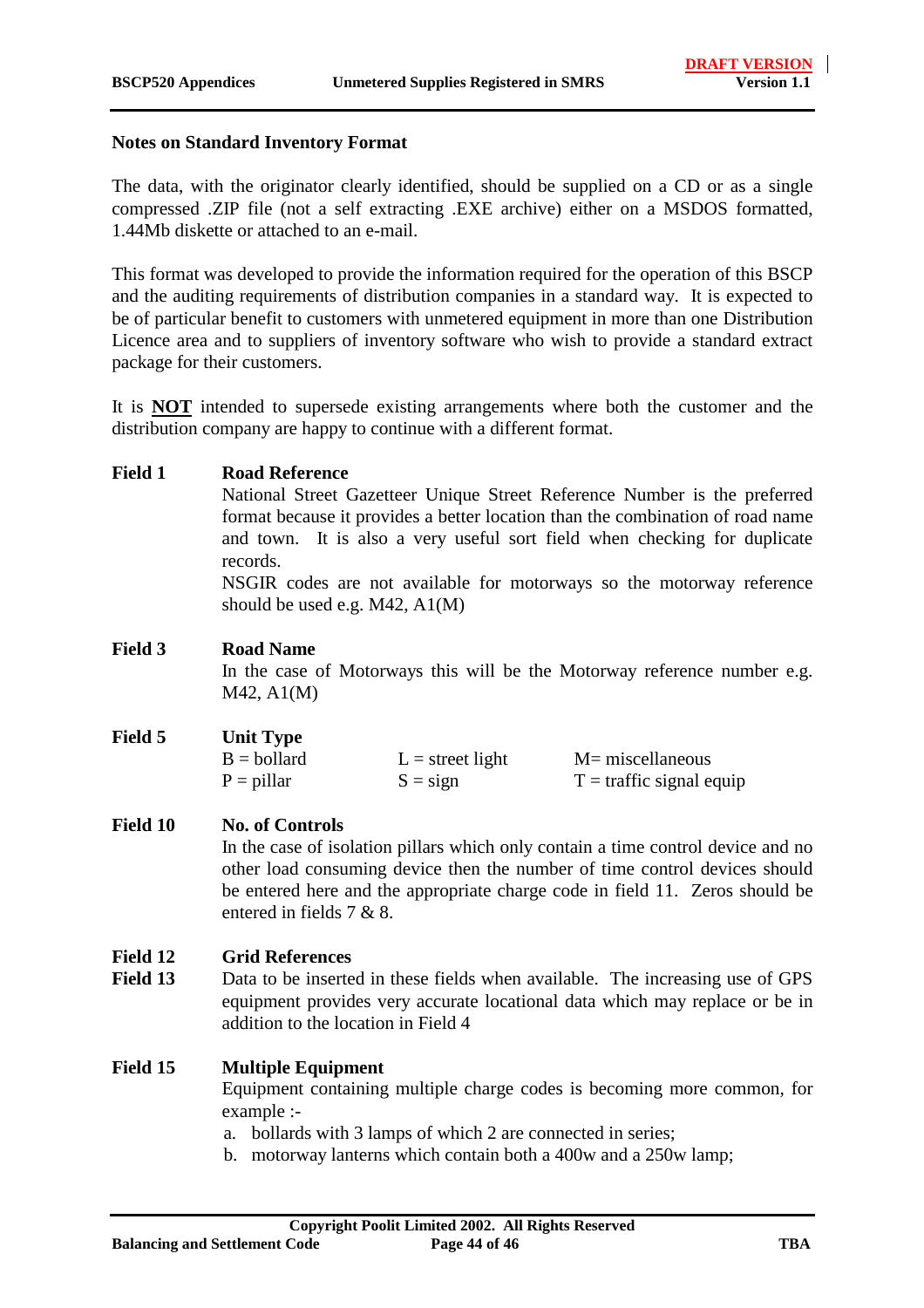- c. Belisha beacons with either one or two fluorescent tubes plus a flashing tungsten bulb;
- d. dimming lamps on variable ballasts.

The software used to determine EACs and half hour consumptions can only handle a single combination of charge code and switch regime per record. Multiple records are therefore required, one for each charge code and switch regime combination used by the same item at a single location. In these cases, the insertion of 'M' in this field notifies the operator that these are not duplicate records.